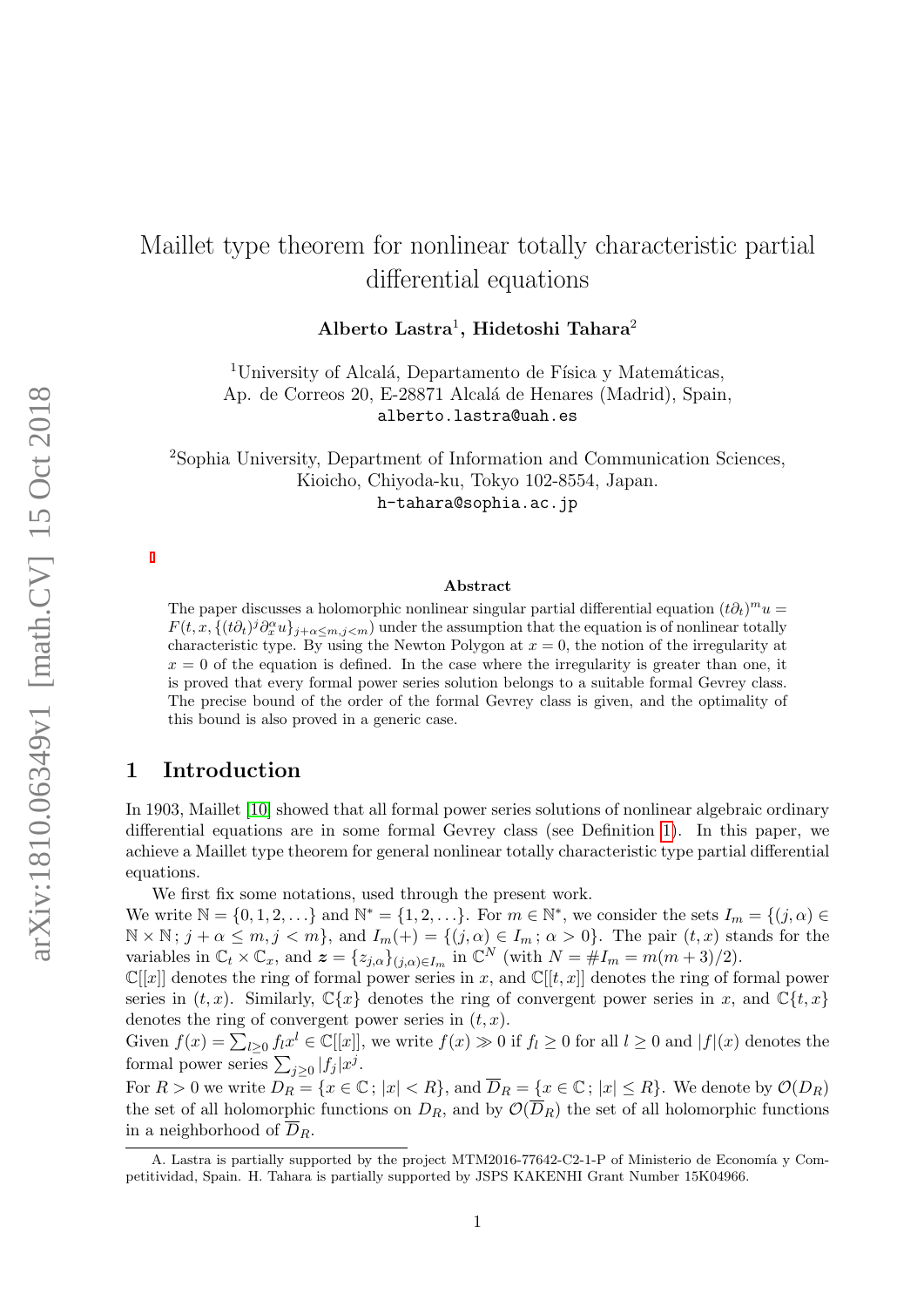Given  $x \in \mathbb{R}$ , we denote [x] the integer part of x, and  $[x]_+ = \max\{x, 0\}$ .

Let  $F(t, x, z)$  be a function defined in a polydisk  $\Delta$  centered at the origin of  $\mathbb{C}_t \times \mathbb{C}_x \times \mathbb{C}_z^N$ . In this paper, we consider the following nonlinear partial differential equation

(1) 
$$
(t\partial_t)^m u = F(t, x, \{(t\partial_t)^j \partial_x^{\alpha} u\}_{(j,\alpha)\in I_m})
$$

under the assumptions

A<sub>1</sub>)  $F(t, x, z)$  is holomorphic in  $\Delta$ ,

A<sub>2</sub>)  $F(0, x, 0) \equiv 0$  in  $\Delta_0 = \Delta \cap \{t = 0, z = 0\}.$ 

Under the previous assumptions,  $F(t, x, z)$  can be expressed in the form

<span id="page-1-2"></span><span id="page-1-0"></span>
$$
F(t, x, z) = a(x)t + \sum_{(j,\alpha)\in I_m} b_{j,\alpha}(x)z_{j,\alpha} + R_2(t, x, z)
$$

where  $R_2(t, x, z)$  is a holomorphic function on  $\Delta$  whose Taylor expansion in  $(t, z)$  has the form

(2) 
$$
R_2(t,x,\boldsymbol{z}) = \sum_{i+|\boldsymbol{\nu}| \geq 2} a_{i,\boldsymbol{\nu}}(x) t^i \boldsymbol{z}^{\boldsymbol{\nu}},
$$

where  $\boldsymbol{\nu} = {\{\nu_{j,\alpha}\}}_{(j,\alpha)\in I_m} \in \mathbb{N}^N$ ,  $|\boldsymbol{\nu}| = \sum_{(j,\alpha)\in I_m} \nu_{j,\alpha}$  and  $\boldsymbol{z}^{\boldsymbol{\nu}} = \prod_{(j,\alpha)\in I_m} z_{j,\alpha}^{\nu_{j,\alpha}}$ .

Different studies have been developed in the study of equation [\(1\)](#page-1-0), which can be structured into three different blocks:

- Type 1:  $b_{i,\alpha}(x) \equiv 0$  on  $\Delta_0$  for any  $(i,\alpha) \in I_m(+)$ ,
- Type 2:  $b_{i,\alpha}(0) \neq 0$  for some  $(j,\alpha) \in I_m(+)$ ,
- Type 3: Cases not considered above.

Equation [\(1\)](#page-1-0) under Type 1 condition deals with the so called nonlinear Fuchsian type partial differential equations. It has been studied by several authors such as Baouendi-Goulaouic [\[1\]](#page-26-0), Gérard-Tahara [\[6,](#page-27-1) [7\]](#page-27-2), Madi-Yoshino [\[9\]](#page-27-3), Tahara-Yamazawa [\[15\]](#page-27-4) and Tahara-Yamane [\[14\]](#page-27-5). A Gousart problem appears when considering equations within Type 2: Gérard-Tahara  $[8]$  discussed a particular class of equations in Type 2 and proved the existence of holomorphic solutions and also singular solutions of [\(1\)](#page-1-0). An equation of the form [\(1\)](#page-1-0) under the conditions in Type 3 is called a nonlinear totally characteristic type partial differential equation. The main thema of this paper is to discuss Type 3 under the following condition:

A<sub>3</sub>) 
$$
b_{j,\alpha}(x) = O(x^{\alpha})
$$
 (as  $x \rightarrow 0$ ) for any  $(j,\alpha) \in I_m(+)$ .

Under this condition, we write  $b_{j,\alpha}(x) := x^{\alpha} c_{j,\alpha}(x)$  for some holomorphic functions  $c_{j,\alpha}(x)$  in a neighborhood of  $x = 0 \in \mathbb{C}$ . We set

<span id="page-1-1"></span>(3) 
$$
C(x; \lambda, \rho) = \lambda^m - \sum_{(j,\alpha) \in I_m} c_{j,\alpha}(x) \lambda^j \rho(\rho - 1) \cdots (\rho - \alpha + 1),
$$

<span id="page-1-3"></span>(4) 
$$
L(\lambda, \rho) = C(0; \lambda, \rho).
$$

Then, equation [\(1\)](#page-1-0) is written in the form

<span id="page-1-4"></span>(5) 
$$
C(x; t\partial_t, x\partial_x)u = a(x)t + R_2(t, x, \{(t\partial_t)^j \partial_x^{\alpha} u\}_{(j,\alpha)\in I_m}).
$$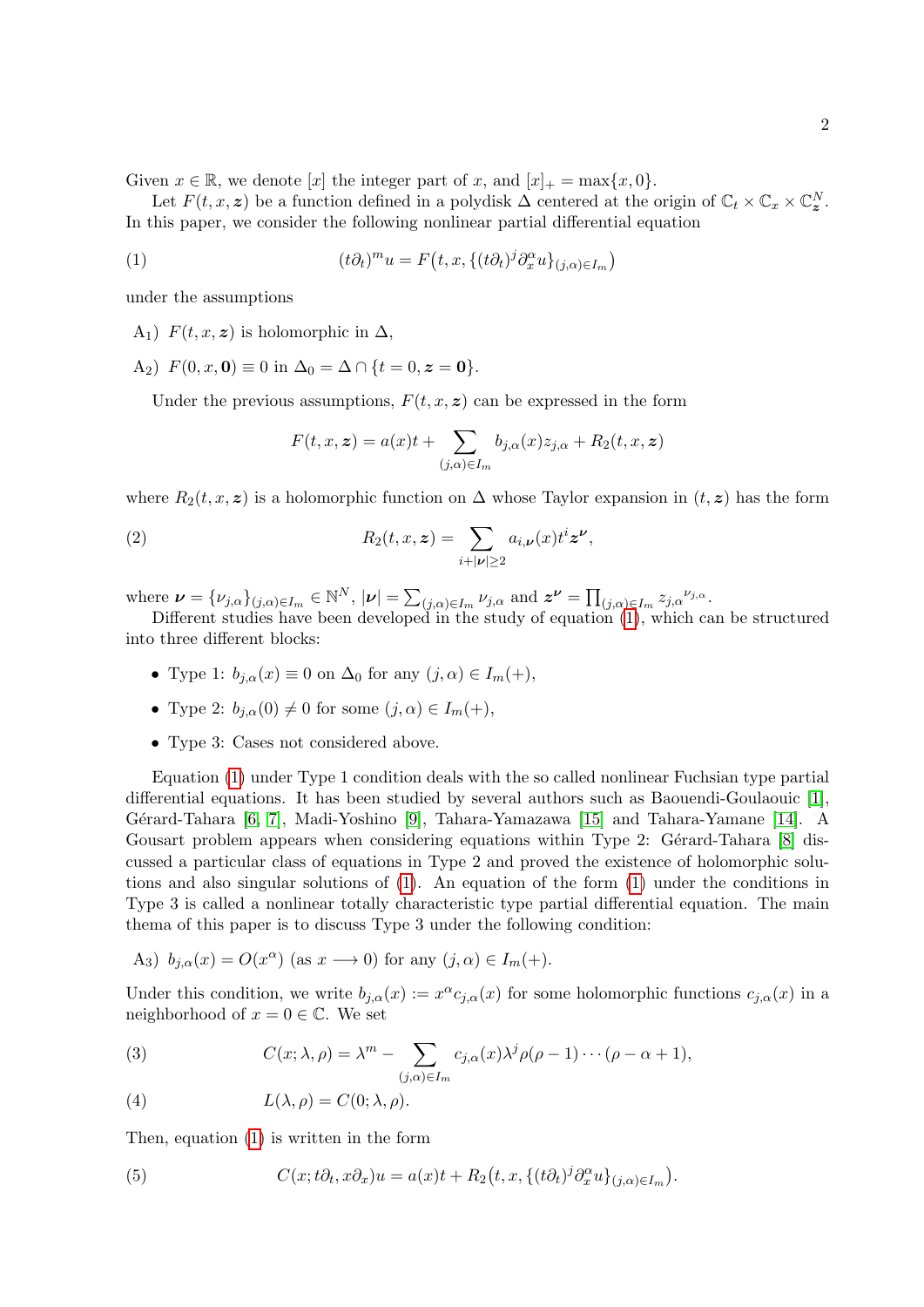<span id="page-2-1"></span>Proposition 1. Assume that the non-resonance condition

(N) 
$$
L(k, l) \neq 0
$$
 for any  $(k, l) \in \mathbb{N}^* \times \mathbb{N}$ 

is satisfied. Then, equation [\(1\)](#page-1-0) admits a unique formal power series solution  $u(t, x) \in \mathbb{C}[[t, x]]$ , with  $u(0, x) \equiv 0$ .

About the convergence of this formal solution, nice results can be found in Chen-Tahara [\[5\]](#page-27-7) and Tahara [\[13\]](#page-27-8). In the case where the formal solution is divergent, to measure the rate of divergence we use the following formal Gevrey classes:

<span id="page-2-0"></span>**Definition 1.** (i) Let  $s \geq 1$ ,  $\sigma \geq 1$ . We say that the formal series  $f(t,x) = \sum_{k \geq 0, l \geq 0} a_{k,l} t^k x^l$  $\mathbb{C}[[t,x]]$  belongs to the formal Gevrey class  $G\{t,x\}_{(s,\sigma)}$  of order  $(s,\sigma)$  if the power series

$$
\sum_{k\geq 0,l\geq 0} \frac{a_{k,l}}{k!^{s-1}l!^{\sigma-1}}t^kx^l
$$

is convergent in a neighborhood of  $(0,0) \in \mathbb{C}_t \times \mathbb{C}_x$ .

(ii) Similarly, we say that the formal series  $f(x) = \sum_{l \geq 0} a_l x^l \in \mathbb{C}[[x]]$  belongs to the formal Gevrey class  $G\{x\}^{\sigma}$  of order  $\sigma$  if the power series

$$
\sum_{l\geq 0} \frac{a_l}{l!^{\sigma-1}} x^l
$$

is convergent in a neighborhood of  $0 \in \mathbb{C}_x$ .

Let  $u(t, x)$  be the formal solution of [\(1\)](#page-1-0), whose existence is guaranteed in Proposition [1,](#page-2-1) under condition (N). The main aim in the present study is to answer the following natural questions:

- a) Does  $u(t, x)$  belong to  $G\{t, x\}_{(s, \sigma)}$  for some  $(s, \sigma)$  ?
- b) If the answer is affirmative, determine the precise bound of the order  $(s, \sigma)$ .

In the case  $m = 1$ , this problem was solved by Chen-Luo-Tahara [\[4\]](#page-27-9); in the case  $m \geq 2$ , Chen-Luo [\[3\]](#page-27-10) has given a partial answer. The purpose of this paper is to give a final result in the general case.

Similar equations and problems are studied also in Chen-Luo [\[2\]](#page-26-1), Shirai [\[11,](#page-27-11) [12\]](#page-27-12) and Yamazawa [\[17\]](#page-27-13).

The paper is organized as follows. In Section [2,](#page-2-2) we describe the construction of the Newton polygon associated to the main equation, and related elements and properties. In Section [2.4,](#page-5-0) we state the two main results of the present work, namely Theorem [2,](#page-5-1) and Theorem [3.](#page-5-2) In Section [3,](#page-6-0) we present some preparatory discussions which are needed in the proof of (ii) of Theorem [2.](#page-5-1) After that, in Section [4](#page-11-0) we give a proof of (ii) of Theorem [2,](#page-5-1) and in Section [5](#page-16-0) we give a proof of Theorem [3.](#page-5-2) In the last section, Section [6,](#page-25-0) we give a slight generalization of the above results.

## <span id="page-2-2"></span>2 Main result

In this section, we first recall the definition of the Newton polygon  $\mathcal{N}_0$  of equation [\(1\)](#page-1-0) at  $x = 0$ and the generalized Poincaré condition  $(GP)$ , in [\[13\]](#page-27-8). Then we define a notion of the irregularity  $\sigma_0$  of [\(1\)](#page-1-0) at  $x = 0$ . After that, we give our main theorem, and the optimality of our condition.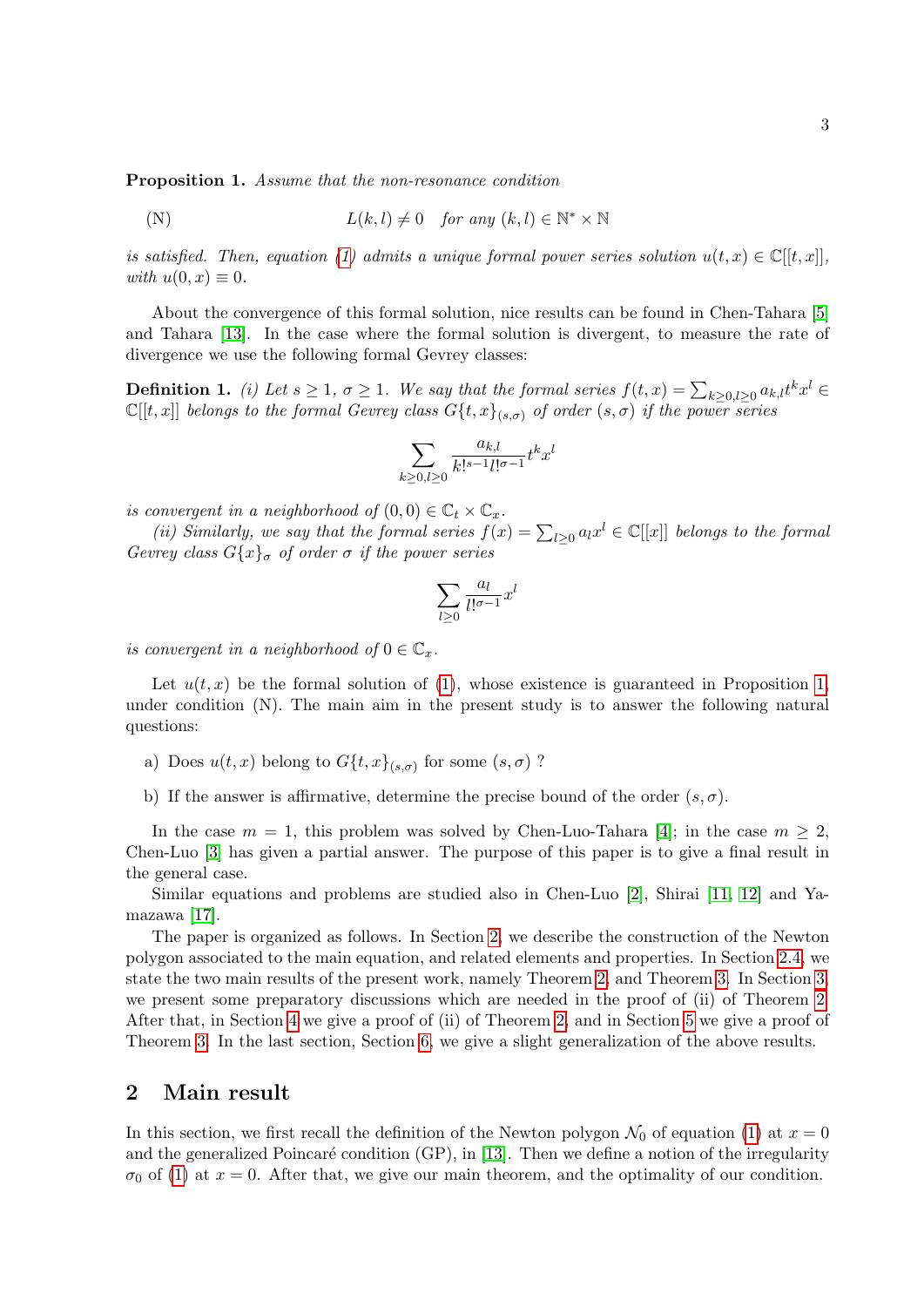

<span id="page-3-0"></span>Figure 1: Newton polygon  $\mathcal{N}_0$  at  $x = 0$ 

#### 2.1 On the Newton polygon associated to the main equation

Assume the conditions A<sub>1</sub>), A<sub>2</sub>) and A<sub>3</sub>) hold, and define  $c_{j,\alpha}(x)$  ((j,  $\alpha$ )  $\in I_m$ ) as in [\(3\)](#page-1-1). Set  $c_{m,0}(x) = -1$ , and

$$
\Lambda_0 = \{(m, 0)\} \cup \{(j, \alpha) \in I_m : c_{j, \alpha}(0) \neq 0\}.
$$

For  $(a, b) \in \mathbb{R}^2$ , we write  $C(a, b) = \{(x, y) \in \mathbb{R}^2 \colon x \le a, y \le b\}$ . Then, the Newton polygon  $\mathcal{N}_0$ at  $x = 0$  of equation [\(1\)](#page-1-0) is defined by the convex hull of the union of sets  $C(j, \alpha)$   $((j, \alpha) \in \Lambda_0)$ in  $\mathbb{R}^2$ ; that is,

$$
\mathcal{N}_0 = \text{the convex hull of } \bigcup_{(j,\alpha)\in\Lambda_0} C(j,\alpha)
$$

(see Section 2 in [\[13\]](#page-27-8)). An example of Newton polygon is illustrated in Figure [1.](#page-3-0)

As is seen in Figure [1,](#page-3-0) the vertices of  $\mathcal{N}_0$  consist of p points

$$
(m_1, n_1) = (m, 0), (m_2, n_2), \cdots, (m_{p-1}, n_{p-1}), (m_p, n_p),
$$

and the boundary of  $\mathcal{N}_0$  consists of a vertical half line  $\Gamma_0$ ,  $(p-1)$ -segments  $\Gamma_1, \Gamma_2, \ldots, \Gamma_{p-1}$ , and a horizontal half line  $\Gamma_p$ . We denote the slope of  $\Gamma_i$  by  $-s_i$   $(i = 0, 1, 2, \ldots, p)$ , and have

$$
s_0 = \infty > s_1 > s_2 > \cdots > s_{p-1} > s_p = 0.
$$

Let us recall the following definition (see Definition 1 in [\[13\]](#page-27-8)).

<span id="page-3-1"></span>**Definition 2.** We say that equation [\(1\)](#page-1-0) has a regular singularity at  $x = 0$  if the following condition is satisfied:

(R) if  $c_{i,\alpha}(0) = 0$  and  $c_{i,\alpha}(x) \not\equiv 0$ , then  $(j,\alpha) \in \mathcal{N}_0$ .

Otherwise, that is, if  $(R)$  is not satisfied then we say that equation [\(1\)](#page-1-0) has an irregular singularity at  $x = 0$ .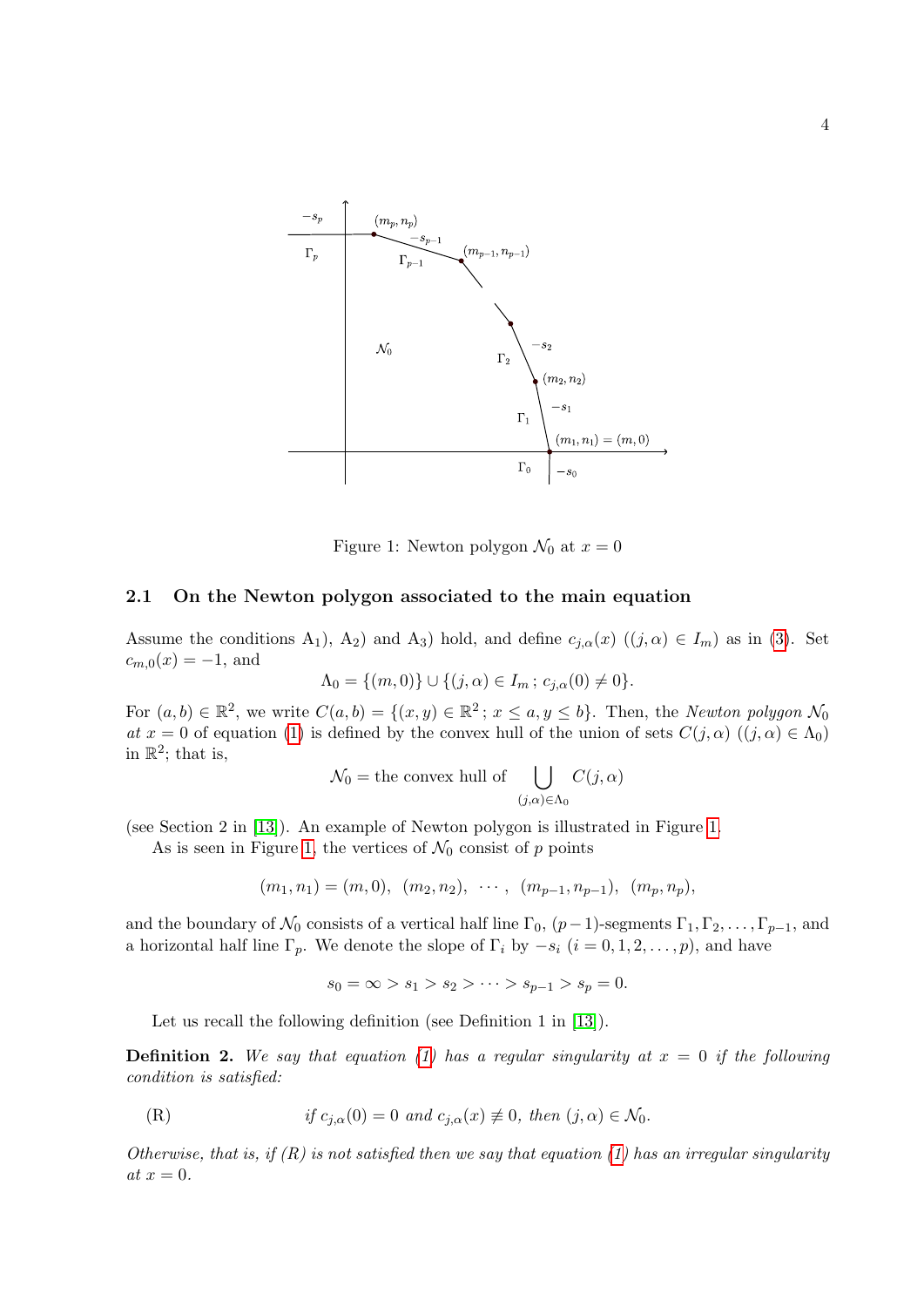#### 2.2 Generalized Poincaré condition

For  $1 \leq i \leq p-1$  we define the characteristic polynomial on  $\Gamma_i$  by

$$
P_i(X) = \sum_{(j,\alpha)\in\Lambda_0\cap\Gamma_i} c_{j,\alpha}(0)X^{j-m_{i+1}} = c_{m_i,n_i}(0)X^{m_i-m_{i+1}} + \cdots + c_{m_{i+1},n_{i+1}}(0).
$$

We denote  $\lambda_{i,h}$   $(1 \leq h \leq m_i - m_{i+1})$  the roots of  $P_i(X) = 0$  which are called the characteristic roots on  $\Gamma_i$ . In the case  $i = p$ , the characteristic polynomial on  $\Gamma_p$  is defined by  $P_p(X) = 1$  if  $m_p = 0$ , and by

$$
P_p(X) = \sum_{(j,\alpha)\in\Lambda_0\cap\Gamma_p} c_{j,\alpha}(0)X^j = c_{m_p,n_p}(0)X^{m_p} + \cdots, \quad \text{if } m_p \ge 1.
$$

In the case  $m_p \geq 1$ , the roots  $\lambda_{p,h}$   $(1 \leq h \leq m_p)$  of  $P_p(X) = 0$  are called the characteristic roots on  $\Gamma_p$ . We define the generalized Poincaré condition in the following way:

- $(GP)(Generalized Poincaré condition)$ 
	- (i)  $\lambda_{i,h} \in \mathbb{C} \setminus [0,\infty)$  for all  $1 \leq i \leq p-1$  and  $1 \leq h \leq m_i m_{i+1}$ ,
	- (ii)  $\lambda_{p,h} \in \mathbb{C} \setminus \mathbb{N}^*$  for  $1 \leq h \leq m_p$ .

**Remark.** For  $p = 1$ , we have  $\mathcal{N}_0 = \{(x, y) \in \mathbb{R}^2 \mid x \leq m, y \leq 0\}$ . Therefore, (GP) is reduced to its second statement, and (GP) is equivalent to (N).

<span id="page-4-2"></span>We set

(6) 
$$
\phi(\lambda,\rho)=\sum_{i=1}^p \lambda^{m_i}\rho^{n_i}=\lambda^m+\lambda^{m_2}\rho^{n_2}+\cdots+\lambda^{m_p}\rho^{n_p}.
$$

The following results can be found in Proposition 1 and Theorem 2, [\[13\]](#page-27-8), respectively.

<span id="page-4-5"></span>Lemma 1. The following two conditions are equivalent:

- $(N)$  and  $(GP)$  hold.
- There exists  $c_0 > 0$  such that

(7)  $|L(k, l)| > c_0 \phi(k, l),$ 

<span id="page-4-4"></span>for every  $(k, l) \in \mathbb{N}^* \times \mathbb{N}$ .

<span id="page-4-0"></span>**Theorem 1** (Theorem 2 in [\[13\]](#page-27-8)). If  $(N)$ ,  $(R)$  and  $(GP)$  hold, the unique formal power series solution in Proposition [1](#page-2-1) is convergent in a neighborhood of  $(0,0) \in \mathbb{C}_t \times \mathbb{C}_x$ .

#### <span id="page-4-3"></span>2.3 On the irregularity at  $x=0$

We set  $\Lambda = \{(j, \alpha) \in I_m : c_{j, \alpha}(x) \neq 0\}$  and  $\Lambda_1 = \{(j, \alpha) \in I_m : c_{j, \alpha}(0) = 0, c_{j, \alpha}(x) \neq 0\}$ . It holds that  $\Lambda \cup \{(m,0)\} = \Lambda_0 \cup \Lambda_1$ . For  $(j,\alpha) \in \Lambda_1$  we define

<span id="page-4-1"></span>
$$
p_{j,\alpha} = \text{the order of the zeros of } c_{j,\alpha}(x) \text{ at } x = 0 \quad (\ge 1),
$$
  

$$
d_{j,\alpha} = \min\{y \in \mathbb{R}; (j,\alpha - y) \in \mathcal{N}_0\}.
$$

Observe that  $p_{j,\alpha} \geq 1$  and  $d_{j,\alpha}$  is well-defined, for every  $(j,\alpha) \in \Lambda_1$ . Moreover, one has  $(j,\alpha) \in$  $\mathcal{N}_0$  if and only if  $d_{i,\alpha} \leq 0$ . We define the *irregularity*  $\sigma_0$  at  $x = 0$  of [\(1\)](#page-1-0) by

(8) 
$$
\sigma_0 = \max \Big[ 1, \max_{(j,\alpha)\in\Lambda_1} \frac{p_{j,\alpha} + d_{j,\alpha}}{p_{j,\alpha}} \Big].
$$

The reason why we call this "the irregularity at  $x = 0$ " is explained by the following lemma: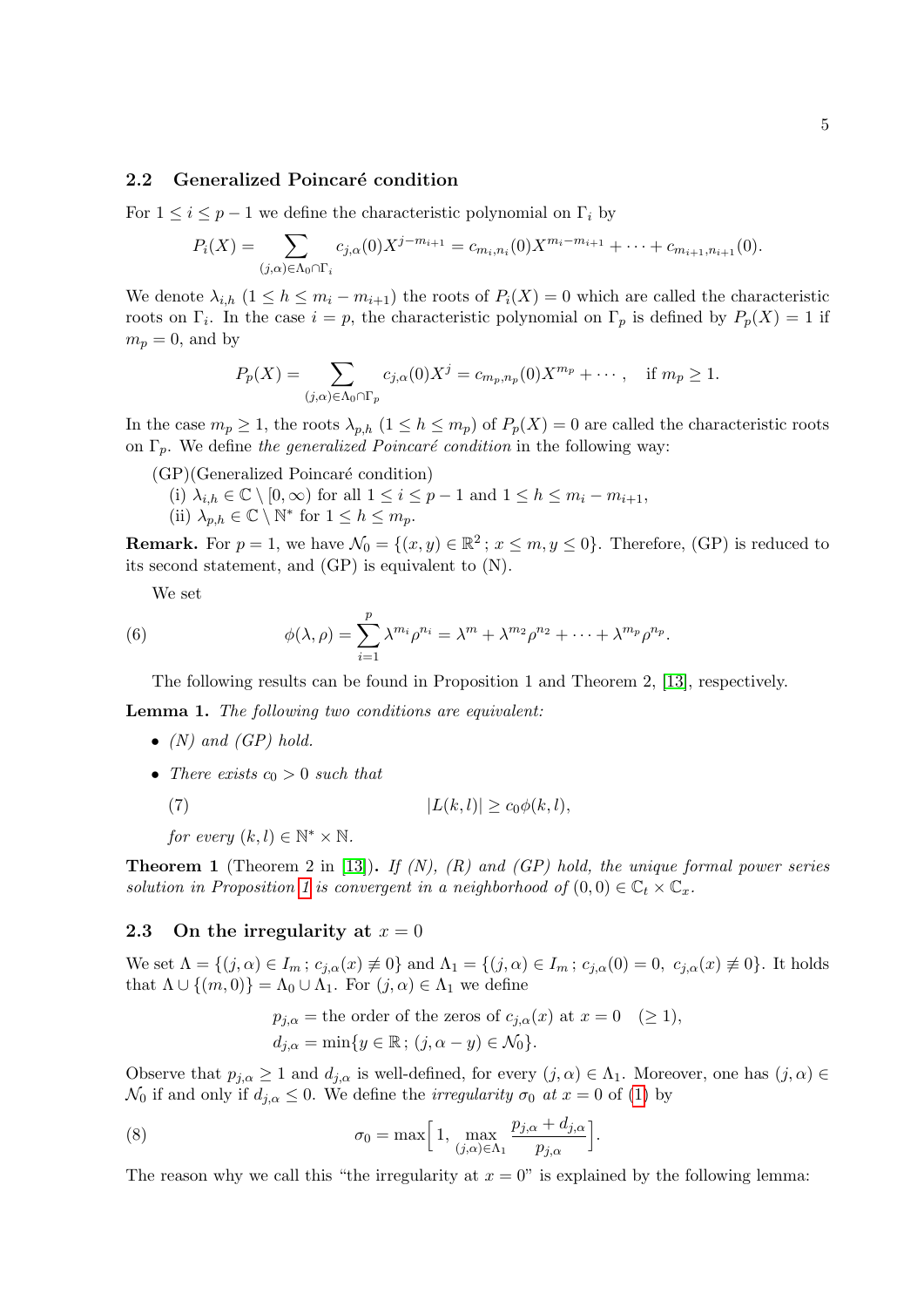<span id="page-5-3"></span>**Lemma 2.** The regular singularity condition  $(R)$  (see Definition [2\)](#page-3-1) is satisfied if and only if  $\sigma_0 = 1$ .

#### <span id="page-5-0"></span>2.4 Main results

Given a formal power series  $f(t, z) = \sum_{i+|\nu| \geq 0} f_{i,\nu} t^i z^{\nu} \in \mathbb{C}[[t, z]]$ , we define the *valuation* val(f) of  $f(t, z)$  by

$$
val(f) = min\{i + |\nu|; f_{i,\nu} \neq 0\}
$$

If  $f(t, z) \equiv 0$  we set val $(f) = \infty$ . The previous definition is naturally extended to a holomorphic function defined in a neighborhood of  $(0,0) \in \mathbb{C}_t \times \mathbb{C}_z^N$  by means of its Taylor expansion at the origin.

Let  $\sigma_0$  be the irregularity at  $x = 0$  of [\(1\)](#page-1-0), and let  $R_2(t, x, z)$  be as in [\(2\)](#page-1-2). We put

<span id="page-5-5"></span>
$$
L_{\mu,j,\alpha} = \text{val}((\partial_{z_{j,\alpha}} \partial_x^{\mu} R_2)(t, 0, \boldsymbol{z})), \quad \mu \in \mathbb{N}, \ (j,\alpha) \in I_m
$$

and set

(9) 
$$
s_0 = 1 + \max\bigg[0, \max_{0 \le \mu < m} \left(\max_{(j,\alpha)\in I_m} \frac{j + \mu + \sigma_0(\alpha - \mu) - m}{L_{\mu,j,\alpha}}\right)\bigg].
$$

<span id="page-5-1"></span>**Theorem 2** (Main Theorem). Assume the conditions  $A_1$ ,  $A_2$ ,  $A_3$ ,  $(N)$  and  $(GP)$  hold. Let  $u(t, x) \in \mathbb{C}[[t, x]]$  be the unique formal solution of [\(1\)](#page-1-0) satisfying  $u(0, x) \equiv 0$ . Then, the following results hold:

(i) If  $\sigma_0 = 1$ , then  $u(t, x)$  is convergent in a neighborhood of  $(0, 0) \in \mathbb{C}_t \times \mathbb{C}_x$ .

(ii) If 
$$
\sigma_0 > 1
$$
, then  $u(t, x) \in G\{t, x\}_{(s, \sigma)}$  for any  $s \ge s_0$  and  $\sigma \ge \sigma_0$ .

Since  $\sigma_0 = 1$  is equivalent to condition (R) (see Lemma [2\)](#page-5-3), the first part in the previous result is a known fact, which can be found in Theorem [1.](#page-4-0) In the case  $m = 1$ , the second statement of the previous result was proved by H. Chen, Z. Luo and the second author [\[4\]](#page-27-9). The proof of such statement under general settings is put forward in Section [4.](#page-11-0) It is worth mentioning that indices close to  $\sigma_0$  and  $s_0$  are defined in the work by H. Chen and Z. Luo [\[3\]](#page-27-10).

For  $0 \leq \mu < m$  we set

$$
I_{m,\mu} = \left\{ (j,\alpha) \in I_m \, ; \, \alpha > \mu, \, (\partial_{z_{j,\alpha}} \partial_x^{\mu} R_2)(t,0,\boldsymbol{z}) \not\equiv 0 \right\}.
$$

The next result is a direct consequence of Theorem [2.](#page-5-1)

<span id="page-5-4"></span>Corollary 1. Under the assumption

(10) 
$$
\sigma_0 \le \frac{m-j-\mu}{\alpha-\mu} \quad \text{for } 0 \le \mu < m \text{ and } (j,\alpha) \in I_{m,\mu}
$$

one has  $u(t, x) \in G\{t, x\}_{(1, \sigma_0)}$ .

Corollary [1](#page-5-4) implies that the unique formal power series solution  $u(t, x)$  of [\(1\)](#page-1-0) is holomorphic in the variable t.

The following theorem asserts that our condition in Theorem [2](#page-5-1) is optimal in a generic case.

<span id="page-5-2"></span>**Theorem 3** (Optimality). Assume the conditions  $A_1$ ),  $A_2$ ) and  $A_3$ ) hold. In addition to that, we adopt the following conditions: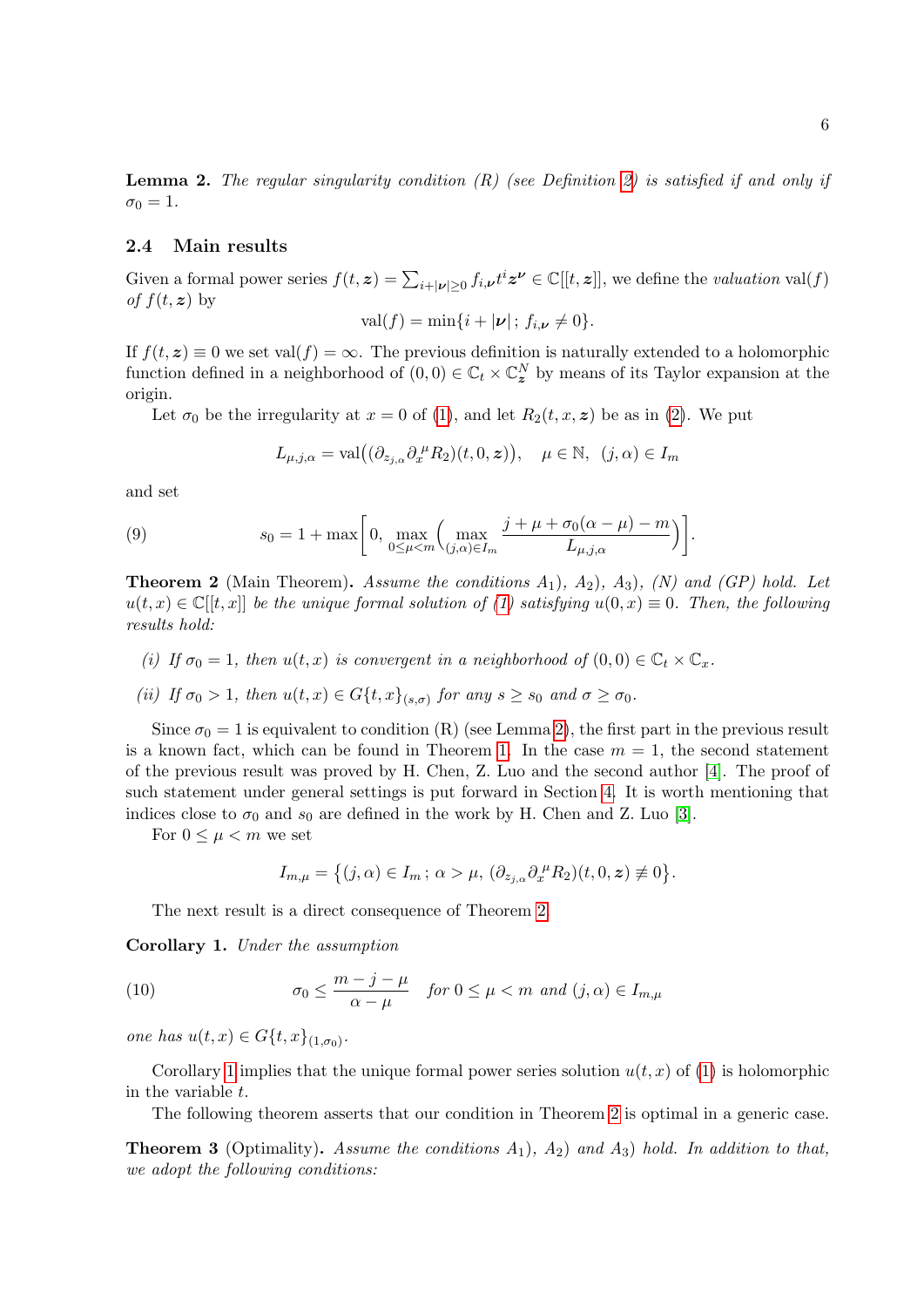- c<sub>1</sub>)  $(\partial_x^{\mu}a)(0) > 0$  for  $0 \le \mu \le m$  and  $a(x) \gg 0$ ,
- c<sub>2</sub>)  $c_{i,\alpha}(0) \leq 0$  for every  $(j,\alpha) \in I_m$ ,
- c<sub>3</sub>)  $c_{i,\alpha}(x) c_{i,\alpha}(0) \gg 0$  for every  $(j,\alpha) \in I_m$ ,
- $c_4$ )  $a_{i,\nu}(x) \gg 0$  for all  $(i,\nu) \in \mathbb{N} \times \mathbb{N}^N$  with  $i+|\nu| \geq 2$ .

Then, equation [\(1\)](#page-1-0) has a unique formal solution  $u(t, x) \in \mathbb{C}[[t, x]]$  satisfying  $u(0, x) \equiv 0$ . Moreover,  $u(t, x) \in G\{t, x\}_{(s, \sigma)}$  if and only if  $(s, \sigma)$  is such that  $s \geq s_0$  and  $\sigma \geq \sigma_0$ .

In view of the previous result, we may say that the index  $(s_0, \sigma_0)$  defined in [\(8\)](#page-4-1) and [\(9\)](#page-5-5) is the formal Gevrey index of the equation [\(1\)](#page-1-0). The proof of Theorem [3](#page-5-2) is given in detail in Section [5.](#page-16-0)

Example: We consider the equation

<span id="page-6-1"></span>(11) 
$$
((t\partial_t)^4 + (x\partial_x)^2)u = a(x)t + x(t\partial_t)^2(x\partial_x)^2u + x^{\mu}t^i((t\partial_t)^j\partial_x^{\alpha}u)^n
$$

where  $a(x) \in \mathbb{C}\{x\}$ ,  $(j, \alpha) \in I_4$ , and  $\mu, i, n \in \mathbb{N}$  with  $i+n \geq 2$  and  $n \geq 1$ . Suppose the conditions  $(\partial_x a)(0) > 0$ ,  $(\partial_x^{\alpha} a)(0) > 0$  (only in the case  $n \ge 2$ ), and  $a(x) \gg 0$  hold. Then we have:

- $\sigma_0 = 2$  and  $s_0 = 1 + \max\left[0, \frac{j + 2\alpha \mu 4}{j + n 1}\right]$  $\frac{-2\alpha - \mu - 4}{i + n - 1}$ .
- The equation [\(11\)](#page-6-1) has a unique formal solution  $u(t, x) \in \mathbb{C}[[t, x]]$  satisfying  $u(0, x) \equiv 0$ , and it belongs to the clsass  $G\{t, x\}_{(s,\sigma)}$  if and only if  $s \geq s_0$  and  $\sigma \geq 2$ .
- The formal solution  $u(t, x)$  belongs to  $G\{t, x\}_{(1,2)}$ , if and only if one of the following conditions 1)∼5) are satisfied:

1) 
$$
\mu \ge 4
$$
,  
\n2)  $\mu = 3$  and  $\alpha \le 3$ ,  
\n3)  $\mu = 2$  and  $(j, \alpha) \in \{(k, \beta) \in I_4; \beta \le 2\} \cup \{(0, 3)\}$ ,  
\n4)  $\mu = 1$  and  $(j, \alpha) \in \{(k, \beta) \in I_4; \beta \le 1\} \cup \{(0, 2), (1, 2)\}$ ,  
\n5)  $\mu = 0$  and  $(j, \alpha) \in \{(k, \beta) \in I_4; k + \beta \le 2\} \cup \{(2, 1), (3, 0)\}$ .

## <span id="page-6-0"></span>3 Some preparatory discussions

In this section, we present some preparatory discussions which are needed in the proof of (ii) of Theorem [2.](#page-5-1)

Let  $m \in \mathbb{N}$ ,  $\sigma \ge 1$  and  $f(x) = \sum_{j\ge 0} f_j x^j \in \mathbb{C}[[x]]$ . In [\[4\]](#page-27-9), the authors make use of the formal Borel operator  $\mathcal{B}_{\sigma}$  defined by

$$
\mathcal{B}_{\sigma}[f](x) = \sum_{j \ge 0} \frac{f_j}{j!^{\sigma-1}} x^j
$$

in order to achieve a Maillet-type result. In this paper, we need a refinement. For this purpose, we define the operator  $\mathcal{B}_{\sigma}^{(m)}$  by

$$
\mathcal{B}_{\sigma}^{(m)}[f](x) = f_0 + f_1 x + \dots + f_{m-1} x^{m-1} + \sum_{j \ge m} \frac{f_j}{(j-m)! \sigma^{-1}} x^j = \sum_{j \ge 0} \frac{f_j}{[j-m]_+! \sigma^{-1}} x^j.
$$

,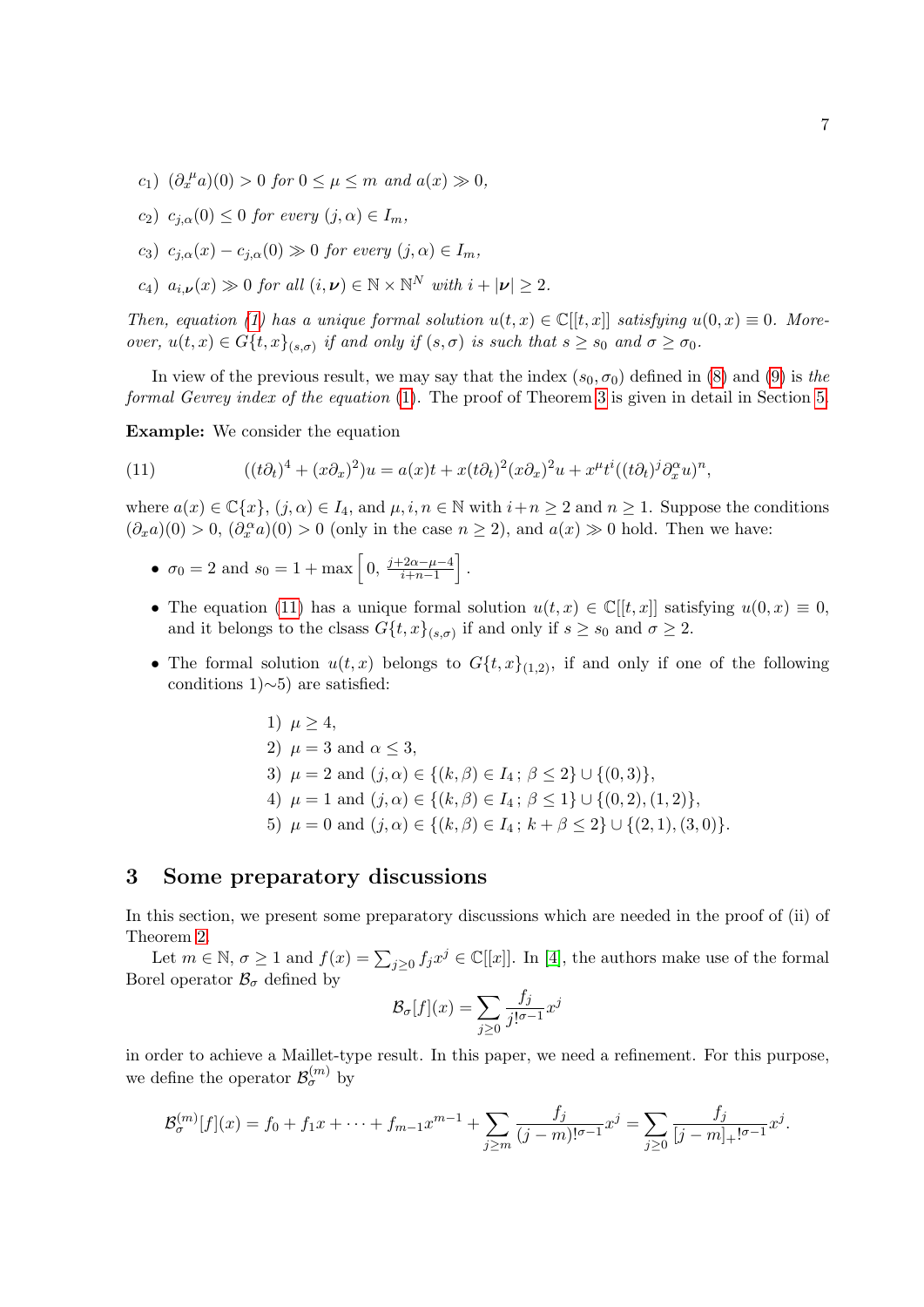<span id="page-7-0"></span>**Lemma 3.** Let  $f(x), g(x) \in \mathbb{C}[[x]]$ . We also take  $\sigma \geq 1$  and  $m \in \mathbb{N}$ . The following statements hold:

$$
\mathcal{B}_{\sigma}[|f|](x) = \mathcal{B}_{\sigma}^{(0)}[|f|](x) \ll \mathcal{B}_{\sigma}^{(1)}[|f|](x) \ll \mathcal{B}_{\sigma}^{(2)}[|f|](x) \ll \dots;
$$
  
\n
$$
\mathcal{B}_{\sigma}^{(m)}[fg](x) \ll \mathcal{B}_{\sigma}^{(m)}[|f|](x) \times \mathcal{B}_{\sigma}^{(m)}[|g|](x);
$$
  
\n
$$
\mathcal{B}_{\sigma}^{(m)}[x^k f](x) = x^k \mathcal{B}_{\sigma}^{(m-k)}[f](x) \text{ for } 1 \le k \le m.
$$

The proof of Lemma [3](#page-7-0) is straightforward.

A Nagumo-like result is also derived, which will be useful in the sequel.

<span id="page-7-2"></span>**Lemma 4.** Let  $m \in \mathbb{N}^*$  and  $0 < R \leq 1$ . Suppose that  $f(x) \in \mathbb{C}[[x]]$  satisfies

(12) 
$$
\mathcal{B}_{\sigma}^{(m)}[|f|](x) \ll \frac{C}{(R-x)^a}
$$

for some  $C > 0$  and  $a \geq 1$ . Then, it holds that

<span id="page-7-1"></span>
$$
\mathcal{B}_{\sigma}^{(m-1)}[\partial_x|f|](x) \ll \frac{aC}{(R-x)^{a+1}}, \qquad \mathcal{B}_{\sigma}^{(m)}[\partial_x|f|](x) \ll \frac{(a+\sigma)^{\sigma}e^{\sigma}C}{(R-x)^{a+\sigma}}.
$$

*Proof.* We write  $f(x) = \sum_{j\geq 0} f_j x^j$ . By the assumption [\(12\)](#page-7-1) we have

$$
\begin{cases}\n|f_j| \leq \frac{C}{R^{a+j}} \frac{a(a+1)\cdots(a+j-1)}{j!}, & \text{if } 0 \leq j \leq m-1, \\
\frac{|f_j|}{(j-m)!^{\sigma-1}} \leq \frac{C}{R^{a+j}} \frac{a(a+1)\cdots(a+j-1)}{j!}, & \text{if } j \geq m.\n\end{cases}
$$

These estimates yield

$$
\mathcal{B}_{\sigma}^{(m-1)}[\partial_x|f|](x) \ll \sum_{j\geq 0} \frac{aC}{R^{a+1+j}} \frac{(a+1)\cdots(a+j)}{j!} x^j = \frac{aC}{(R-x)^{a+1}},
$$

which proves the first statement of Lemma [4.](#page-7-2) The second follows from the next estimates:

$$
\mathcal{B}_{\sigma}^{(m)}[\partial_x|f|](x) \ll \sum_{0 \le j \le m-1} (j+1) \frac{C}{R^{a+j+1}} \frac{a(a+1)\cdots(a+j)}{(j+1)!} x^j
$$
  
+ 
$$
\sum_{j \ge m} \frac{(j+1)(j+1-m)!^{\sigma-1}}{(j-m)!^{\sigma-1}} \frac{C}{R^{a+j+1}} \frac{a(a+1)\cdots(a+j)}{(j+1)!} x^j
$$
  

$$
\ll \sum_{j\ge 0} \frac{(j+1)^{\sigma-1}C}{R^{a+j+1}} \frac{a(a+1)\cdots(a+j)}{j!} x^j.
$$

Here, we have used that  $1 \le (j+1)$  (for  $0 \le j \le m-1$ ) and  $(j+1-m) \le (j+1)$  (for  $j \ge m$ ). Let  $A = (a + \sigma)^{\sigma} e^{\sigma}$ . Since

$$
\frac{(a+\sigma)^{\sigma}e^{\sigma}C}{(R-x)^{a+\sigma}} = \sum_{j\geq 0} \frac{AC}{R^{a+\sigma+j}} \frac{(a+\sigma)(a+\sigma+1)\cdots(a+\sigma+j-1)}{j!}x^j,
$$

and  $R^{a+\sigma+j} \leq R^{a+j+1}$ , the proof is concluded after checking that

$$
\frac{(j+1)^{\sigma-1}\Gamma(a+j+1)\Gamma(a+\sigma)}{\Gamma(a)\Gamma(a+\sigma+j)} \leq A.
$$

We refer to the proof of Lemma 5 in [\[4\]](#page-27-9) for a detailed demonstration of such estimate.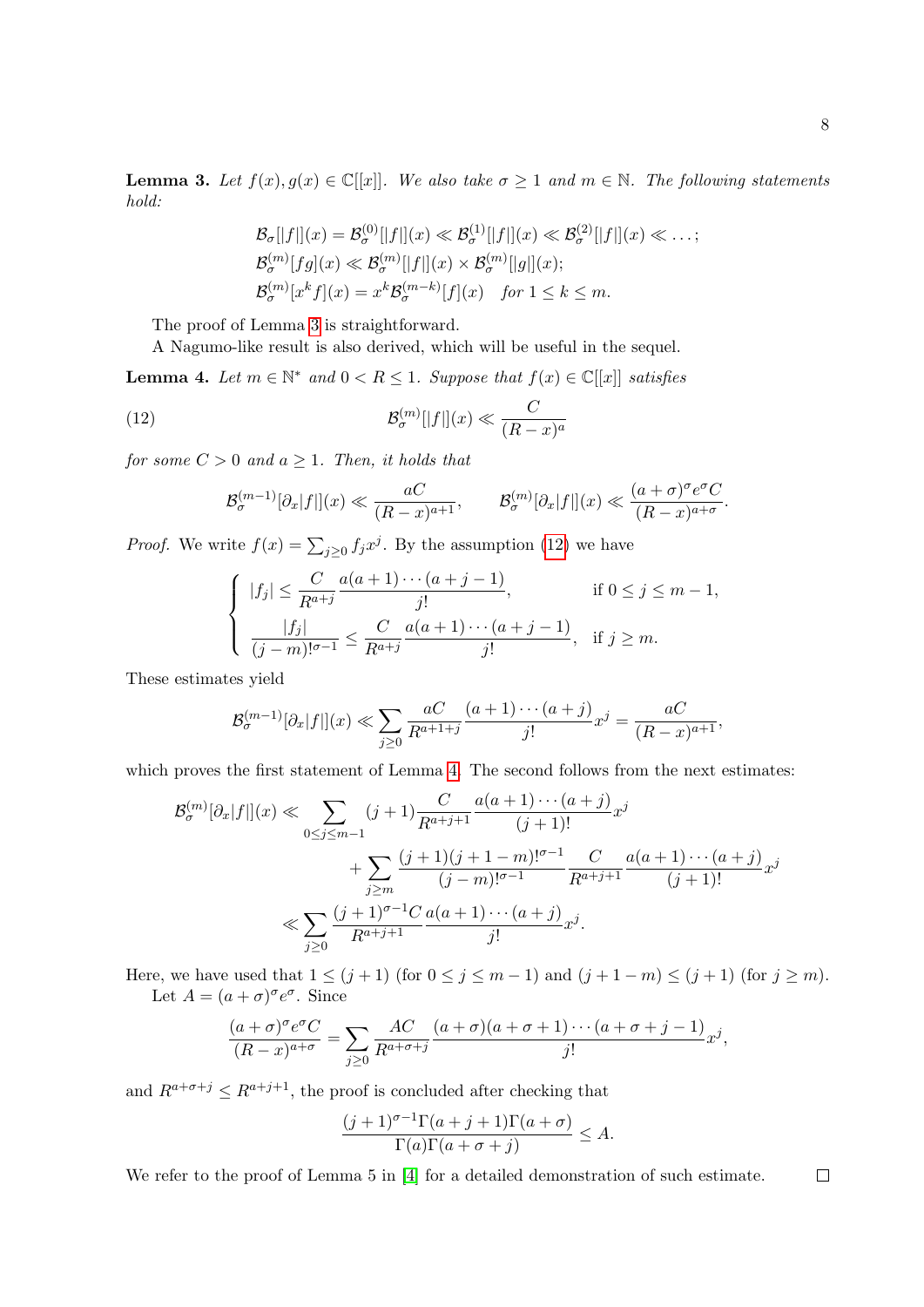<span id="page-8-3"></span>Corollary 2. Let  $m \in \mathbb{N}^*$  and  $0 < R \leq 1$ . Suppose that  $f(x) \in \mathbb{C}[[x]]$  satisfies [\(12\)](#page-7-1). Then, for all  $1 \leq \mu \leq m$  and  $k \geq 1$  we have

$$
\mathcal{B}_{\sigma}^{(m-\mu)}[\partial_x^{\mu}|f|](x) \ll \frac{a(a+1)\cdots(a+\mu-1)C}{(R-x)^{a+\mu}},
$$

$$
\mathcal{B}_{\sigma}^{(m-\mu)}[\partial_x^{k+\mu}|f|](x) \ll \frac{a(a+1)\cdots(a+\mu-1)A_{\mu,k}C}{(R-x)^{a+\mu+k\sigma}},
$$

where  $A_{\mu,k} = e^{k\sigma} \prod_{h=1}^k (a + \mu + h\sigma)^{\sigma}$ .

#### 3.1 On the Newton polygon

Let  $\mathcal{N}_0$  be the Newton polygon associated to equation [\(1\)](#page-1-0), and let  $\phi(\lambda, \rho)$  be as in [\(6\)](#page-4-2). For  $(j, \alpha) \in I_m$  with  $(j, \alpha) \notin \mathcal{N}_0$  we recall that

$$
d_{j,\alpha} = \min_{(j,x)\in\mathcal{N}_0} |\alpha - x| = \min\{y\in\mathbb{R}\,;\,(j,\alpha - y) \in \mathcal{N}_0\}.
$$

<span id="page-8-2"></span>**Proposition 2.** Let  $(j, \alpha) \in I_m$ . The following results hold.

(i) If  $(j, \alpha) \in \mathcal{N}_0$ , we have

$$
k^{j}l^{\alpha} \le \phi(k, l), \quad (k, l) \in \mathbb{N}^* \times \mathbb{N}.
$$

(ii) If  $(j, \alpha) \notin \mathcal{N}_0$ , for  $p \geq 1$  and  $\sigma \geq 1 + d_{j,\alpha}/p$  we have

$$
\frac{k^{j}(l-p)^{\alpha}}{\phi(k,l)} \le \left(\frac{l!}{(l-p)!}\right)^{\sigma-1}, \quad \text{for } (k,l) \in \mathbb{N}^* \times \mathbb{N} \text{ with } l \ge p.
$$

<span id="page-8-0"></span>Proof. Part (i) is proved in Lemma 7 [\[13\]](#page-27-8). Part (ii) follows from Lemma [5](#page-8-0) and Lemma [6](#page-9-0) below. **Lemma 5.** Let  $m, n, p \in \mathbb{N}$  with  $m \geq 1$ ,  $n \geq 0$  and  $p \geq 1$ . Suppose that  $0 \leq j \leq m$  and  $\alpha > n(m-j)/m$ . Set  $d = \alpha - n(m-j)/m$ . Then, if  $\sigma \ge (p+d)/p$  holds, we have

(13) 
$$
\frac{k^j(l-p)^{\alpha}}{k^m+l^n} \leq \left(\frac{l!}{(l-p)!}\right)^{\sigma-1}, \quad (k,l) \in \mathbb{N}^* \times \mathbb{N} \text{ with } l \geq p.
$$

The geometry described in Lemma [5](#page-8-0) is illustrated in Figure [2.](#page-9-1)

*Proof.* If  $j = 0$  we have  $d = \alpha - n > 0$  and since  $\sigma \ge (p + d)/p$  we have

<span id="page-8-1"></span>
$$
\frac{k^{j}(l-p)^{\alpha}}{k^{m}+l^{n}} = \frac{(l-p)^{\alpha}}{k^{m}+l^{n}} \le (l-p)^{\alpha-n} = (l-p)^{d} \le \left(\frac{l!}{(l-p)!}\right)^{\sigma-1},
$$

which yields [\(13\)](#page-8-1).

If  $n = 0$ , we have  $d = \alpha$  and [\(13\)](#page-8-1) follows from

$$
\frac{k^{j}(l-p)^{\alpha}}{k^{m}+l^{n}} = \frac{k^{j}(l-p)^{\alpha}}{k^{m}} \le (l-p)^{\alpha} = (l-p)^{d} \le (l-p)^{p(\sigma-1)}.
$$

Let us consider the case  $j > 0$  and  $n > 0$ . Let  $a = m/j$  and  $b = m/(m - j)$ . Then, we have  $1/a + 1/b = 1$ . From the application of Young's inequality we have

$$
k^{j}(l-p)^{n(m-j)/m} \leq \frac{1}{a}(k^{j})^{a} + \frac{1}{b}((l-p)^{n(m-j)/m})^{b} = \frac{1}{a}k^{m} + \frac{1}{b}(l-p)^{n} \leq k^{m} + l^{n}.
$$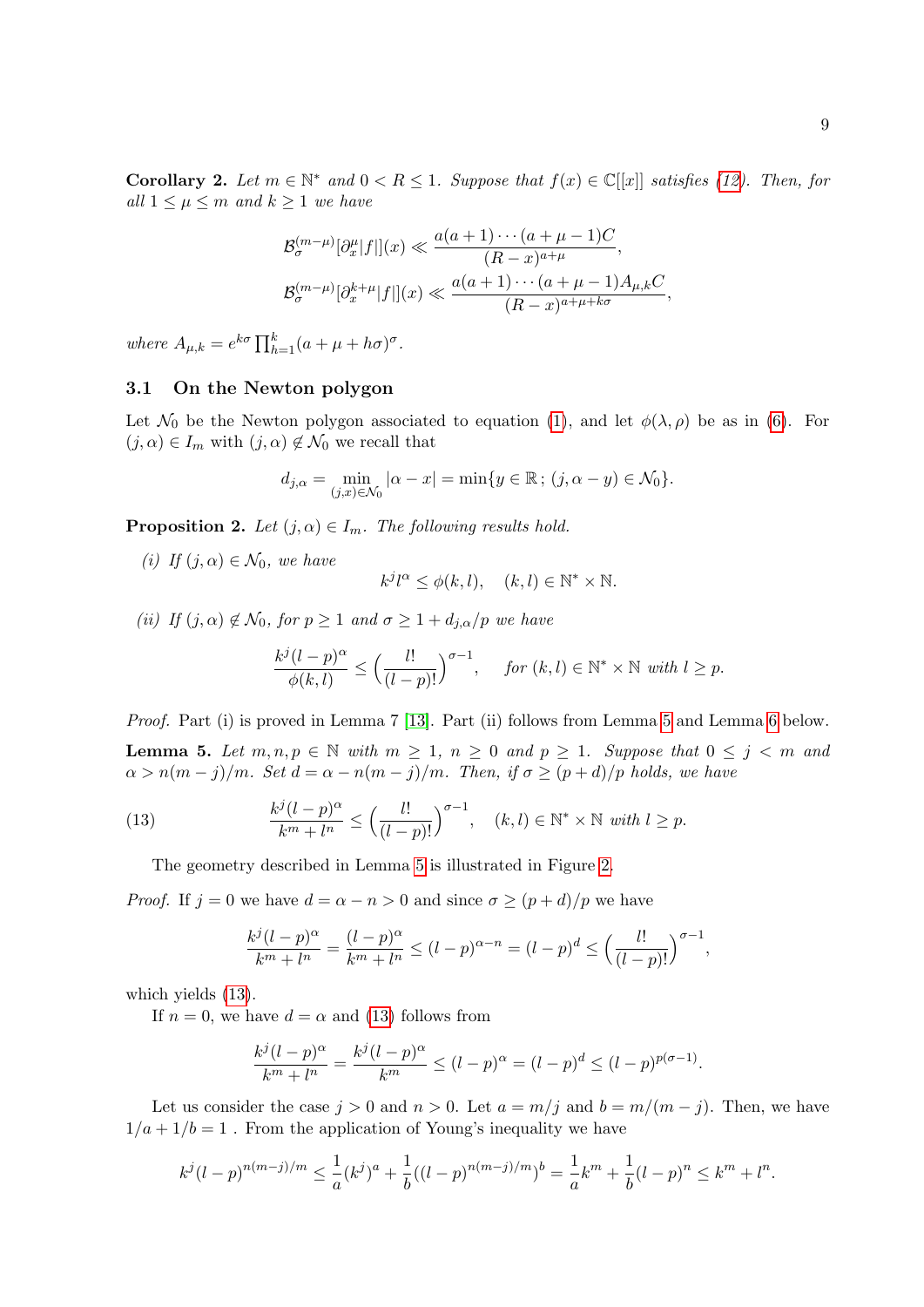

<span id="page-9-1"></span>Figure 2: Geometry of the result described in Lemma [5](#page-8-0)

The result follows from  $p(\sigma - 1) \geq d$  and the fact that

$$
\frac{k^j(l-p)^{\alpha}}{k^m + l^n} = \frac{k^j(l-p)^{n(m-j)/m}}{k^m + l^n} (l-p)^{\alpha - n(m-j)/m} \le (l-p)^{\alpha - n(m-j)/m} = (l-p)^d.
$$

As a direct consequence of Lemma [5,](#page-8-0) we have

<span id="page-9-0"></span>**Lemma 6.** Let  $m_i, m_{i+1}, n_i, n_{i+1}, p \in \mathbb{N}$  with  $m_i \ge 1$  and  $p \ge 1$ . Suppose that  $m_{i+1} \le j \le m_i$ ,  $n_{i+1} \geq n_i$  and  $\alpha > n_i + (n_{i+1} - n_i)(m_i - j)/(m_i - m_{i+1})$  hold. Set  $d = \alpha - n_i - (n_{i+1} - n_i)(m_i - j)$ j)/( $m_i - m_{i+1}$ ). Then, if  $\sigma \ge (p + d)/p$  holds we have

$$
\frac{k^j(l-p)^{\alpha}}{k^{m_i}l^{n_i}+k^{m_{i+1}}l^{n_{i+1}}}\leq \left(\frac{l!}{(l-p)!}\right)^{\sigma-1},\quad (k,l)\in\mathbb{N}^*\times\mathbb{N}\,\,\text{with}\,\,l\geq p.
$$

Proof. We apply Lemma [5](#page-8-0) to

$$
\frac{k^j(l-p)^{\alpha}}{k^{m_i}l^{n_i} + k^{m_{i+1}l^{n_{i+1}}}} \le \frac{k^{j-m_{i+1}}(l-p)^{\alpha-n_i}}{k^{m_i-m_{i+1}} + l^{n_{i+1}-n_i}}.
$$

#### 3.2 On an auxiliary equation

In this subsection, we consider the auxiliary equation

(14) 
$$
C(x;k,x\partial_x)w = g(x) \in \mathbb{C}[[x]]
$$

under the assumption  $\sigma_0 > 1$ , where  $C(x; \lambda, \rho)$  is defined in [\(3\)](#page-1-1). We note that the condition  $\sigma_0 > 1$  is equivalent to the condition  $\Lambda \setminus \mathcal{N}_0 \neq \emptyset$  (or  $\Lambda_1 \setminus \mathcal{N}_0 \neq \emptyset$ ). We set  $\Lambda_{out} = \Lambda \setminus \mathcal{N}_0$ . If  $\Lambda_{out} \neq \emptyset$  holds, the irregularity  $\sigma_0$  is defined by

<span id="page-9-2"></span>
$$
\sigma_0 = \max_{(j,\alpha)\in\Lambda_{out}} \frac{p_{j,\alpha} + d_{j,\alpha}}{p_{j,\alpha}}.
$$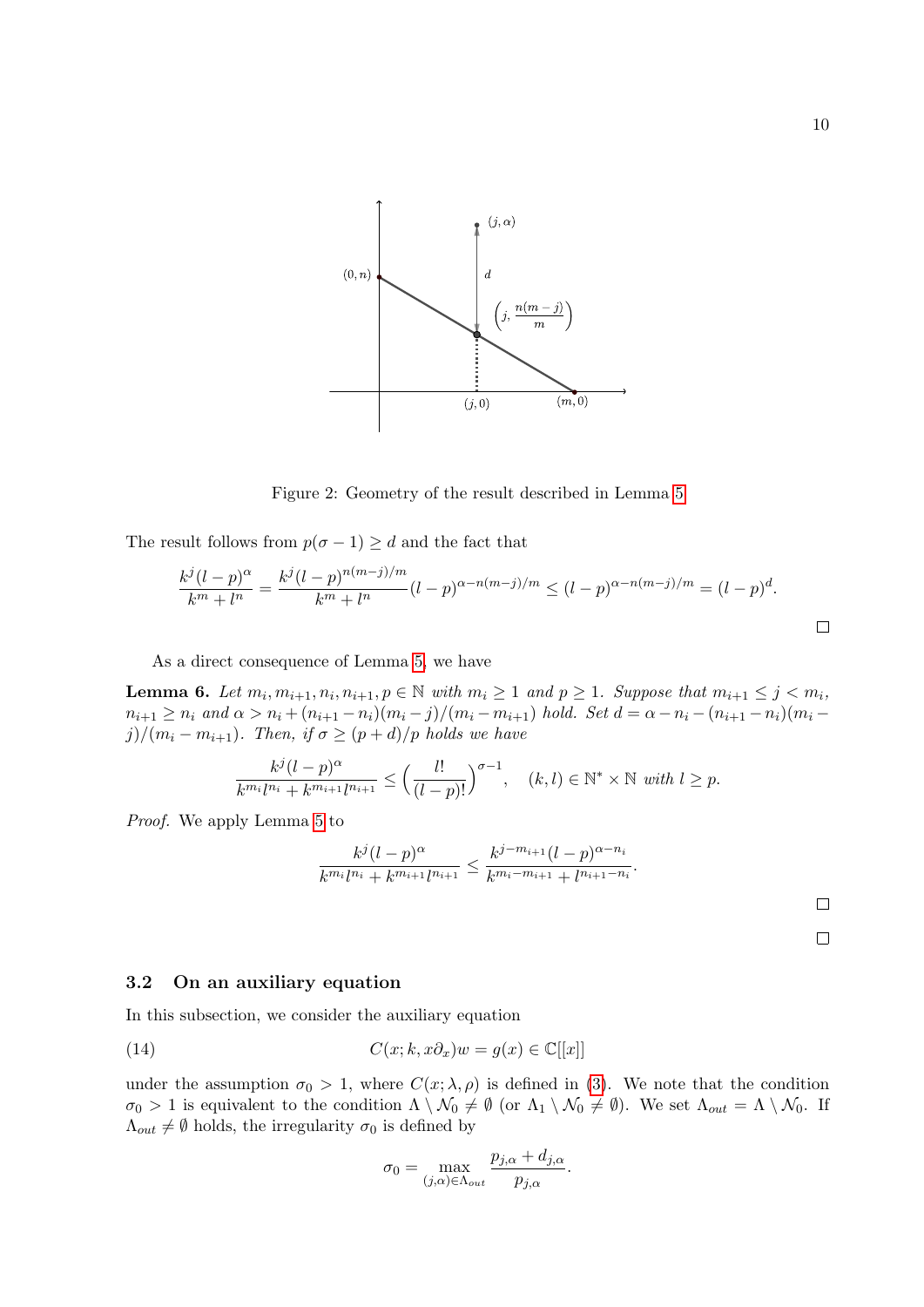The definition of  $p_{j,\alpha}$  described at the beginning of Section [2.3](#page-4-3) allow us to express the coefficients  $c_{i,\alpha}(x)$  as follows:

<span id="page-10-1"></span>
$$
c_{j,\alpha}(x) = \begin{cases} x^{p_{j,\alpha}}b_{j,\alpha}(x), & \text{if } (j,\alpha) \in \Lambda_1, \\ c_{j,\alpha}(0) + x^{p_{j,\alpha}}b_{j,\alpha}(x), & \text{if } (j,\alpha) \in \Lambda_0 \setminus \{(m,0)\}, \end{cases}
$$

Observe that, in case  $(j, \alpha) \in \Lambda_1$ , the elements  $p_{j,\alpha}$  are those in [\(8\)](#page-4-1).

<span id="page-10-3"></span>**Proposition 3.** Supppose the conditions (N), (GP) are taken for granted, and  $\sigma_0 > 1$ . Then, for any  $k \in \mathbb{N}^*$  and  $g(x) \in \mathbb{C}[[x]]$  the equation [\(14\)](#page-9-2) has a unique solution  $w(x) \in \mathbb{C}[[x]]$ , and it holds that

(15) 
$$
\mathcal{B}_{\sigma}^{(m)}[|w|](x) \ll \frac{A(x)}{k^m} \mathcal{B}_{\sigma}^{(m)}[|g|](x)
$$

for any  $\sigma \geq \sigma_0$ , where

<span id="page-10-2"></span>(16) 
$$
A(x) = \frac{1}{c_0} \sum_{n \ge 0} \left( \frac{C_1}{c_0} \sum_{(j,\alpha) \in \Lambda} x^{p_{j,\alpha}} \mathcal{B}_{\sigma}^{(m)}[|b_{j,\alpha}|](x) \right)^n,
$$

 $c_0 > 0$  is the constant in [\(7\)](#page-4-4), and  $C_1 > 0$  is a constant which is independent of k and  $g(x)$ .

*Proof.* Take any  $k \in \mathbb{N}^*$  and  $g(x) \in \mathbb{C}[[x]]$ . For the sake of simplicity, we adopt the following notation:  $[\rho]_0 = 1$ ;  $[\rho]_\alpha = \rho(\rho - 1) \cdots (\rho - \alpha + 1)$  (for  $\alpha \ge 1$ ). Then, equation [\(14\)](#page-9-2) is written in the form

(17) 
$$
L(k, x\partial_x)w = g(x) + \sum_{(j,\alpha)\in\Lambda} x^{p_{j,\alpha}} b_{j,\alpha}(x) k^j [x \partial_x]_{\alpha} w.
$$

We set

<span id="page-10-0"></span>
$$
w(x) = \sum_{l \ge 0} w_l x^l
$$
,  $g(x) = \sum_{l \ge 0} g_l x^l$ ,  $b_{j,\alpha}(x) = \sum_{i \ge 0} b_{j,\alpha,i} x^i$ .

Then, by substituting these series into [\(17\)](#page-10-0) and comparing the coefficients of  $x<sup>l</sup>$  at both sides of the equation, this is decomposed into the following recurrence formulas:

$$
L(k,l)w_l = g_l + \sum_{(j,\alpha)\in\Lambda} \sum_{i=0}^{l-p_{j,\alpha}} b_{j,\alpha,i} k^j [l-p_{j,\alpha}-i]_{\alpha} w_{l-p_{j,\alpha}-i}, \quad l \in \mathbb{N}.
$$

Since  $L(k, l) \neq 0$  for all  $(k, l) \in \mathbb{N}^* \times \mathbb{N}$ ,  $w_l$  is determined inductively for  $l = 0, 1, 2, \dots$  Hence, equation [\(17\)](#page-10-0) has a unique formal solution  $w(x) \in \mathbb{C}[[x]]$ .

Let us show  $(15)$ . By the assumptions  $(N)$ ,  $(GP)$ , Lemma [1](#page-4-5) and Proposition [2](#page-8-2) we have

$$
|w_{l}| \leq \frac{1}{L(k,l)} \left( |g_{l}| + \sum_{(j,\alpha)\in\Lambda} \sum_{i=0}^{l-p_{j,\alpha}} |b_{j,\alpha,i}| k^{j} [l-p_{j,\alpha} - i]_{\alpha} |w_{l-p_{j,\alpha}-i}| \right)
$$
  

$$
\leq \frac{1}{c_{0}\phi(k,l)} \left( |g_{l}| + \sum_{(j,\alpha)\in\Lambda} \sum_{i=0}^{l-p_{j,\alpha}} |b_{j,\alpha,i}| k^{j} (l-p_{j,\alpha})^{\alpha} |w_{l-p_{j,\alpha}-i}| \right)
$$
  

$$
\leq \frac{1}{c_{0}k^{m}} |g_{l}| + \frac{1}{c_{0}} \sum_{(j,\alpha)\in\Lambda} \sum_{i=0}^{l-p_{j,\alpha}} |b_{j,\alpha,i}| \frac{l!^{\sigma-1}}{(l-p_{j,\alpha})!^{\sigma-1}} |w_{l-p_{j,\alpha}-i}|
$$
  

$$
\leq \frac{1}{c_{0}k^{m}} |g_{l}| + \frac{C_{1}}{c_{0}} \sum_{(j,\alpha)\in\Lambda} \sum_{i=0}^{l-p_{j,\alpha}} |b_{j,\alpha,i}| \frac{[l-m]_{+}!^{\sigma-1}}{|l-p_{j,\alpha}-m]_{+}!^{\sigma-1}} |w_{l-p_{j,\alpha}-i}|
$$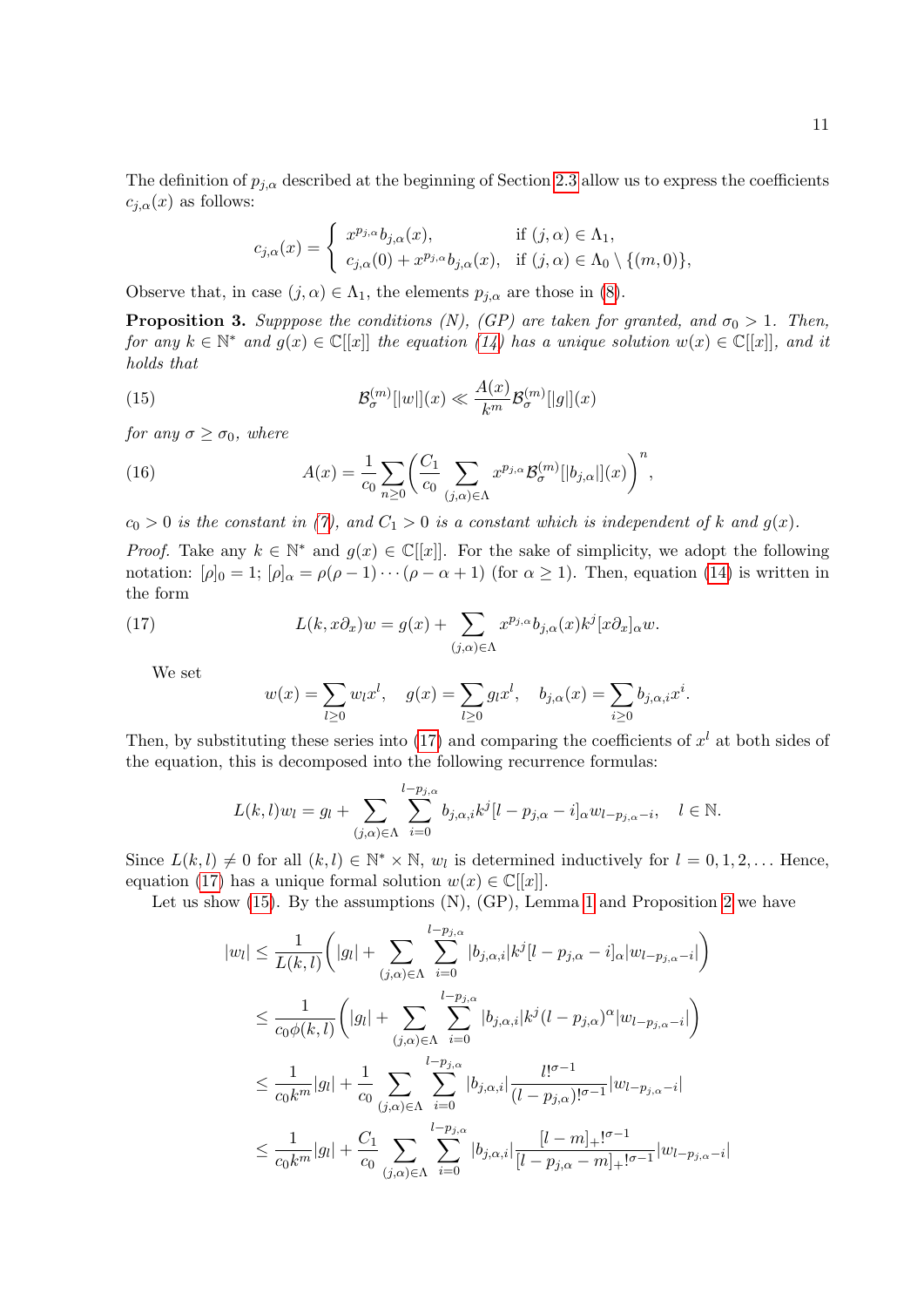for some constant  $C_1 > 0$ . Taking into account that

$$
[i-m]_+]^{\sigma-1}[l-p_{j,\alpha}-i-m]_+]^{\sigma-1} \leq [l-p_{j,\alpha}-m]_+]^{\sigma-1}
$$

we conclude

$$
\mathcal{B}_{\sigma}^{(m)}[|w|] \ll \frac{1}{c_0k^m}\mathcal{B}_{\sigma}^{(m)}[|g|] + \frac{C_1}{c_0}\sum_{(j,\alpha)\in\Lambda}x^{p_{j,\alpha}}\mathcal{B}_{\sigma}^{(m)}[|b_{j,\alpha}|] \times \mathcal{B}_{\sigma}^{(m)}[|w|],
$$

which yields [\(15\)](#page-10-1) by setting  $A(x)$  as in [\(16\)](#page-10-2).

# <span id="page-11-0"></span>4 Proof of (ii) of Theorem [2](#page-5-1)

In this section, we give a proof of (ii) of Theorem [2](#page-5-1) in the case  $\sigma = \sigma_0$  and  $s \geq s_0$ , where  $s_0$  is determined in  $(9)$ . The first lemma provides a reformulation of the index  $s_0$ , which leans on the following construction.

For  $0 \leq \mu < m$  we define

$$
J_{\mu} = \{ (i, \nu) \in \mathbb{N} \times \mathbb{N}^N \, ; \, i + |\nu| \geq 2, |\nu| \geq 1, (\partial_x^{\mu} a_{i, \nu})(0) \neq 0 \}.
$$

For  $\mu \in \mathbb{N}$  and  $\boldsymbol{\nu} = {\{\nu_{j,\alpha}\}}_{(j,\alpha)\in I_m}$  satisfying  $|\boldsymbol{\nu}| \geq 1$  we set

$$
K_{\nu} = \{ (j, \alpha) \in I_m : \nu_{j, \alpha} > 0 \}, \quad m_{\nu, \mu} = \max_{(j, \alpha) \in K_{\nu}} \left( j + \max \{ \alpha, \mu + \sigma_0(\alpha - \mu) \} \right).
$$

If  $\mu \geq m$  we have  $m_{\nu,\mu} \leq m$  for any  $\nu$  with  $|\nu| \geq 1$ . We have

<span id="page-11-2"></span>**Lemma 7.** The index  $s_0$  in [\(9\)](#page-5-5) can be expressed in the form

(18) 
$$
s_0 = 1 + \max \bigg[ 0, \max_{0 \le \mu < m} \Big( \sup_{(i,\nu) \in J_\mu} \frac{m_{\nu,\mu} - m}{i + |\nu| - 1} \Big) \bigg].
$$

*Proof.* Set  $f(\mu, j, \alpha) = j + \mu + \sigma_0(\alpha - \mu) - m$ : then  $s_0$  is given by [\(9\)](#page-5-5) in the form

<span id="page-11-1"></span>
$$
s_0 = 1 + \max\bigg[0, \max_{0 \le \mu < m} \left(\max_{(j,\alpha) \in I_m} \frac{f(\mu, j, \alpha)}{L_{\mu,j,\alpha}}\right)\bigg].
$$

Therefore,  $s_0$  is determined only by  $(\mu, j, \alpha)$  satisfying  $f(\mu, j, \alpha) > 0$ . Since  $(\partial_{z_{j,\alpha}} \partial_x^{\mu} R_2)(t, 0, z)$ is expressed in the form

$$
(\partial_{z_{j,\alpha}}\partial_x^{\mu}R_2)(t,0,\boldsymbol{z})=\sum_{(i,\boldsymbol{\nu})\in J_{\mu}, \nu_{j,\alpha}>0}\nu_{j,\alpha}(\partial_x^{\mu}a_{i,\boldsymbol{\nu}})(0)t^i\boldsymbol{z}^{\boldsymbol{\nu}-e_{j,\alpha}}
$$

(where  $e_{j,\alpha} \in \mathbb{N}^N$  is an N-vector defined by  $\{\nu_{i,\beta}\}_{(i,\beta)\in I_m}$  with  $\nu_{j,\alpha} = 1$  and  $\nu_{i,\beta} = 0$  for  $(i, \beta) \neq (j, \alpha)$ , by the definition of  $L_{\mu,j,\alpha}$  we have

$$
s_0 = 1 + \max\left[0, \max_{0 \le \mu < m} \left(\max_{(j,\alpha) \in I_m} \left(\sup_{(i,\nu) \in J_\mu, \nu_{j,\alpha} > 0} \frac{f(\mu,j,\alpha)}{i+|\nu|-1}\right)\right)\right]
$$
\n
$$
= 1 + \max\left[0, \max_{0 \le \mu < m} \left(\sup_{(i,\nu) \in J_\mu} \left(\max_{(j,\alpha) \in K_\nu} \frac{f(\mu,j,\alpha)}{i+|\nu|-1}\right)\right)\right].
$$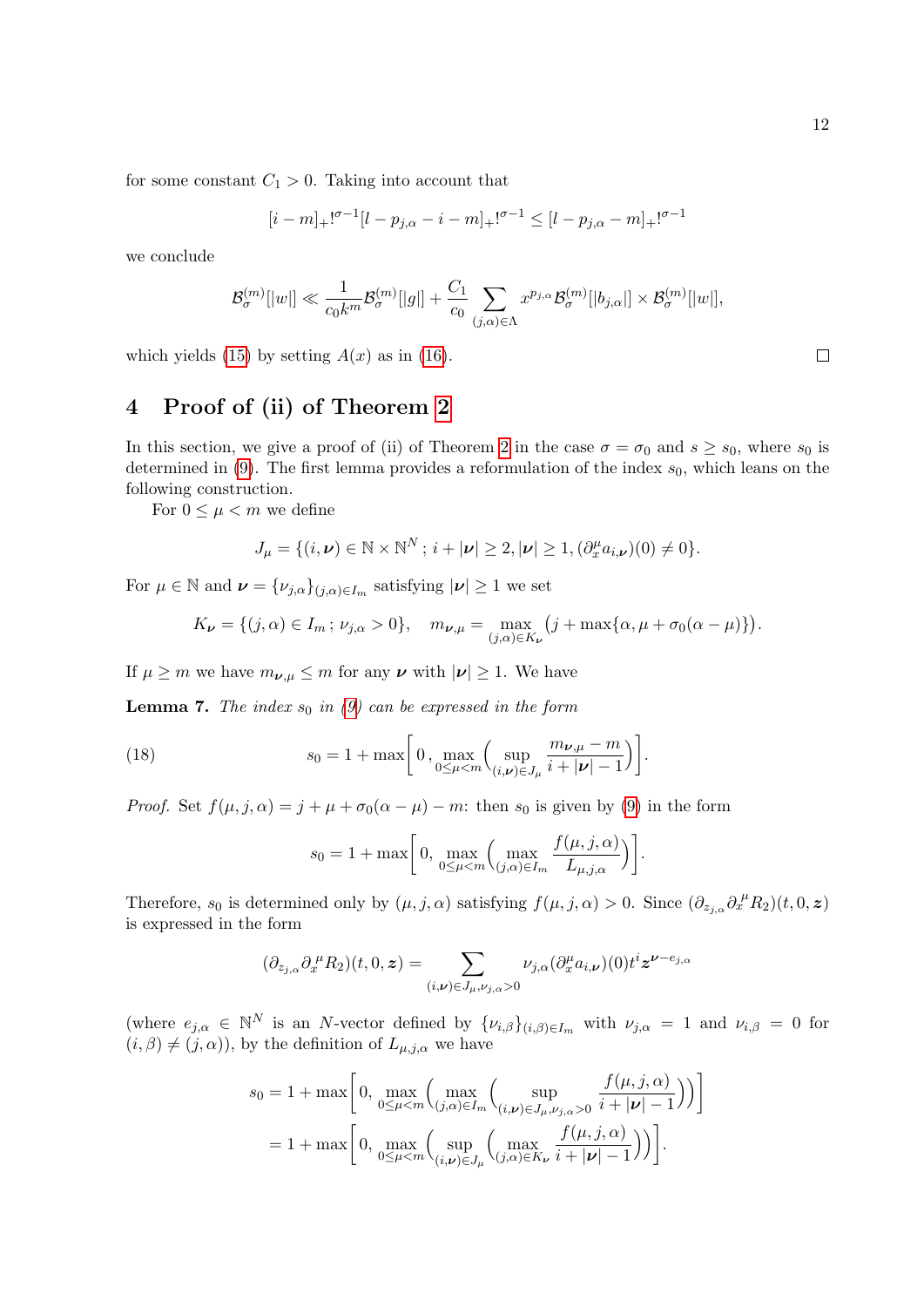$\Box$ 

We set  $g(\mu, j, \alpha) = j + \max{\alpha, \mu + \sigma_0(\alpha - \mu)} - m$ . If  $\alpha \leq \mu$  we have  $f(\mu, j, \alpha) \leq 0$  and  $g(\mu, j, \alpha) \leq 0$ . If  $\alpha > \mu$  we have  $g(\mu, j, \alpha) = f(\mu, j, \alpha)$ . Therefore,  $s_0$  is determined only by  $(\mu, j, \alpha)$  with  $\alpha > \mu$  and

$$
s_0 = 1 + \max\bigg[0, \max_{0 \le \mu < m} \left( \sup_{(i,\boldsymbol{\nu}) \in J_{\mu}} \left( \max_{(j,\alpha) \in K_{\boldsymbol{\nu}}} \frac{g(\mu,j,\alpha)}{i+|\boldsymbol{\nu}|-1} \right) \right) \bigg].
$$

This proves [\(18\)](#page-11-1).

Suppose the conditions (N), (GP) and  $\sigma_0 > 1$  hold. Then, we have  $\Lambda_{out} \neq \emptyset$ . Let

$$
u(t,x) = \sum_{k \ge 1} u_k(x) t^k \in (\mathbb{C}[[x]])[[t]]
$$

be the unique formal solution of [\(1\)](#page-1-0). Then,  $u_k(x)$  ( $k = 1, 2, ...$ ) are determined as the solutions of the recurrence formulas:

$$
C(x;k,x\partial_x)u_k = f_k(x), \quad k = 1,2,\ldots
$$

with  $f_1(x) = a(x)$  and for  $k \ge 2$ 

<span id="page-12-0"></span>
$$
f_k(x) = \sum_{2 \leq i+|\nu| \leq k} a_{i,\nu}(x) \sum_{i+|k(\nu)|=k} \prod_{(j,\alpha) \in I_m} \prod_{h=1}^{\nu_{j,\alpha}} (k_{j,\alpha}(h))^j \partial_x^{\alpha} u_{k_{j,\alpha}(h)},
$$

where  $\boldsymbol{\nu} = {\{\nu_{j,\alpha}\}}_{(j,\alpha)\in I_m}$  and  $|k(\boldsymbol{\nu})| = \sum_{(j,\alpha)\in I_m} (k_{j,\alpha}(1) + \cdots + k_{j,\alpha}(\nu_{j,\alpha}))$ . By Proposition [3](#page-10-3) we have

(19) 
$$
\mathcal{B}_{\sigma_0}^{(m)}[|u_k|](x) \ll \frac{A(x)}{k^m} \mathcal{B}_{\sigma_0}^{(m)}[|f_k|](x), \quad k = 1, 2, \ldots.
$$

Since  $f_1(x)$  is holomorphic at  $x = 0$ , by [\(19\)](#page-12-0) we see that  $\mathcal{B}_{\sigma_0}^{(m)}[[u_1]](x)$  is holomorphic at  $x = 0$ . We can show by induction on k that  $\mathcal{B}_{\sigma_0}^{(m)}[[u_k]](x)$   $(k \ge 1)$  are all holomorphic at  $x = 0$ . Thus, we have that  $u_k(x) \in G\{x\}_{\sigma_0}$  for all  $k \geq 1$ .

#### 4.1 On a majorant equation

Let  $0 < R \le 1$  be small enough so that  $A(x) \in \mathcal{O}(\overline{D}_R)$ ,  $a_{i,\nu}(x) \in \mathcal{O}(\overline{D}_R)$   $(i + |\nu| \ge 2)$  and  $\mathcal{B}_{\sigma}^{(m)}[|u_1|](x) \in \mathcal{O}(\overline{D}_R)$ . We take  $A > 0$  so that

<span id="page-12-2"></span>(20) 
$$
\mathcal{B}_{\sigma_0}^{(m-\mu)}[\partial_x^{\alpha}|u_1|](x) \ll \frac{A}{R-x}, \quad 0 \le \mu \le m, (j,\alpha) \in I_m,
$$

and  $A_{i,\nu} \geq 0$   $(i + |\nu| \geq 2)$  such that

<span id="page-12-3"></span>(21) 
$$
A(x)\mathcal{B}_{\sigma_0}^{(m)}[|a_{i,\nu}|](x) \ll \frac{A_{i,\nu}}{R-x}
$$
 and  $\sum_{i+|\nu|\geq 2} A_{i,\nu}t^iY^{|\nu|} \in \mathbb{C}\{t, Y\}.$ 

We take  $L \in \mathbb{N}^*$  so that  $L \geq m\sigma_0$ . Then we have  $L \geq j + \max\{\alpha, \mu + \sigma_0(\alpha - \mu)\}\)$  for any  $0 \leq \mu < m$  and  $(j, \alpha) \in I_m$ . Set  $H = (3me\sigma_0)^{m\sigma_0}$ . Under these notations, let us consider the functional equation

<span id="page-12-1"></span>(22) 
$$
Y = \frac{A}{(R-x)^{m\sigma_0}}t + \frac{1}{(R-x)^{m\sigma_0}}\sum_{i+|\nu|\geq 2}\frac{A_{i,\nu}(i+|\nu|)^{L}}{(R-x)^{m\sigma_0(3i+2|\nu|-3)}}t^{i}(HY)^{|\nu|}
$$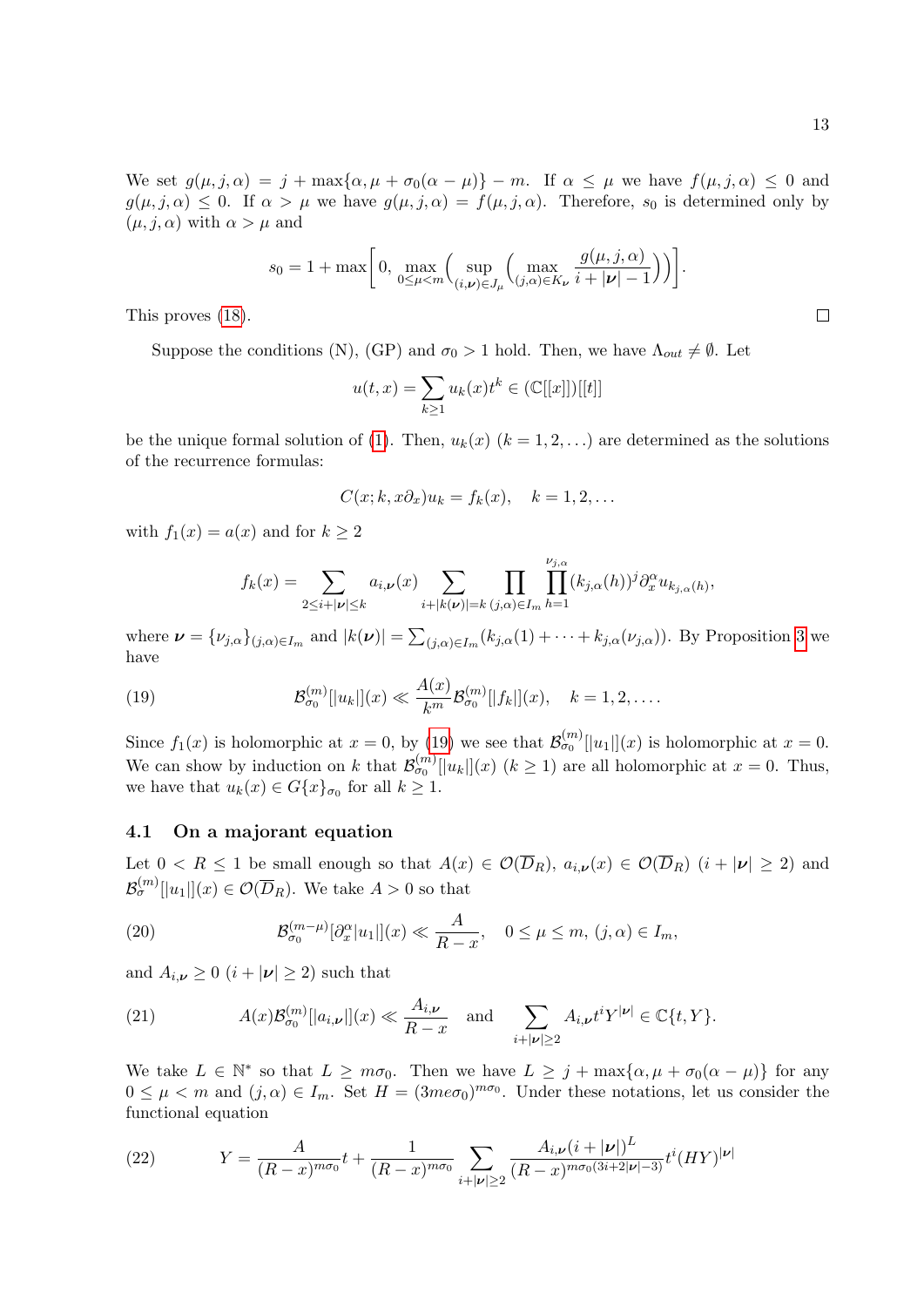with respect to  $(t, Y)$ , where  $x \in D_R$  is regarded as a parameter. By the implicit function theorem we see that for any  $x \in D_R$  the equation [\(22\)](#page-12-1) has a unique holomorphic solution  $Y = Y(t)$  in a neighborhood of  $t = 0$  satisfying  $Y(0) = 0$ . The coefficients of the Taylor expansion  $Y = \sum_{k\geq 1} Y_k t^k$ , are determined by the following recurrence formulas:

$$
Y_1 = \frac{A}{(R-x)^{m\sigma_0}},
$$

and for  $k \geq 2$ 

<span id="page-13-3"></span>(24) 
$$
Y_k = \frac{1}{(R-x)^{m\sigma_0}} \sum_{2 \leq i+|\nu| \leq k} \frac{A_{i,\nu} (i+|\nu|)^L}{(R-x)^{m\sigma_0(3i+2|\nu|-3)}} \left[ \sum_{i+|k(\nu)|=k} \prod_{(j,\alpha)\in I_m} \prod_{h=1}^{\nu_{j,\alpha}} HY_{k_{j,\alpha}(h)} \right].
$$

Moreover, by induction on  $k$  we can show that  $Y_k$  has the form

<span id="page-13-1"></span>
$$
Y_k = \frac{C_k}{(R-x)^{m\sigma_0(3k-2)}}, \quad k = 1, 2, \dots
$$

where  $C_1 = A$  and  $C_k \geq 0$  ( $k \geq 2$ ) are constants which are independent of the parameter x.

<span id="page-13-0"></span>**Lemma 8.** Assume that  $s \geq s_0$ . Then, for any  $k = 1, 2, ...$  we have

<span id="page-13-2"></span>(25)<sub>k</sub> 
$$
\mathcal{B}_{\sigma_0}^{(m-\mu)}[k^j \partial_x^{\alpha}|u_k|](x) \ll \frac{(k-1)!^{s-1}}{k^{L-j-\max\{\alpha,\mu+\sigma_0(\alpha-\mu)\}}}HY_k,
$$

for any  $0 \leq \mu \leq m$  and  $(j, \alpha) \in I_m$ .

#### 4.2 Proof of Lemma [8](#page-13-0)

*Proof.* In the case  $k = 1$ , by [\(20\)](#page-12-2) and [\(23\)](#page-13-1) we have

$$
\mathcal{B}_{\sigma_0}^{(m-\mu)}[1^j\partial_x^{\alpha}|u_1|](x) \ll \frac{A}{R-x} \ll \frac{A}{(R-x)^{m\sigma_0}} = Y_1 \ll HY_1
$$

for any  $0 \le \mu \le m$  and  $(j, \alpha) \in I_m$ . Hence we have  $(25)_k$  for  $k = 1$ . Let us show the general case by induction on k.

Let  $k \geq 2$ , and suppose that the equation is already proved for all  $1 \leq p \leq k$ . We express

$$
a_{i,\nu}(x) = a_{i,\nu,0} + a_{i,\nu,1}x + \cdots + a_{i,\nu,m-1}x^{m-1} + x^m a_{i,\nu,m}(x).
$$

Then,

$$
f_k(x) = \sum_{\mu=0}^m x^{\mu} \sum_{2 \leq i+|\nu| \leq k} a_{i,\nu,\mu} \sum_{i+|k(\nu)|=k} \prod_{(j,\alpha) \in I_m} \prod_{h=1}^{\nu_{j,\alpha}} (k_{j,\alpha}(h))^j \partial_x^{\alpha} u_{k_{j,\alpha}(h)}
$$

and so by Lemma [3,](#page-7-0) and setting  $\mathcal{A}_{i,\nu,\mu} = |a_{i,\nu,\mu}|$  for  $0 \le \mu \le m-1$ , and  $\mathcal{A}_{i,\nu,m} = \mathcal{B}_{\sigma_0}[|a_{i,\nu,m}|]$ we have

$$
\mathcal{B}_{\sigma_0}^{(m)}[|f_k|] \ll \sum_{\mu=0}^m x^\mu \sum_{2 \leq i+|\nu| \leq k} \mathcal{A}_{i,\nu,\mu} \bigg[ \sum_{i+|k(\nu)|=k} \prod_{(j,\alpha)\in I_m} \prod_{h=1}^{\nu_{j,\alpha}} \mathcal{B}_{\sigma_0}^{(m-\mu)} \big[ (k_{j,\alpha}(h))^j \partial_x^{\alpha} u_{k_{j,\alpha}(h)} \big] \bigg].
$$

Thus, by [\(19\)](#page-12-0), the definition of  $m_{\nu,\mu}$  and the induction hypothesis we have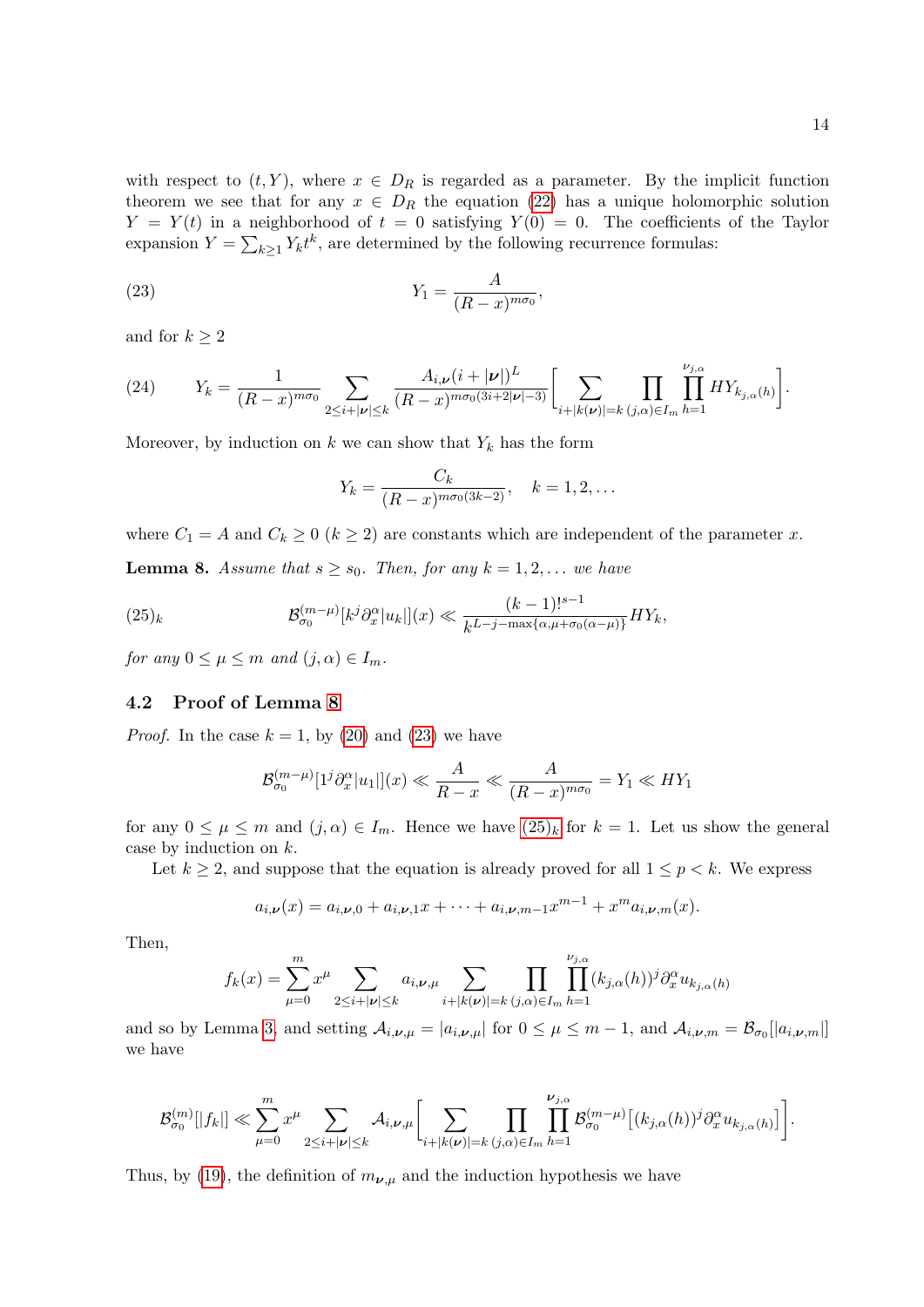(26)

$$
\mathcal{B}_{\sigma_0}^{(m)}[|u_k|] \ll \frac{A(x)}{k^m} \sum_{\mu=0}^m x^{\mu} \sum_{2 \leq i+|\nu| \leq k} \mathcal{A}_{i,\nu,\mu} \Biggl[ \sum_{i+|k(\nu)|=k} \prod_{(j,\alpha) \in I_m} \prod_{h=1}^{\nu_{j,\alpha}} \frac{(k_{j,\alpha}(h)-1)!^{s-1}}{(k_{j,\alpha}(h))^{L-m_{\nu,\mu}}} H Y_{k_{j,\alpha}(h)} \Biggr].
$$

Observe the condition  $L - m_{\nu,\mu} \geq 0$  follows from the choice of L so that  $L \geq \sigma_0 m$ . **Lemma 9.** Under the above situation,  $|\nu| \ge 1$  and  $\mathcal{A}_{i,\nu,\mu} \ne 0$  (or  $\mathcal{A}_{i,\nu,m}(x) \ne 0$ ) we have

<span id="page-14-0"></span>(27) 
$$
\frac{(k-i-|\nu|)!^{s-1}}{k^{L+m-m_{\nu,\mu}}} \leq \frac{(k-1)!^{s-1}(i+|\nu|)^{[m_{\nu,\mu}-m]_+}}{k^L},
$$

<span id="page-14-1"></span>(28) 
$$
\frac{1}{k^m} \prod_{(j,\alpha)\in I_m} \prod_{h=1}^{\nu_{j,\alpha}} \frac{(k_{j,\alpha}(h)-1)!^{s-1}}{(k_{j,\alpha}(h))^{L-m_{\nu,\mu}}} \leq \frac{(k-1)!^{s-1}(i+|\nu|)^L}{k^L}.
$$

*Proof.* Let us show [\(27\)](#page-14-0). If  $m \ge m_{\nu,\mu}$  we have  $[m_{\nu,\mu} - m]_+ = 0$  and so

$$
\frac{(k-i-|\pmb{\nu}|)!^{s-1}}{k^{L+m-m_{\pmb{\nu},\mu}}} \leq \frac{(k-1)!^{s-1}}{k^L} = \frac{(k-1)!^{s-1}(i+|\pmb{\nu}|)^{[m_{\pmb{\nu},\mu}-m]_+}}{k^L}.
$$

If  $m_{\nu,\mu} > m$ , by the assumption  $s \ge s_0$  and Lemma [7](#page-11-2) we have  $(i + |\nu| - 1)(s - 1) \ge m_{\nu,\mu} - m$ and so we have

$$
\frac{(k-i-|\nu|)!^{s-1}}{k^{L+m-m_{\nu,\mu}}} \le \frac{(k-1)!^{s-1}}{k^L} \frac{k^{m_{\nu,\mu}-m}}{(k-i-|\nu|+1)^{m_{\nu,\mu}-m}} \le \frac{(k-1)!^{s-1}}{k^L} \left(1+\frac{i+|\nu|-1}{k-i-|\nu|+1}\right)^{m_{\nu,\mu}-m} \le \frac{(k-1)!^{s-1}}{k^L} (i+|\nu|)^{m_{\nu,\mu}-m}.
$$

This proves [\(27\)](#page-14-0). In order to prove [\(28\)](#page-14-1), we note that, if  $k_j \ge 1$   $(j = 1, ..., |\nu|)$  and  $k_1 + \cdots +$  $k_{|\nu|} = k - i$  hold, then we have  $k_j \leq (k_1 \cdots k_{|\nu|})$  for  $j = 1, \ldots, |\nu|$  and so  $k - i = k_1 + \cdots + k_{|\nu|} \leq$  $|\nu|(k_1 \cdots k_{|\nu|})$  which yields  $k \leq (i+|\nu|)(k_1 \cdots k_{|\nu|})$ . Therefore, by the same argument we have

$$
\prod_{(j,\alpha)\in I_m}\prod_{h=1}^{\nu_{j,\alpha}}\frac{1}{(k_{j,\alpha}(h))^{L-m_{\nu,\mu}}}\leq \Big(\frac{i+|\nu|}{k}\Big)^{L-m_{\nu,\mu}}.
$$

Hence, by the condition  $i + |k(\nu)| = k$  and [\(27\)](#page-14-0) we have

$$
\frac{1}{k^{m}} \prod_{(j,\alpha)\in I_{m}} \prod_{h=1}^{\nu_{j,\alpha}} \frac{(k_{j,\alpha}(h)-1)!^{s-1}}{(k_{j,\alpha}(h))^{L-m_{\nu,\mu}}} \leq \frac{(|k(\nu)|-|\nu|)!^{s-1}}{k^{m}} \prod_{(j,\alpha)\in I_{m}} \prod_{h=1}^{\nu_{j,\alpha}} \frac{1}{(k_{j,\alpha}(h))^{L-m_{\nu,\mu}}} \n\leq \frac{(k-i-|\nu|)!^{s-1}}{k^{m}} \times \frac{(i+|\nu|)^{L-m_{\nu,\mu}}}{k^{L-m_{\nu,\mu}}} \leq \frac{(k-1)!^{s-1}}{k^{L}} (i+|\nu|)^{[m_{\nu,\mu}-m]_{+}} \times (i+|\nu|)^{L-m_{\nu,\mu}} \n\text{hich proves (28).} \qquad \Box
$$

which proves  $(28)$ .

By applying  $(28)$  to  $(25)_k$  we have (29)

<span id="page-14-2"></span>
$$
\mathcal{B}_{\sigma_0}^{(m)}[|u_k|] \ll \frac{(k-1)!^{s-1}}{k^L} A(x) \sum_{\mu=0}^m x^\mu \sum_{2 \leq i+|\nu| \leq k} A_{i,\nu,\mu} (i+|\nu|)^L \bigg[ \sum_{i+|k(\nu)|=k} \prod_{(j,\alpha) \in I_m} \prod_{h=1}^{\nu_{j,\alpha}} HY_{k_{j,\alpha}(h)} \bigg].
$$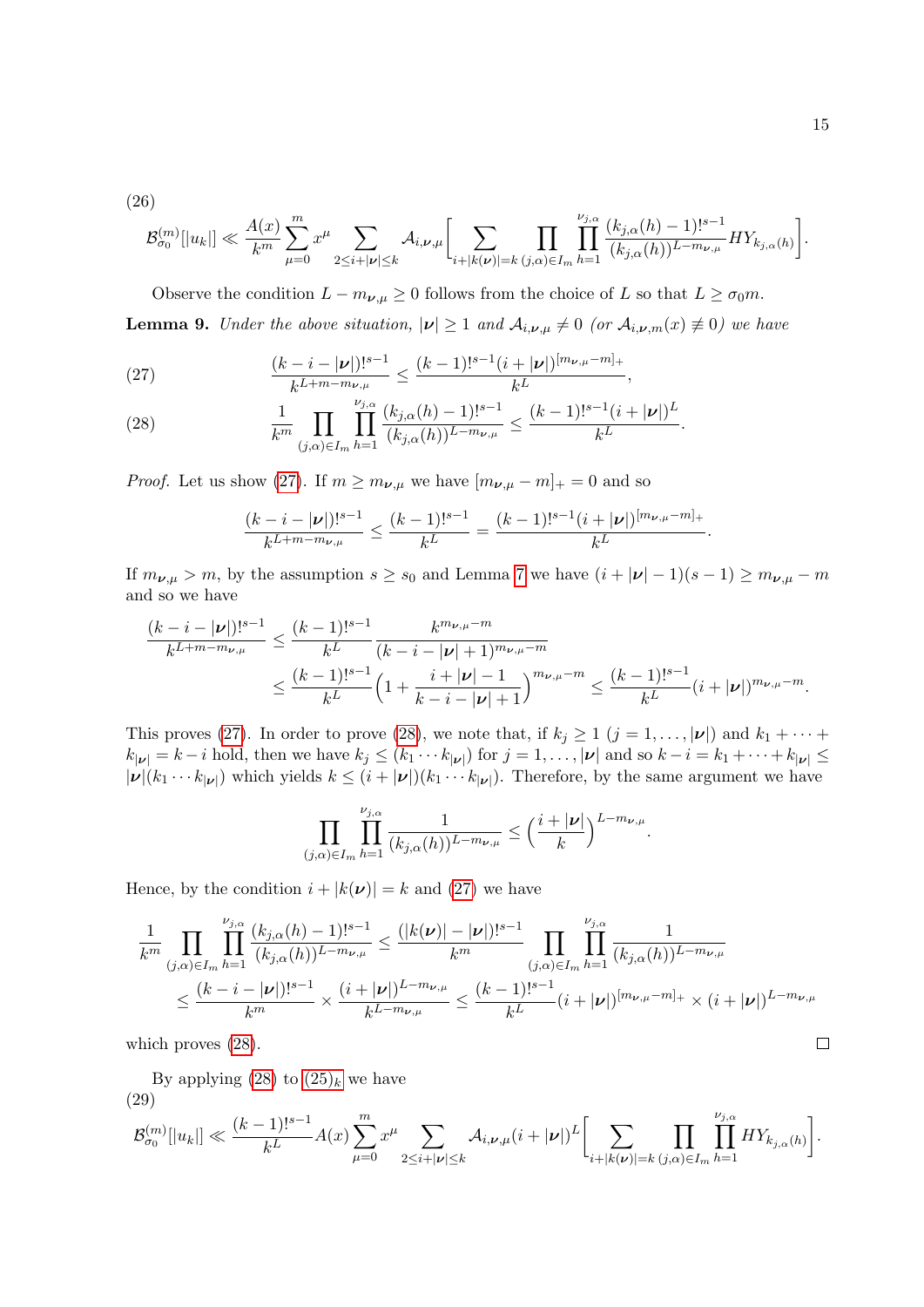By the definition of  $\mathcal{A}_{i,\nu,\mu}$   $(0 \le \mu \le m)$  we have  $\sum_{\mu=0}^{m} x^{\mu} \mathcal{A}_{i,\nu,\mu} = \mathcal{B}_{\sigma_0}^{(m)}[[a_{i,\nu}]](x)$ , and by [\(21\)](#page-12-3) we have  $\mathfrak{m}$ 

$$
A(x)\sum_{\mu=0}^m x^{\mu} A_{i,\nu,\mu} = A(x)\mathcal{B}_{\sigma_0}^{(m)}[|a_{i,\nu}|](x) \ll \frac{A_{i,\nu}}{R-x}.
$$

By applying this to [\(29\)](#page-14-2), and by [\(24\)](#page-13-3) we derive

(30) 
$$
\mathcal{B}_{\sigma_0}^{(m)}[|u_k|] \ll \frac{(k-1)!^{s-1}}{k^L}(R-x)^{m\sigma_0}Y_k = \frac{(k-1)!^{s-1}}{k^L}\frac{C_k}{(R-x)^{m\sigma_0(3k-3)}}.
$$

<span id="page-15-0"></span>If  $\alpha \leq \mu$ , by Lemma [3,](#page-7-0) [\(30\)](#page-15-0) and Corollary [2](#page-8-3) we have

<span id="page-15-1"></span>
$$
(31) \qquad \mathcal{B}_{\sigma_0}^{(m-\mu)}[k^j\partial_x^{\alpha}|u_k]] \ll k^j \mathcal{B}_{\sigma_0}^{(m-\alpha)}[\partial_x^{\alpha}|u_k]] \ll \frac{(k-1)!^{s-1}}{k^{L-j}} \frac{\prod_{i=0}^{\alpha-1} (m\sigma_0(3k-3)+i) \times C_k}{(R-x)^{m\sigma_0(3k-3)+\alpha}} \ll \frac{(k-1)!^{s-1}}{k^{L-j-\alpha}} \frac{(3m\sigma_0)^{\alpha}C_k}{(R-x)^{m\sigma_0(3k-2)}} \ll \frac{(k-1)!^{s-1}}{k^{L-j-\alpha}} HY_k(x).
$$

If  $\mu < \alpha$ , the application of [\(30\)](#page-15-0) and Corollary [2](#page-8-3) yield

$$
\mathcal{B}_{\sigma_0}^{(m-\mu)}[k^j \partial_x^{\alpha}|u_k|] = k^j \mathcal{B}_{\sigma_0}^{(m-\mu)}[\partial_x^{(\alpha-\mu)+\mu}|u_k|] \ll \frac{(k-1)!^{s-1}}{k^{L-j}} \frac{A(\mu, \alpha)C_k}{(R-x)^{m\sigma_0(3k-3)+\mu+\sigma_0(\alpha-\mu)}}
$$

where

$$
A(\mu,\alpha) = \prod_{i=0}^{\mu-1} (m\sigma_0(3k-3)+i) \prod_{h=1}^{\alpha-\mu} [(m\sigma_0(3k-3)+\mu+h\sigma_0)^{\sigma_0}e^{\sigma_0}].
$$

Since  $A(\mu, \alpha) \leq k^{\mu+\sigma_0(\alpha-\mu)} (3m\sigma_0)^{\sigma_0\alpha} e^{\sigma_0(\alpha-\mu)}$ , we have

<span id="page-15-2"></span>
$$
(32) \quad \mathcal{B}_{\sigma_0}^{(m-\mu)}[k^j\partial_x^{\alpha}|u_k|] \ll \frac{(k-1)!^{s-1}}{k^{L-j-(\mu+\sigma_0(\alpha-\mu))}}\frac{(3m\sigma_0)^{\sigma_0\alpha}e^{\sigma_0(\alpha-\mu)}C_k}{(R-x)^{m\sigma_0(3k-3)+\mu+\sigma_0(\alpha-\mu)}}\n\ll \frac{(k-1)!^{s-1}}{k^{L-j-(\mu+\sigma_0(\alpha-\mu))}}\frac{HC_k}{(R-x)^{m\sigma_0(3k-3)+m\sigma_0}} = \frac{(k-1)!^{s-1}}{k^{L-j-(\mu+\sigma_0(\alpha-\mu))}}HY_k.
$$

By [\(31\)](#page-15-1) and [\(32\)](#page-15-2) we have  $(25)_k$ . This proves Lemma [8.](#page-13-0)

 $\Box$ 

### 4.3 Completion of the proof of (ii) of Theorem [2](#page-5-1)

By Lemma [8](#page-13-0) we have

$$
\sum_{k\geq 1}\frac{\mathcal{B}_{\sigma_0}[|u_k|](x)}{(k-1)!^{s-1}}t^k \ll \sum_{k\geq 1}\frac{\mathcal{B}_{\sigma_0}^{(m)}[|u_k|](x)}{(k-1)!^{s-1}}t^k \ll \sum_{k\geq 1}\frac{1}{k^L}HY_k(x)t^k.
$$

Take any  $r \in (0, R)$ . We know there is  $\delta > 0$  such that  $\sum_{k \geq 1} Y_k(r) t^k$  is convergent for  $|t| \leq \delta$ . Then, for  $|t| \leq \delta$  we have

$$
\sum_{k\geq 1} \mathcal{B}_{\sigma_0}[|u_k|](r) \frac{|t|^k}{(k-1)!^{s-1}} \leq H \sum_{k\geq 1} Y_k(r) \delta^k < \infty.
$$

This proves that  $u(t, x) \in G\{t, x\}_{(s, \sigma_0)}$  holds, and we have (ii) of Theorem [2.](#page-5-1)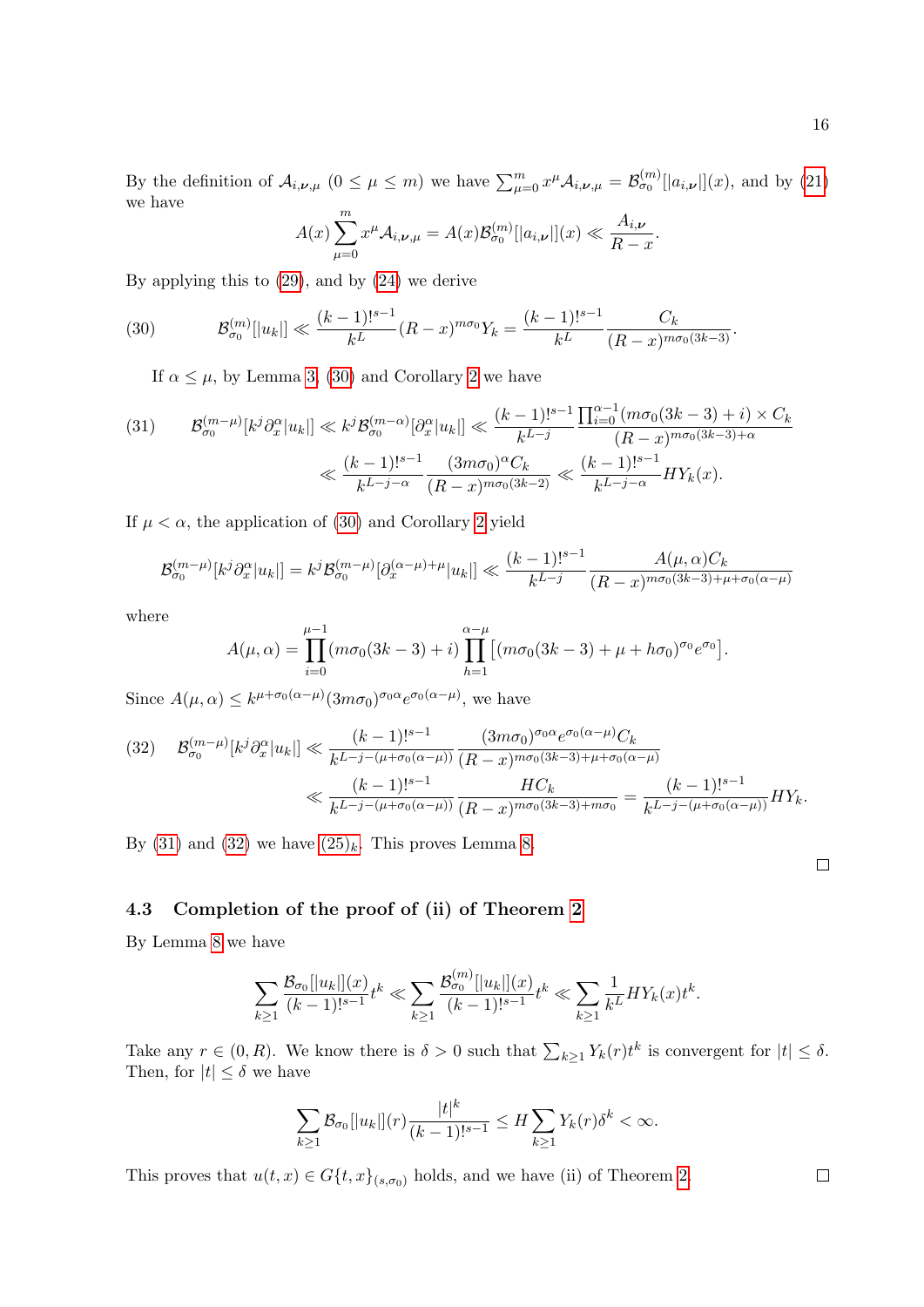# <span id="page-16-0"></span>5 Proof of Theorem [3](#page-5-2)

Suppose the conditions  $A_1$ )∼ $A_3$ ) and c<sub>1</sub>)∼c<sub>4</sub>) hold. Since  $L(\lambda, \rho)$  is defined by

$$
L(\lambda, \rho) = \lambda^m + \sum_{(j,\alpha) \in (\Lambda_0 \setminus \{(m,0)\})} (-c_{j,\alpha}(0)) \lambda^j [\rho]_{\alpha}
$$

(where  $[\rho]_0 = 1$  and  $[\rho]_{\alpha} = \rho(\rho - 1) \cdots (\rho - \alpha + 1)$  for  $\alpha \ge 1$ ) and since  $-c_{i,\alpha}(0) > 0$  holds for any  $(j, \alpha) \in (\Lambda_0 \setminus \{(m, 0)\})$ , we have  $L(k, l) \geq k^m \geq 1$  for any  $(k, l) \in \mathbb{N}^* \times \mathbb{N}$ . This means that the condition (N) is satisfied which entails that the equation [\(1\)](#page-1-0) has a unique formal solution  $u(t, x) \in \mathbb{C}[[t, x]]$  satisfying  $u(0, x) \equiv 0$ .

Since  $(m_i, n_i) \in \Lambda_0$  for  $i = 1, \ldots, p$  and since the coefficients of  $\lambda^{m_i}[\rho]_{n_i}$   $(i = 1, \ldots, p)$  in  $L(\lambda, \rho)$  are all positive, we have  $L(k, l) \ge c_0 \phi(k, l)$  on  $\{(k, l) \in \mathbb{N}^* \times \mathbb{N}; l \ge m\}$  for some  $c_0 > 0$ . Since  $m^{n_i} \geq l^{n_i}$  for  $0 \leq l \leq m-1$ , by setting  $\delta_i = 1/m^{n_i}$  we have  $L(k, l) \geq k^m \geq \delta_i k^{m_i} l^{n_i}$ on  $\{(k, l) \in \mathbb{N}^* \times \mathbb{N}; l < m\}$ . Hence, we have  $L(k, l) \geq c_1 \phi(k, l)$  on  $\{(k, l) \in \mathbb{N}^* \times \mathbb{N}; l < m\}$ for some  $c_1 > 0$ . Thus, by Lemma [1](#page-4-5) we see that the generalized Poincaré condition (GP) is satisfied. Hence, by Theorem [2](#page-5-1) we have  $u(t,x) \in G\{t,x\}_{(s,\sigma)}$  provided that  $(s,\sigma)$  satisfies  $s \geq s_0$ and  $\sigma \geq \sigma_0$ .

#### 5.1 Proof of the converse statement

Suppose that  $u(t, x) \in G\{t, x\}_{(s, \sigma)}$  holds for some  $s \ge 1$  and  $\sigma \ge 1$ . Since  $s_0$  is expressed as [\(18\)](#page-11-1) and since

<span id="page-16-1"></span>
$$
j + \max\{\alpha, \mu + \sigma_0(\alpha - \mu)\} - m = \begin{cases} j + \alpha + (\sigma_0 - 1)(\alpha - \mu) - m, & \text{if } \alpha > \mu, \\ j + \alpha - m \le 0, & \text{if } \alpha \le \mu, \end{cases}
$$

in order to show the conditions  $s \geq s_0$  and  $\sigma \geq \sigma_0$ , it is enough to prove that the two conditions

(33) 
$$
\sigma \ge \frac{p_{h,\beta} + d_{h,\beta}}{p_{h,\beta}}, \quad s - 1 \ge \frac{j + \alpha + (d_{h,\beta}/p_{h,\beta})(\alpha - \mu) - m}{i + |\nu| - 1}
$$

hold for any  $(h, \beta) \in \Lambda_{out}$ ,  $\mu \in \{0, 1, \ldots, m-1\}$ ,  $(i, \nu) \in J_{\mu}$  and  $(j, \alpha) \in K_{\nu}$  satisfying  $\alpha > \mu$ . Let us show this now. Take any  $(h, \beta) \in \Lambda_{out}$ ,  $\mu \in \{0, 1, \ldots, m-1\}$ ,  $(i, \nu) \in J_{\mu}$  and  $(j, \alpha) \in K_{\nu}$ with  $\alpha > \mu$ . Note that equation [\(1\)](#page-1-0) is written as

$$
L(t\partial_t, x\partial_x)u = a(x)t + \sum_{(j,\alpha)\in\Lambda} x^{p_{j,\alpha}}b_{j,\alpha}(x)(t\partial_t)^j [x\partial_x]_{\alpha}u + \sum_{i+|\nu|\geq 2} a_{i,\nu}(x)t^i \prod_{(j,\alpha)\in I_m} [(t\partial_t)^j \partial_x^{\alpha}u]^{\nu_{j,\alpha}},
$$

and that its formal solution  $u(t,x) = \sum_{k\geq 1} u_k(x)t^k \in \mathbb{C}[[t,x]]$  satisfies that  $u(t,x) \gg 0$  and  $L(1, x\partial_x)u_1(x) = a(x)$ . Since  $\partial_x^l u(t, x) \gg (\overline{\partial}_x^l u_1)(0) t = (\partial_x^l a)(0) t/L(1, l)$  for any  $l \in \mathbb{N}$ , we have

$$
\begin{aligned} L(t\partial_t,x\partial_x)u \gg & \frac{(\partial_x^m a)(0)}{m!}x^m t + b_{h,\beta}(0)x^{p_{h,\beta}}(t\partial_t)^h [x\partial_x]_{\beta}u \\ & + \frac{(\partial_x^{\mu}a_{i,\nu})(0)}{\mu!}x^{\mu}t^{i+|\nu|-1}\prod_{(k,\gamma)\neq (j,\alpha)}\Big(\frac{(\partial^{\gamma}a)(0)}{L(1,\gamma)}\Big)^{\nu_{k,\gamma}} \times \Big(\frac{(\partial^{\alpha}a)(0)}{L(1,\alpha)}\Big)^{\nu_{j,\alpha}-1}\times (t\partial_t)^j\partial_x^{\alpha}u. \end{aligned}
$$

Thus, by setting

$$
A = \frac{(\partial_x^m a)(0)}{m!}, \quad B = b_{h,\beta}(0), \quad C = \frac{(\partial_x^{\mu} a_{i,\nu})(0)}{\mu!} \prod_{(k,\gamma) \neq (j,\alpha)} \left(\frac{(\partial^{\gamma} a)(0)}{L(1,\gamma)}\right)^{\nu_{k,\gamma}} \times \left(\frac{(\partial^{\alpha} a)(0)}{L(1,\alpha)}\right)^{\nu_{j,\alpha}-1},
$$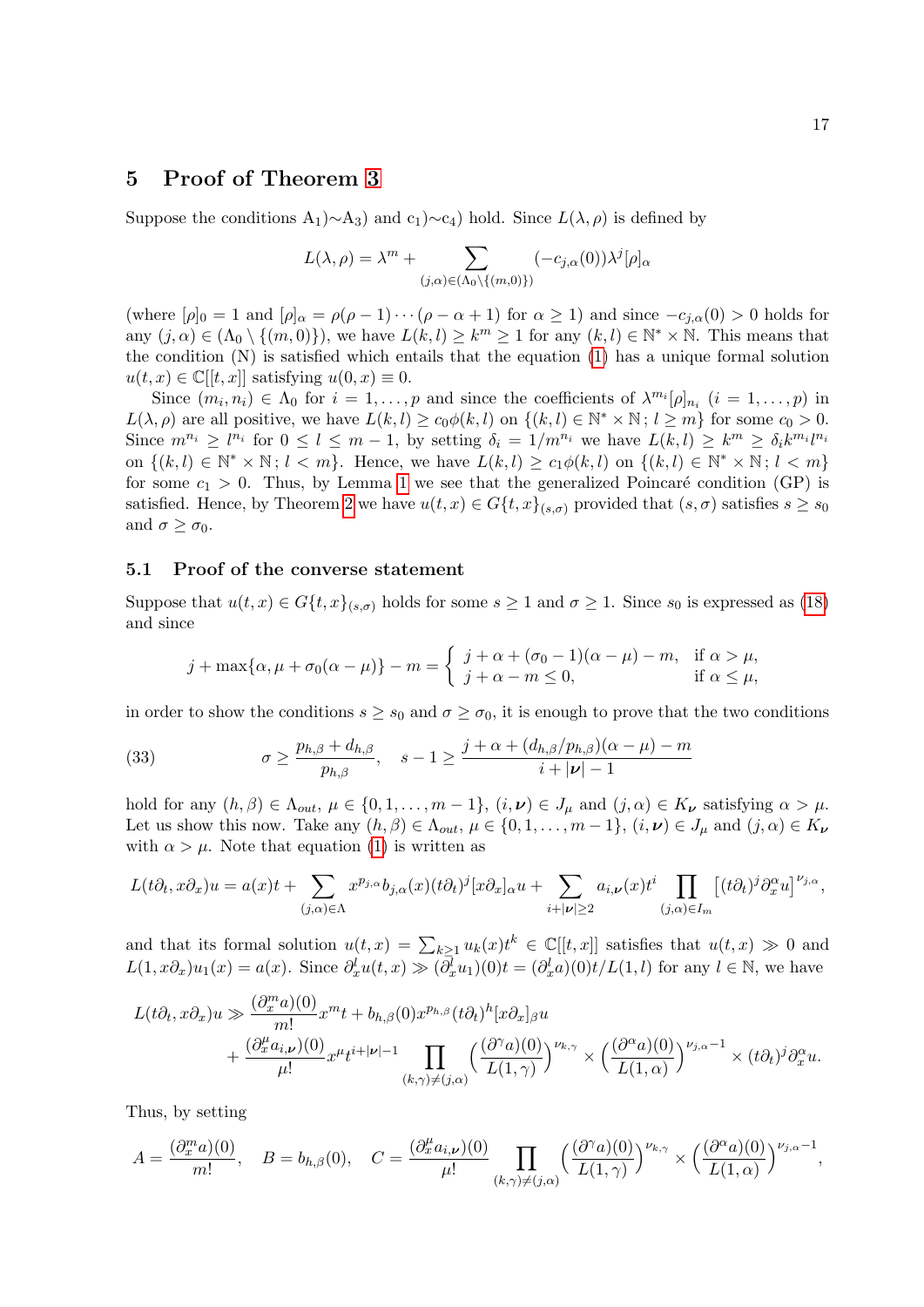we have  $A > 0$ ,  $B > 0$ ,  $C > 0$  and

(34) 
$$
L(t\partial_t, x\partial_x)u \gg Ax^{m}t + Bx^{p_{h,\beta}}(t\partial_t)^h[x\partial_x]_{\beta}u + Cx^{\mu}t^{i+|\nu|-1}(t\partial_t)^j\partial_x^{\alpha}u.
$$

<span id="page-17-1"></span><span id="page-17-0"></span>Now, let us consider the equation

(35) 
$$
L(t\partial_t, x\partial_x)w = Ax^m t + Bx^{p_{h,\beta}}(t\partial_t)^h [x\partial_x]_{\beta}w + Cx^{\mu}t^{i+|\nu|-1}(t\partial_t)^j \partial_x^{\alpha}w.
$$

<span id="page-17-2"></span>**Lemma 10.** Under the above situation, the equation [\(35\)](#page-17-0) has a unique formal solution  $w(t, x) \in$  $\mathbb{C}[[t,x]]$  satisfying  $w(0,x) \equiv 0$ , and it belongs to the class  $G\{t,x\}_{(s',\sigma')}$  if and only if  $(s',\sigma')$ satisfies

$$
\sigma' \geq \frac{p_{h,\beta} + d_{h,\beta}}{p_{h,\beta}}, \quad s' - 1 \geq \frac{j + \alpha + (d_{h,\beta}/p_{h,\beta})(\alpha - \mu) - m}{i + |\nu| - 1}.
$$

The proof of this lemma will be given in Section [5.3.](#page-18-0)

By [\(34\)](#page-17-1) and [\(35\)](#page-17-0), it holds that  $u(t,x) \gg w(t,x)$ . Since  $u(t,x) \in G\{t,x\}_{(s,\sigma)}$  is assumed, we have  $w(t, x) \in G\{t, x\}_{(s, \sigma)}$ , and so by Lemma [10](#page-17-2) we have the conditions [\(33\)](#page-16-1).

Thus, to complete the proof of Theorem [3](#page-5-2) it is enough to show Lemma [10](#page-17-2) above.

#### 5.2 Some lemmas

Before the proof of Lemma [10,](#page-17-2) let us give some lemmas which are needed in that proof. We note that by the assumption c<sub>2</sub>) we have  $L(k, l) \geq k^m \geq 1$  for any  $(k, l) \in \mathbb{N}^* \times \mathbb{N}$ .

<span id="page-17-5"></span>Lemma 11. The following statements hold:

- (i) There is a constant  $c_1 > 0$  such that  $L(k, l) \leq c_1 \phi(k, l)$  for every  $(k, l) \in \mathbb{N}^* \times \mathbb{N}$ .
- (ii) Let  $a > 0$  and  $q \in \mathbb{N}^*$ . Then, there is  $c_2 > 0$  with  $L(kq + 1, a) \le c_2(k+1)^m$  for all  $k \in \mathbb{N}^*$ .
- (iii) Let  $1 \leq i \leq p$ , and let  $-s_i$  be the slope of  $\Gamma_i$ . Then, there is a constant  $c_3 > 0$  such that  $\phi(k, l) \leq c_3 k^{m_i} l^{n_i}$  for every  $l \in \mathbb{N}^*$  and  $k = [l^{s_i}]$ .
- *Proof.* The first part is a consequence of (i) of Proposition [2,](#page-8-2) for  $c_1 = 1 + \sum_{(j,\alpha)\in(\Lambda_0\setminus\{(m,0)\})} |c_{j,\alpha}|$ . The statement (ii) is a consequence of the fact that  $L(\lambda, a)$  is a polynomial of degree m in  $\lambda$ .

In the case  $1 \leq i \leq p$ , the statement (iii) follows from Lemmas [12](#page-17-3) and [13](#page-18-1) given below. In the case  $i = p$ , then  $s_p = 0$  and  $k = 1$ , so  $\phi(k, l) = \phi(1, l) \leq c_3 l^{n_p} = c_3 k^{m_p} l^{n_p}$  for some  $c_3 > 0$ (which is independent of  $l$ ).  $\Box$ 

Both situations described in Lemma [12](#page-17-3) and [13](#page-18-1) are illustrated in Figure [3.](#page-18-2)

<span id="page-17-3"></span>Lemma 12. Let  $0 \le a_3 < a_2 < a_1$  and  $0 \le b_1 < b_2 < b_3$ . Set  $h_1 = (b_2 - b_1)/(a_1 - a_2)$  and  $h_2 = (b_3 - b_2)/(a_2 - a_3)$ . If  $h_1 > h_2$  holds, there is  $c > 0$  such that

<span id="page-17-4"></span>(36) 
$$
k^{a_1}l^{b_1} + k^{a_2}l^{b_2} + k^{a_3}l^{b_3} \leq ck^{a_1}l^{b_1} \text{ for any } l \in \mathbb{N}^* \text{ and } k = [l^{h_1}].
$$

*Proof.* We set  $h_* = (b_3 - b_1)/(a_1 - a_3)$ . Then,  $h_1 > h_*$ . If we fix  $k = [l^{h_1}]$  we have

$$
k^{a_1}l^{b_1} + k^{a_2}l^{b_2} + k^{a_3}l^{b_3} \le (l^{h_1})^{a_1}l^{b_1} + (l^{h_1})^{a_2}l^{b_2} + (l^{h_1})^{a_3}l^{b_3} = (l^{h_1})^{a_1}l^{b_1} \left(1 + 1 + l^{-(h_1 - h_*)(a_1 - a_3)}\right),
$$

for every  $l \in \mathbb{N}^*$ . Since  $(h_1 - h_*)(a_1 - a_3) > 0$ , this leads us to [\(36\)](#page-17-4).

The proof of Lemma [13](#page-18-1) is analogous to that of Lemma [12,](#page-17-3) so we omit it.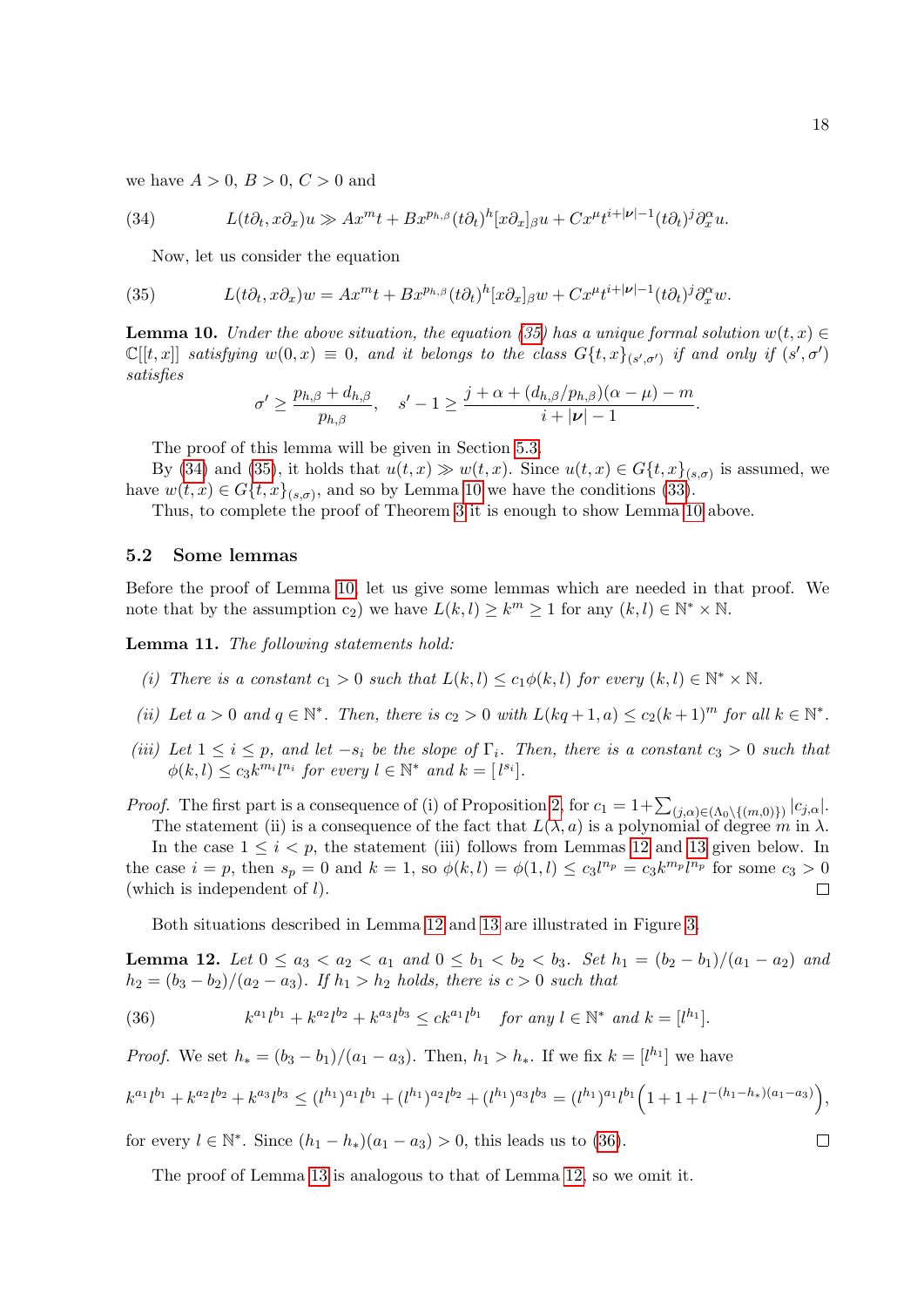

<span id="page-18-2"></span>Figure 3: Geometry in Lemma [12](#page-17-3) (left) and Lemma [13](#page-18-1) (right)

<span id="page-18-1"></span>Lemma 13. Let  $0 \le a_2 < a_1 < a_0$  and  $0 \le b_0 < b_1 < b_2$ . Set  $h_0 = (b_1 - b_0)/(a_0 - a_1)$  and  $h_1 = (b_2 - b_1)/(a_1 - a_2)$ . If  $h_0 > h_1$  holds, there is a constant  $c > 0$  such that

$$
k^{a_0}l^{b_0} + k^{a_1}l^{b_1} + k^{a_2}l^{b_2} \leq ck^{a_1}l^{b_1}
$$

for every  $l \in \mathbb{N}^*$  and  $k = [l^{h_1}]$ .

<span id="page-18-4"></span>Lemma 14. The following statements hold:

(i) For any 
$$
a > 0
$$
,  $b > 0$ ,  $c > 0$ ,  $d > 0$  and  $0 \leq \delta < 1$  we have  $\lim_{N^* \ni l \to \infty} \frac{l!^a}{[cl^{\delta} + d]!^b} = \infty$ . (ii) For  $a > b \geq 0$ ,  $c > 0$  and  $0 \leq \delta < 1$  we have  $\lim_{N^* \ni l \to \infty} \frac{l!^a}{[cl^{\delta} + l]!^b} = \infty$ .

*Proof.* Since  $[cl^{\delta} + d] \leq cl^{\delta} + d \leq (c + d)l^{\delta}$  holds, to show (i) it is enough to prove

$$
\lim_{x \to \infty} \frac{\Gamma(x+1)^a}{\Gamma(c_1 x^{\delta} + 1)^b} = \infty, \quad \text{that is,} \quad \lim_{x \to \infty} \log \left( \frac{\Gamma(x+1)^a}{\Gamma(c_1 x^{\delta} + 1)^b} \right) = \infty,
$$

where  $c_1 = c + d$ . This is a direct consequence of Stirling's formula. The second part of the proof is attained by analogous arguments.

 $\Box$ 

#### <span id="page-18-0"></span>5.3 Proof of Lemma [10](#page-17-2)

Let  $L(\lambda, \rho)$  be as in [\(4\)](#page-1-3). By setting  $p = p_{h,\beta}$  and  $q = i + |\nu| - 1$ , we can write the equation [\(35\)](#page-17-0) as follows:

<span id="page-18-3"></span>(37) 
$$
L(t\partial_t, x\partial_x)u = Ax^m t + Bx^p (t\partial_t)^h [x\partial_x]_{\beta}u + Ct^q x^{\mu} (t\partial_t)^j \partial_x^{\alpha} u
$$

where  $[x\partial_x]_0 = 1$  and  $[x\partial_x]_\beta = (x\partial_x)(x\partial_x - 1)\cdots(x\partial_x - \beta + 1)$  for  $\beta \ge 1$ . For the sake of clarity, we summarize the main hypotheses on [\(37\)](#page-18-3):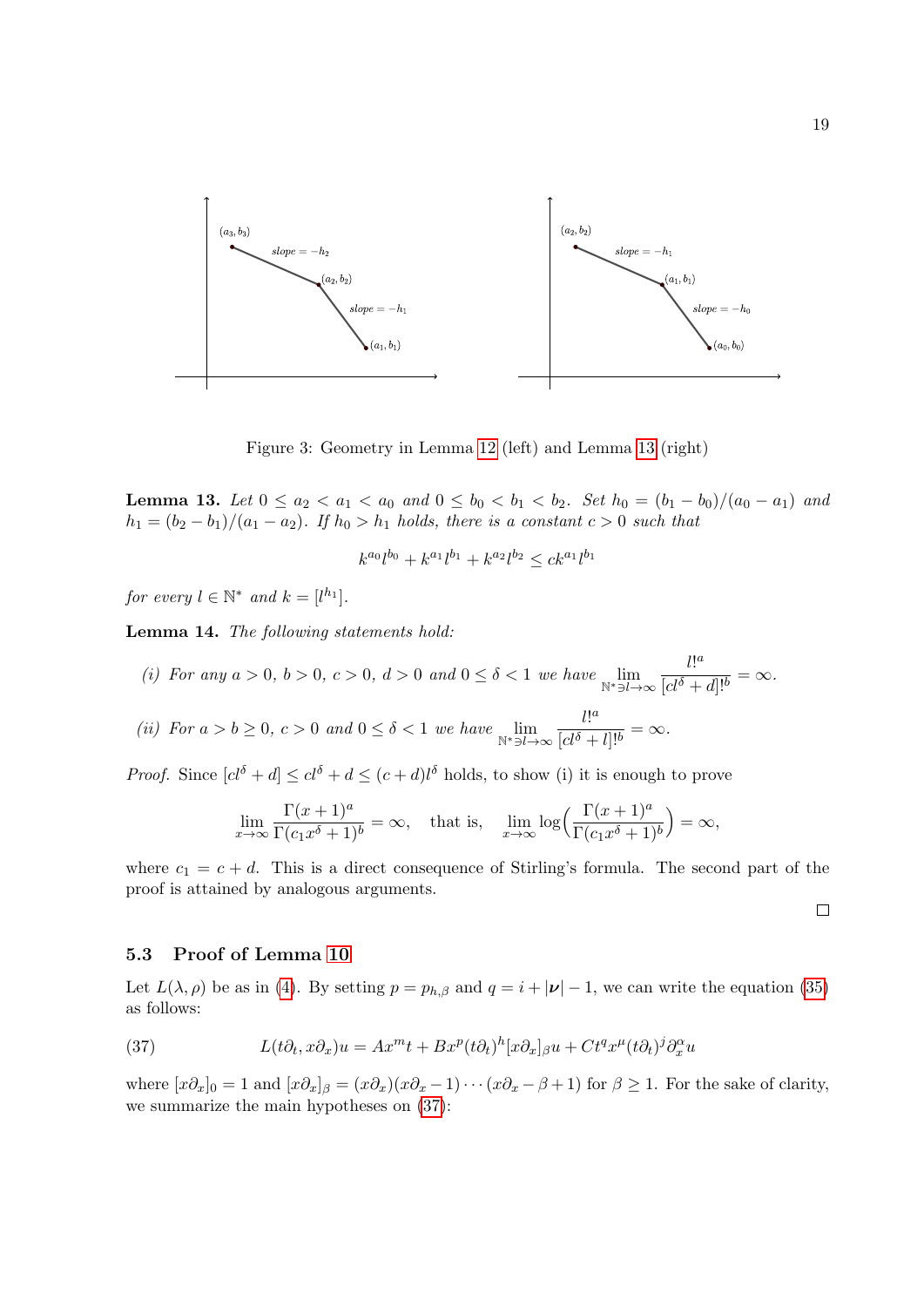h<sub>1</sub>)  $A > 0, B > 0, C > 0;$ h<sub>2</sub>)  $p, q, \mu \in \mathbb{N}$ , with  $p \ge 1$ ,  $q \ge 1$ ,  $0 \le \mu < m$ ; h<sub>4</sub>)  $(j, \alpha) \in I_m$  and  $\alpha > \mu$ . h<sub>3</sub>)  $(h, \beta) \in I_m$  and  $(h, \beta) \notin \mathcal{N}_0$ ;

Since  $(h, \beta) \in I_m$ , we have  $0 \leq h < m$  and so we can find an  $i \in \{1, \ldots, p\}$  such that  $m_{i+1} \leq$  $h < m_i$  holds. We set  $d = d_{h,\beta}$ . Then,  $d = \min\{y \in \mathbb{R}$ ;  $(h, \beta - y) \in \mathcal{N}_0\} = \beta - n_i - s_i(m_i - h)$ . Since  $(h, \beta) \notin \mathcal{N}_0$  we have  $d > 0$ . The situation is illustrated in Figure [4.](#page-19-0) Since  $(h, \beta) \in I_m$  and



<span id="page-19-0"></span>Figure 4: Geometry related to equation [\(37\)](#page-18-3)

 $(h, \beta) \notin \mathcal{N}_0$  we have  $0 \leq s_i < 1$ . We set

$$
\sigma_0^* = 1 + \frac{d}{p}, \qquad s_0^* = 1 + \max\Big[0, \, \frac{j + \alpha + (d/p)(\alpha - \mu) - m}{q}\Big].
$$

Then, Lemma [10](#page-17-2) is stated in the following form:

<span id="page-19-1"></span>**Proposition 4.** The equation [\(37\)](#page-18-3) has a unique formal solution  $u(t, x) \in \mathbb{C}[[t, x]]$  satisfying  $u(0,x) \equiv 0$ , and it belongs to the class  $G\{t,x\}_{(s,\sigma)}$  if and only if  $(s,\sigma)$  satisfies  $s \geq s_0^*$  and  $\sigma \geq \sigma_0^*$ .

*Proof.* As is seen in the first part of Section [5,](#page-16-0)  $L(\lambda, \rho)$  satisfies (N) and (GP); therefore, the sufficiency follows from Theorem [2.](#page-5-1) Our purpose is to show the necessity of the condition:  $s \geq s_0^*$ and  $\sigma \geq \sigma_0^*$ .

Now, we suppose that  $u(t, x) \in \mathbb{C}\{t, x\}_{(s,\sigma)}$  holds for some  $s \geq 1$  and  $\sigma \geq 1$ . Let us show that  $s \geq s_0^*$  and  $\sigma \geq \sigma_0^*$  hold, in different steps.

In the discussion below, for two sequences of positive numbers  $\{A_l: l \in \mathbb{N}^*\}$  and  $\{B_l: l \in \mathbb{N}^*\}$ we write  $A_l \gtrsim B_l$  if there are  $M > 0$  and  $H > 0$  such that  $A_l \geq MH^lB_l$  holds for all  $l \in \mathbb{N}^*$ . In this case, for  $\rho > 0$  we also write

$$
\sum_{l\geq 1}A_l\rho^l\gtrsim \sum_{l\geq 1}B_l\rho^l.
$$

By Stirling's formula we have

Lemma 15. The following statements hold: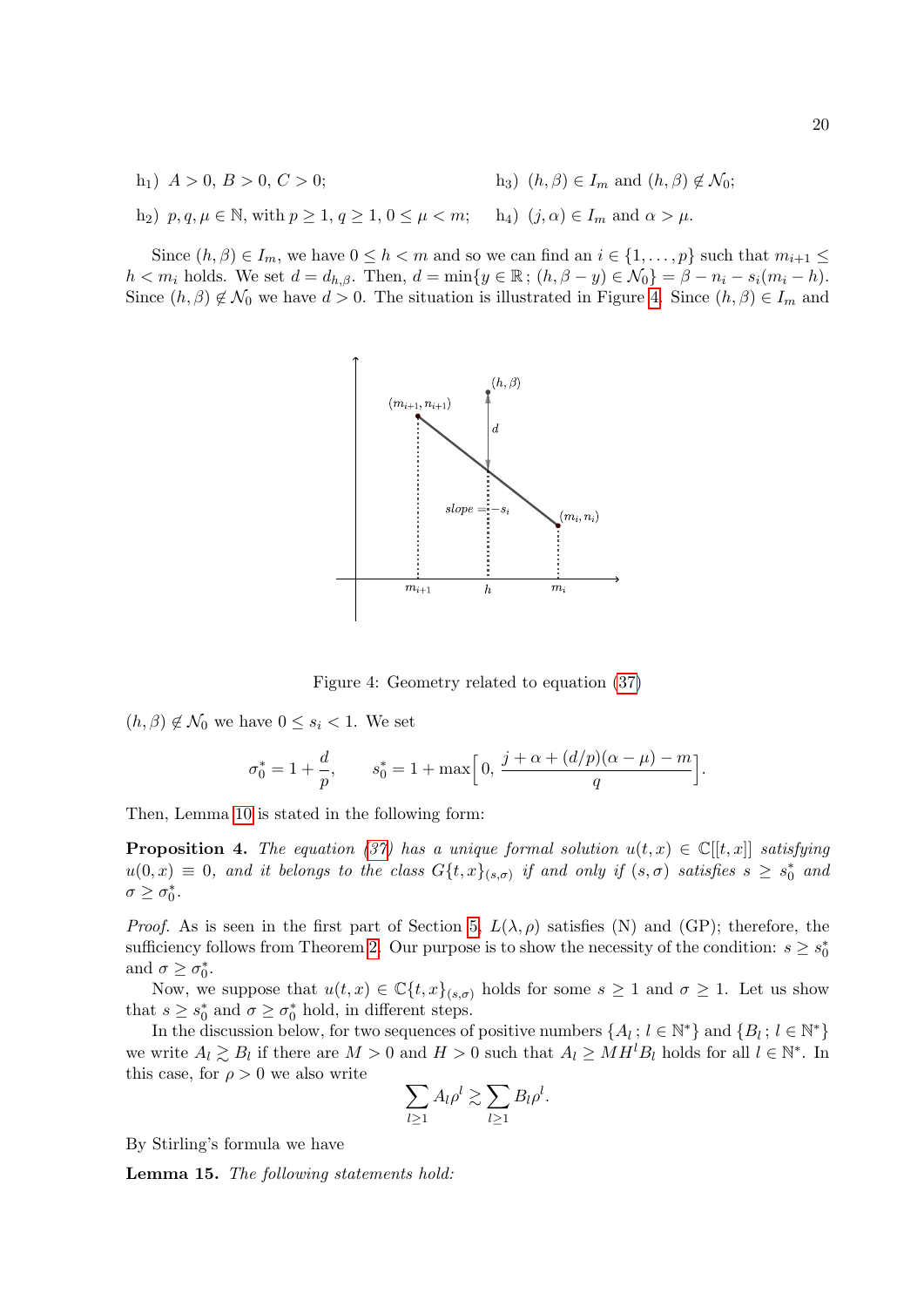- (i) We have  $l^l \geq l!$  and  $l! \geq l^l$ .
- (ii) For a fixed  $n \in \mathbb{N}^*$  we have  $(nl)! \gtrsim l!^n$  and  $l! \gtrsim (nl)!^{1/n}$ .
- (iii) For fixed  $m, n \in \mathbb{N}^*$  we have  $(nl+m)^l \geq l!^n$ .

**Step 1.** Let  $u(t,x) = \sum_{k\geq 1} u_k(x)t^k \in (\mathbb{C}[[x]])[[t]]$  be a formal solution of [\(37\)](#page-18-3). Then, the coefficients  $u_k(x)$   $(k = 1, 2, ...)$  are determined by the recurrence formulas

<span id="page-20-2"></span> $L(1, x\partial_x)u_1 = Ax^m + Bx^p[x\partial_x]_{\beta}u_1$ 

<span id="page-20-1"></span>
$$
L(k, x\partial_x)u_k = Bx^pk^h[x\partial_x]_{\beta}u_k + C(k-q)^jx^{\mu}\partial_x^{\alpha}u_{k-q}, \qquad k \ge 2.
$$

The function  $u_1(x)$  is given by  $u_1(x) = \sum_{l \geq 0} A_{0,lp+m} x^{lp+m}$  with

(38) 
$$
A_{0,lp+m} = \frac{AB^{l}[m]_{\beta}[p+m]_{\beta}\cdots[(l-1)p+m]_{\beta}}{L(1,m)L(1,p+m)\cdots L(1,lp+m)}, \quad l \geq 0.
$$

Moreover, one can check that  $u(t, x)$  has the form

(39) 
$$
u(t,x) = \sum_{k\geq 0} u_{kq+1}(x) t^{kq+1}
$$

and the coefficients  $u_{kq+1}(x)$   $(k = 1, 2, ...)$  are determined by the following recurrence formulas:

<span id="page-20-3"></span>(40) 
$$
L(kq+1,x\partial_x)u_{kq+1} = Bx^p(kq+1)^h[x\partial_x]_{\beta}u_{kq+1} + C((k-1)q+1)^j x^{\mu} \partial_x^{\alpha} u_{(k-1)q+1}.
$$

**Step 2.** We set  $d_0 = m$ , and define  $(l_{k-1}, d_k)$   $(k = 1, 2, ...)$  by

$$
l_{k-1} = \min\{l \in \mathbb{N} : lp + d_{k-1} \ge m + \alpha - \mu\}, \qquad d_k = l_{k-1}p + d_{k-1} - \alpha + \mu,
$$

inductively on k.

<span id="page-20-0"></span>**Lemma 16.** For any  $k \in \mathbb{N}^*$  we have the following results:

- (i)  $0 \leq l_{k-1} \leq \alpha$  and  $m \leq d_k \leq m + p$ .
- (ii)  $lp + d_{k-1} \alpha + \mu = (l l_{k-1})p + d_k$ .
- (iii) If  $C_{l_0 + d_{k-1}} \geq 0$  holds for all  $l \in \mathbb{N}$ , we have

$$
x^{\mu} \partial_x^{\alpha} \sum_{l \ge 0} C_{lp + d_{k-1}} x^{lp + d_{k-1}} \gg \sum_{l \ge 0} C_{lp + d_k + (\alpha - \mu)} x^{lp + d_k} \gg C_{d_k + (\alpha - \mu)} x^{d_k} = C_{l_{k-1}p + d_{k-1}} x^{d_k}.
$$

*Proof.* Since  $\alpha p + d_0 \ge \alpha + m \ge \alpha + m - \mu$  holds, we have  $l_0 \le \alpha$ . By the definition of  $d_1$  we have  $m \leq d_1 \leq m+p$ . Let us show the general case of (i) by induction on k. Let  $k \geq 2$  and suppose that  $0 \leq l_{k-2} \leq \alpha$  and  $m \leq d_{k-1} \leq m+p$  are known. Since  $\alpha p + d_{k-1} \geq \alpha + m \geq \alpha + m - \mu$ holds, we have  $l_{k-1} \leq \alpha$ . By the definition of  $d_k$ , and taking into account that  $\alpha > \mu$  we get

$$
m \le d_k \le m + \max\{d_{k-1} - (m + \alpha - \mu), p\} \le m + \max\{p - (\alpha - \mu), p\} = m + p,
$$

which entails (i).

The result (ii) is clear from the definition of  $d_k$ .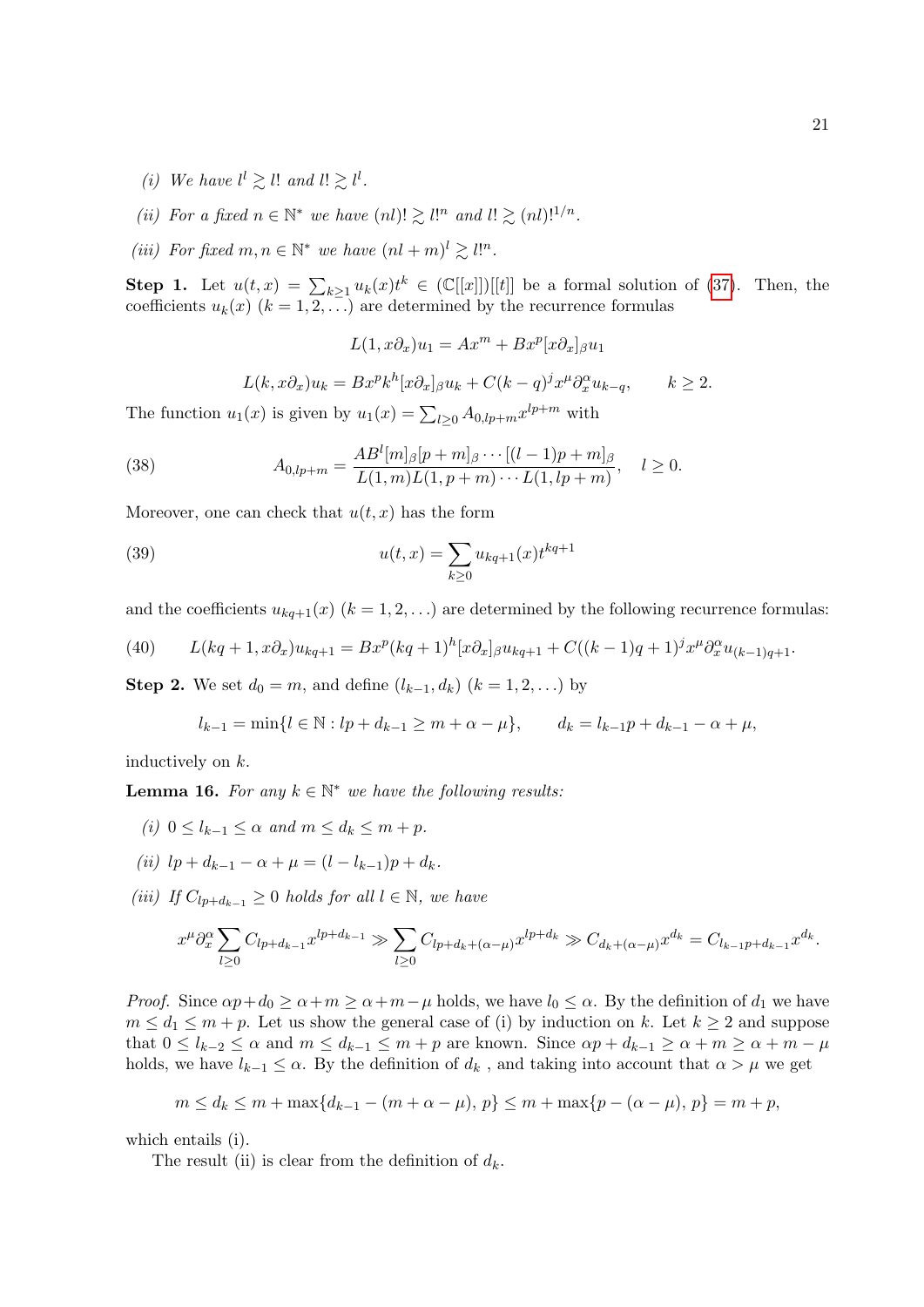In view of the second statement, and since  $l_{k-1}p+d_{k-1}=d_k+\alpha-\mu\geq m+\alpha-\mu>\alpha$  holds, (iii) follows from the fact that

$$
x^{\mu} \partial_x^{\alpha} \sum_{l \ge 0} C_{lp+d_{k-1}} x^{lp+d_{k-1}} = \sum_{\substack{l \ge 0 \\ (lp+d_{k-1}) \ge 0}} C_{lp+d_{k-1}} \frac{(lp+d_{k-1})!}{(lp+d_{k-1}-\alpha)!} x^{lp+d_{k-1}-\alpha+\mu}
$$
  

$$
\gg \sum_{l \ge l_{k-1}} C_{lp+d_{k-1}} x^{lp+d_{k-1}-\alpha+\mu} \gg C_{d_k+(\alpha-\mu)} x^{d_k} = C_{l_{k-1}p+d_{k-1}} x^{d_k}.
$$

**Step 3.** We set  $w_0(x) = u_1(x)$ . By (iii) of Lemma [16](#page-20-0) we have  $Cx^{\mu}\partial_x^{\alpha}w_0 \gg CA_{0,l_0p+m}x^{d_1} =$  $K_1x^{d_1}$  with  $K_1 = CA_{0,l_0p+m}$ . Let us define  $w_1(x)$  by the solution of

$$
L(q+1, x\partial_x)w_1 = Bx^p(q+1)^h[x\partial_x]_{\beta}w_1 + K_1x^{d_1}.
$$

Then we have  $u_{q+1}(x) \gg w_1(x) = \sum_{l \geq 0} A_{1,lp+d_1} x^{lp+d_1}$ , where

$$
A_{1,lp+d_1} = \frac{K_1 B^l(q+1)^{hl}[d_1]_{\beta}[p+d_1]_{\beta} \cdots [(l-1)p+d_1]_{\beta}}{L(q+1,d_1)L(q+1,p+d_1) \cdots L(q+1,lp+d_1)}, \quad l \ge 0.
$$

Regarding (iii) of Lemma [16](#page-20-0) we derive  $C(q+1)^j x^{\mu} \partial_x^{\alpha} w_1 \gg C(q+1)^j A_{1,l_1p+d_1} x^{d_2} = K_2 x^{d_2}$  with  $K_2 = C(q+1)^j A_{1,l_1p+d_1}.$ 

The construction follows recursively. Assume  $w_{k-1}(x) = \sum_{l\geq 0} A_{k-1,lp+d_{k-1}} x^{lp+d_{k-1}}$ . By setting  $K_k = C((k-1)q+1)^j A_{k-1,k_{k-1}p+d_{k-1}}$  and defining  $w_k(x)$  by the solution of

$$
L(kq+1, x\partial_x)w_k = Bx^p(kq+1)^h [x\partial_x]_{\beta}w_k + K_kx^{d_k},
$$

then we have  $u_{kq+1}(x) \gg w_k(x)$  and  $w_k(x) = \sum_{l \geq 0} A_{k,lp+d_k} x^{lp+d_k}$ , where

<span id="page-21-0"></span>(41) 
$$
A_{k,lp+d_k} = \frac{K_k B^l (kq+1)^{hl} [d_k]_\beta [p+d_k]_\beta \cdots [(l-1)p+d_k]_\beta}{L (kq+1, d_k)L (kq+1, p+d_k) \cdots L (kq+1, lp+d_k)}, \quad l \ge 0.
$$

**Step 4.** By the discussion in Step 3 we have the following result. We can define  $(K_k, A_{k, l p+d_k})$  $(k \in \mathbb{N}$  and  $l \in \mathbb{N}$ ) inductively on k:  $K_0 = A$ ,  $A_{0,lp+d_0}$  as in [\(38\)](#page-20-1), and for  $k \ge 1$  we set  $K_k = C((k-1)q+1)^j A_{k-1,l_{k-1}p+d_{k-1}}$  and  $A_{k,lp+d_k}$  as in [\(41\)](#page-21-0). We define

<span id="page-21-1"></span>
$$
w(t,x) = \sum_{k \ge 0, l \ge 0} A_{k,lp+{d_k}} t^{kq+1} x^{lp+{d_k}}.
$$

Then we have  $u(t, x) \gg w(t, x)$ .

<span id="page-21-3"></span>Lemma 17. In the previous situation, the following statements hold:

(i) There are  $C_1 > 0$  and  $H_1 > 0$  such that

(42) 
$$
K_k \ge C_1 H_1^k \frac{1}{k!^{m(\alpha+1)}} \quad \text{for any } k = 0, 1, 2, \dots
$$

(ii) Let  $s_i$  be as in Figure [4.](#page-19-0) For  $l \in \mathbb{N}^*$  we set  $k_l = [((lp+m+p)^{s_i}-1)/q]$ . Then, there are  $C_2 > 0$ ,  $H_2 > 0$ ,  $a > 0$  and  $b > 0$  such that

<span id="page-21-2"></span>(43) 
$$
A_{k_l, l p + d_{k_l}} \ge C_2 H_2^l \frac{l!^d}{[al^{s_i} + b]!^{m(\alpha+1)}} \quad \text{for any } l \in \mathbb{N}^*.
$$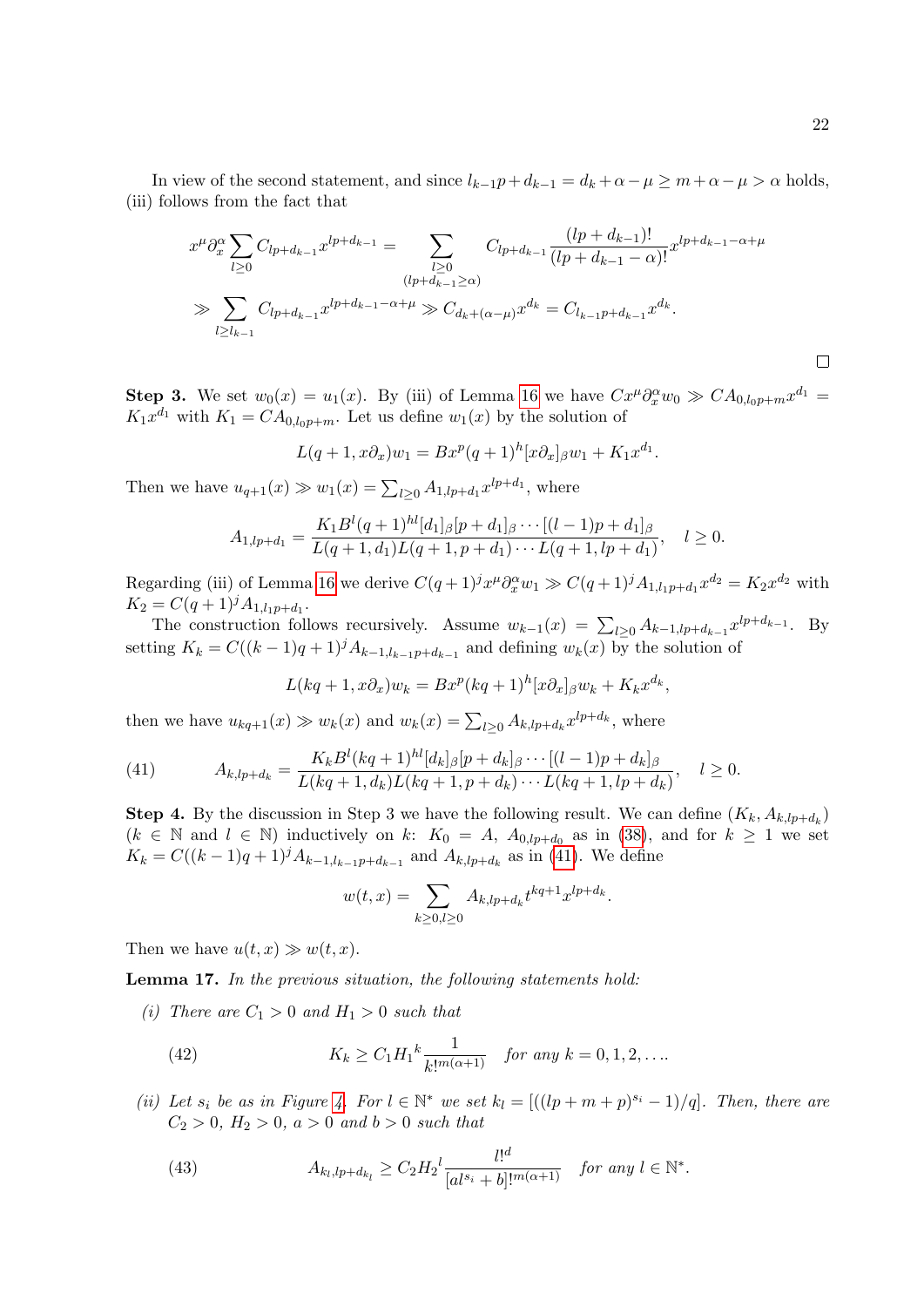*Proof.* The definition of  $K_k$ ,  $A_{k,l_kp+d_k}$  entails

$$
K_{k+1} = C(kq+1)^j A_{k,l_k p + d_k} \ge \frac{K_k C B^{l_k}}{L(kq+1, l_k p + d_k)^{l_k+1}}.
$$

Since  $0 \leq l_k \leq \alpha$ , we have  $B^{l_k} \geq b_1$   $(k \in \mathbb{N})$  for some  $b_1 > 0$ . Since  $l_k p + d_k \leq \alpha p + m + p$ , by (ii) of Lemma [11](#page-17-5) we have  $L(kq+1, l_kp+d_k) \leq b_2(k+1)^m$   $(k \in \mathbb{N})$  for some  $b_2 \geq 1$ . Therefore,

$$
K_{k+1} \ge \frac{K_k C b_1}{(b_2 (k+1)^m)^{l_k+1}} \ge \frac{K_k C b_1}{(b_2 (k+1)^m)^{\alpha+1}}
$$

for any  $k \in \mathbb{N}$ . Since  $K_0 = A$ , the previous inequality leads us to [\(42\)](#page-21-1).

Let us show the second statement. By  $(41)$ ,  $(42)$  and  $(i)$  of Lemma [11](#page-17-5) we have

<span id="page-22-0"></span>
$$
(44) \quad A_{k,lp+d_k} \geq \frac{C_1H_1^k}{k!^{m(\alpha+1)}} \times \frac{B^l(kq+1)^{hl} \, l!^\beta}{L(kq+1,lp+d_k)^{l+1}} \geq \frac{C_1H_1^k}{k!^{m(\alpha+1)}} \times \frac{B^l(kq+1)^{hl} \, l!^\beta}{(c_1\phi(kq+1,lp+m+p))^{l+1}}.
$$

Since  $k_l = [((lp + m + p)^{s_i} - 1)/q]$ , we have  $k_l q + 1 \leq (lp + m + p)^{s_i} \leq lp + m + p$  and so by (iii) of Lemma [11](#page-17-5) we have

$$
\phi(k_l q + 1, l p + m + p) \leq \phi([(l p + m + p)^{s_i}], l p + m + p)
$$
  

$$
\leq c_3(l p + m + p)^{s_i m_i} (l p + m + p)^{n_i}, \quad l \in \mathbb{N}^*
$$

for some  $c_3 > 0$ .

Similarly, we have  $H_1^{k_l} \geq (\min\{1, H_1\})^{(lp+m+p-1)/q}$ . Since  $0 \leq s_i < 1$ , we have  $(lp+m+p-1)/q$ .  $(p)^{s_i} \leq (lp)^{s_i} + (m+p)^{s_i}$  and so by setting  $a = p^{s_i}/q$  and  $b = ((m+p)^{s_i}-1)/q$  we have  $k_l \leq [al^{s_i} + b].$ 

Since  $(lp+m+p)^{s_i} \geq 1$  we have  $k_l \geq 0$  and so  $k_lq+1 \geq 1$ . Taking into account the previous statements, and  $k_l q + 1 \geq (lp + m + p)^{s_i} - q$ , we derive

$$
k_l q + 1 \ge \max\{1, (lp + m + p)^{s_i} - q\} \ge \max\{1, (lp)^{s_i} - q\} \ge \frac{p^{s_i}}{q+1} l^{s_i}.
$$

In the last inequality we have used the fact that  $\max\{1, x - q\} \geq x/(q+1)$  for any  $x \in \mathbb{R}$ .

Thus, by applying these estimates to [\(44\)](#page-22-0), under the condition  $k_l = \left[ ((lp + m + p)^{s_i} - 1)/q \right]$ we have

$$
A_{k_l,lp+d_{k_l}} \ge \frac{C_1(\min\{1,H_1\})^{(lp+m+p-1)/q}}{[al^{s_i}+b]!^{m(\alpha+1)}} \frac{B^l(p^{s_i}/(q+1))^{hl}(l^{s_i})^{hl}l!^{\beta}}{(c_0c_3(lp+m+p)^{s_im_i}(lp+m+p)^{n_i})^{l+1}}
$$

$$
\ge \frac{l!^{s_i}l!^{j\beta}}{[al^{s_i}+b]!^{m(\alpha+1)} \times l!^{s_im_i+n_i}} = \frac{l!^d}{[al^{s_i}+b]!^{m(\alpha+1)}}.
$$

In the above, we have used that  $d = \beta - n_i - s_i(m_i - h)$ . This proves [\(43\)](#page-21-2).

**Step 5.** Let us show the condition:  $\sigma \geq \sigma_0^*$ . Since  $u(t,x) \in \mathbb{C}\lbrace t,x \rbrace_{(s,\sigma)}$  is supposed and since  $u(t,x) \gg w(t,x)$  is known, we have  $w(t,x) \in \mathbb{C}\lbrace t, x \rbrace_{(s,\sigma)}$ , that is,

$$
\sum_{k\geq 0, l\geq 0} \frac{A_{k,lp+d_k}}{(kq+1)!^{s-1}(lp+d_k)!^{\sigma-1}} \rho^{kq+1} \rho^{lp+d_k} < \infty
$$

holds for some  $0 < \rho \leq 1$ .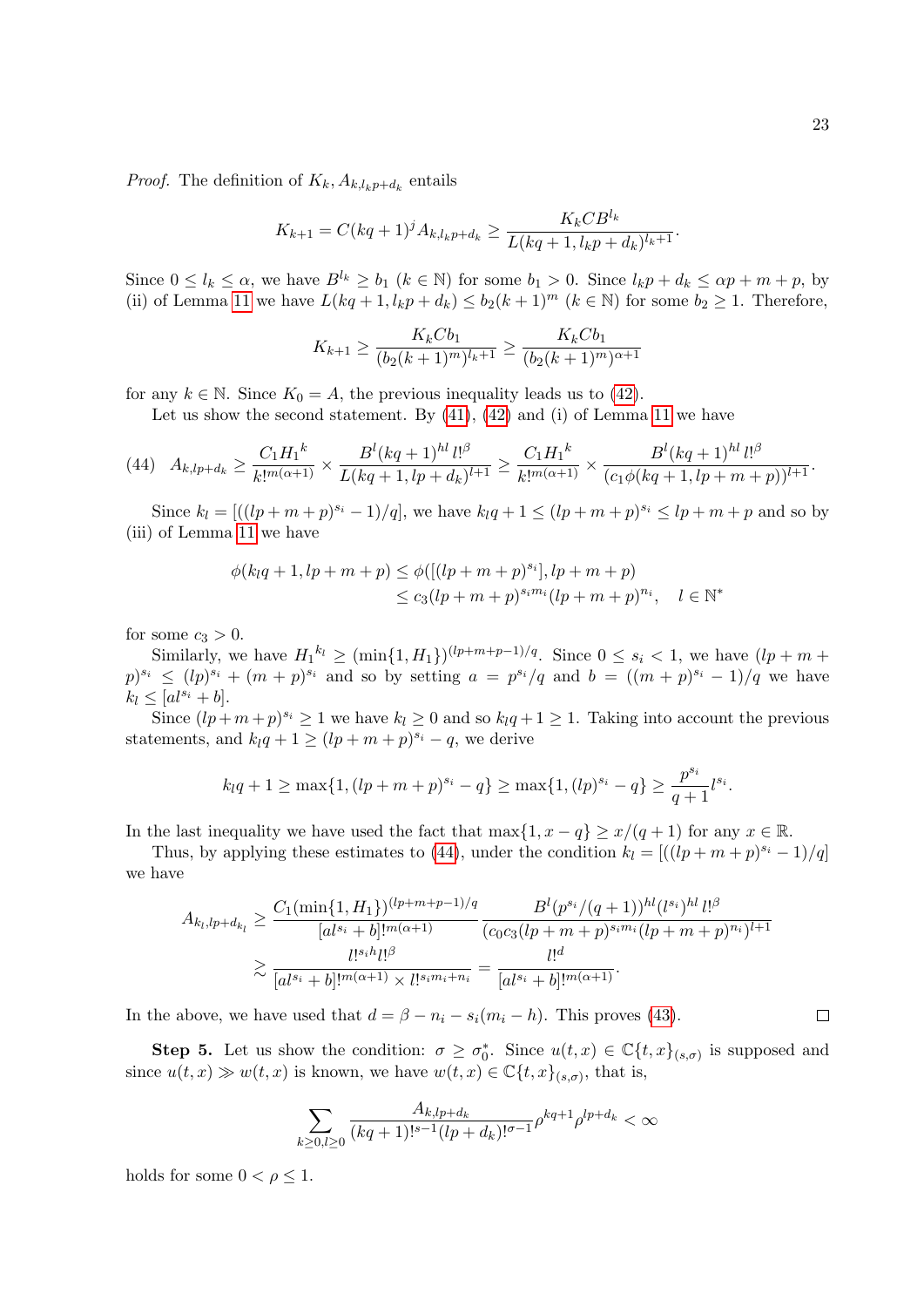If we set  $k_l = [((lp+m+p)^{s_i}-1)/q]$  we have  $k_lq+1 \leq (lp+m+p)^{s_i} \leq (lp)^{s_i}+(m+p)^{s_i} =$  $a_1 l^{s_i} + b_1$  with  $a_1 = p^{s_i}$  and  $b_1 = (m+p)^{s_i}$ . Therefore, by (ii) of Lemma [17](#page-21-3) we have

<span id="page-23-0"></span>(45) 
$$
\infty > \sum_{l \ge 1, k_l = [((lp+m+p)^{s_i}-1)/q]} \frac{A_{k_l, lp+d_{k_l}} \rho^{k_l q+1} \rho^{lp+d_{k_l}}}{(k_l q+1)!^{s-1} (lp+d_{k_l})!^{\sigma-1}} \n\ge \sum_{l \ge 1} \frac{C_2 H_2^l l!^d \rho^{lp+m+p} \rho^{lp+m+p}}{[al^{s_i}+b]!^{m(\alpha+1)} [a_1 l^{s_i} + b_1]!^{s-1} (lp+m+p)!^{\sigma-1}} \n\ge \sum_{l \ge 1} \frac{l!^d \rho^{lp+m+p} \rho^{lp+m+p}}{[al^{s_i}+b]!^{m(\alpha+1)} [a_1 l^{s_i} + b_1]!^{s-1} l!^{p(\sigma-1)}}.
$$

If  $d > p(\sigma - 1)$  holds, we can derive a contradiction in the following way: if we set  $2\epsilon =$  $d - p(\sigma - 1) > 0$ , by [\(45\)](#page-23-0) and (i) of Lemma [14](#page-18-4) we have

$$
\infty > \sum_{l \ge 1} \frac{l!^{\epsilon}}{[al^{s_i} + b]!^{m(\alpha+1)}[a_1l^{s_i} + b_1]!^{s-1}} l!^{\epsilon} \rho_1 l \ge C_1 \sum_{l \ge 1} l!^{\epsilon} \rho_1 l = \infty
$$

for some  $0 < \rho_1 < \rho$  and some  $C_1 > 0$ . Then,  $\sigma \ge 1 + d/p = \sigma_0^*$ .

**Step 6.** We express every coefficient of  $u(t, x)$  in [\(39\)](#page-20-2) in the form

$$
u_{kq+1}(x) = \sum_{l \ge 0} u_{kq+1,l} x^l.
$$

By [\(40\)](#page-20-3) we have  $L(kq+1,x\partial_x)u_{kq+1} \gg C((k-1)q+1)^j x^{\mu} \partial_x^{\alpha} u_{(k-1)q+1}$ , which entails

$$
u_{kq+1,l} \ge \frac{C((k-1)q+1)^j(l-\mu+1)^{\alpha}}{L(kq+1,l)} u_{(k-1)q+1,(\alpha-\mu)+l}, \quad l \ge \mu.
$$

Hence, by using this estimate lp-times and by the estimate  $u_{kq+1}(x) \gg w_k(x)$  we have

<span id="page-23-2"></span>
$$
(46) \quad u_{(k+lp)q+1,d_k} \geq \frac{C^{lp} \prod_{n=0}^{lp-1} ((k+n)q+1)^j \prod_{n=0}^{lp-1} (n(\alpha - \mu) + d_k - \mu + 1)^{\alpha}}{\prod_{n=0}^{lp-1} L((k+lp-n)q+1, n(\alpha - \mu) + d_k)} u_{kq+1,lp(\alpha - \mu) + d_k}
$$

$$
\geq \frac{C^{lp}(lp)!^j (lp)!^{\alpha}}{L((k+lp)q+1, lp(\alpha - \mu) + d_k)^{lp}} A_{k,lp(\alpha - \mu) + d_k}
$$

$$
\geq \frac{C^{lp}(lp)!^j (lp)!^{\alpha}}{(c_1\phi((k+lp)q+1, lp(\alpha - \mu) + d_k))^{lp}} A_{k,lp(\alpha - \mu) + d_k}.
$$

Here, we set  $k_l = [((lp(\alpha - \mu) + m + p)^{s_i} - 1)/q]$   $(l \in \mathbb{N}^*)$ . Since  $m_r + n_r \le m$   $(r = 1, ..., p)$ hold, we have (47)

<span id="page-23-1"></span>
$$
\phi((k_l + lp)q + 1, lp(\alpha - \mu) + d_{k_l}) \leq \sum_{r=1}^p ((lp(\alpha - \mu) + m + p)^{s_i} + lpq)^{m_r} (lp(\alpha - \mu) + m + p)^{n_r} \leq c_3 (lp)^m,
$$

for  $l \in \mathbb{N}^*$ , for some  $c_3 > 0$ . Therefore, under the condition  $k_l = [((lp(\alpha - \mu) + m + p)^{s_i} - 1)/q]$ , by applying  $(47)$  and  $(43)$  to  $(46)$  we have

$$
u_{(k_l+l p)q+1,d_{k_l}} \ge \frac{C^{lp}(lp)!^j(lp)!^{\alpha}}{(c_1c_3(lp)^m)^{lp}} \times C_2 H_2^{l(\alpha-\mu)} \frac{(l(\alpha-\mu))!^d}{[a(l(\alpha-\mu))^{s_i} + b]!^{m(\alpha+1)}}
$$
  

$$
\ge \frac{(lp)!^j(lp)!^{\alpha}}{(lp)!^m} \frac{(lp)!^{(d/p)(\alpha-\mu)}}{[a_0(lp)^{s_i} + b]!^{m(\alpha+1)}}
$$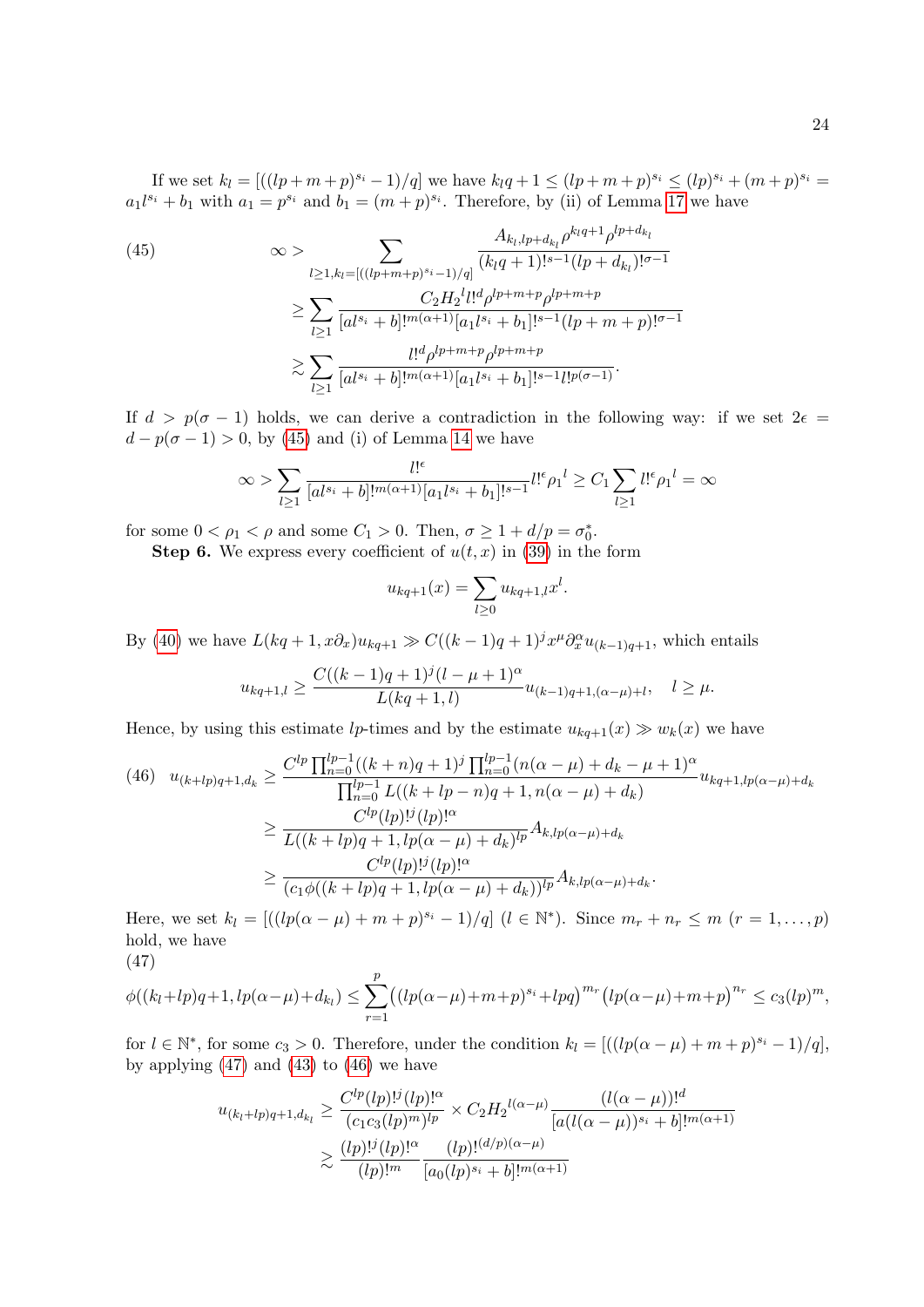where  $a_0 = a((\alpha - \mu)/p)^{s_i}$ . Thus, by setting  $K = j + \alpha + (d/p)(\alpha - \mu) - m$  and  $k_l = [((lp(\alpha - \mu)/p)^{s_i}]$ .  $(\mu) + m + p)^{s_i} - 1)/q$  we have

(48) 
$$
u_{(k_l+l p)q+1,d_{k_l}} \gtrsim \frac{(lp)!^K}{[a_0(lp)^{s_i}+b]!^{m(\alpha+1)}}, \quad l \in \mathbb{N}^*.
$$

**Step 7.** Let us write  $k_l = [((lp(\alpha - \mu) + m + p)^{s_i} - 1)/q]$  (for  $l \in \mathbb{N}^*$ ). Then, it is straight that  $l_1 \neq l_2$  implies  $k_{l_1} + l_1p \neq k_{l_2} + l_2p$ .

**Step 8.** Lastly, by using [\(48\)](#page-24-0) let us show the condition  $s \geq s_0^*$ . Since  $u(t,x) \in \mathbb{C}\lbrace t,x \rbrace_{(s,\sigma)}$ is supposed, there is a  $0 < \rho \leq 1$  such that

<span id="page-24-0"></span>
$$
\sum_{k\geq 0, l\geq 0} \frac{u_{kq+1,l}}{(kq+1)!^{s-1}l!^{\sigma-1}} \rho^{kq+1} \rho^l < \infty.
$$

Therefore, by [\(48\)](#page-24-0) and Step 7 we have

$$
\infty > \sum_{l \ge 1, k = k_l} \frac{u_{(k+lp)q+1, d_k}}{((k+lp)q+1)!^{s-1} d_k!^{(\sigma-1)}} \rho^{(k+lp)q+1} \rho^{d_k}
$$
  

$$
\ge \sum_{l \ge 1} \frac{(lp)!^K}{[a_0(lp)^{s_i}+b]!^{m(\alpha+1)}((k_l+lp)q+1)!^{s-1} d_k!^{(\sigma-1)}} \rho^{(k_l+lp)q+1} \rho^{d_k}.
$$

We have

$$
((k_l + lp)q + 1) = (k_lq + 1) + lpq \le (lp(\alpha - \mu) + m + p)^{s_i} + lpq
$$
  
 
$$
\le (lp(\alpha - \mu))^{s_i} + (m + p)^{s_i} + lpq \le a_2 (lpq)^{s_i} + lpq \le (a_2 + 1)(lpq),
$$

with  $a_2 = ((\alpha - \mu)/q)^{s_i} + (m + p)^{s_i}$ . Hence, by taking a smaller  $0 < \rho_1 < \rho$  we have

(49) 
$$
\infty > \sum_{l \ge 1} \frac{(lpq)!^{K/q}}{[a_0(lp)^{s_i} + b]!^{m(\alpha+1)}[a_2(lpq)^{s_i} + lpq]!^{s-1}} \rho_1^{(a_2+1)lpq}.
$$

If  $K/q > (s-1)$ , we derive a contradiction. More precisely, set  $\epsilon = (K/q - (s-1))/3$ , by [\(49\)](#page-24-1) and Lemma [14](#page-18-4) we have

<span id="page-24-1"></span>
$$
\infty > \sum_{l \ge 1} \frac{(lpq)!^{\epsilon}}{[a_0(lp)^{s_i} + b]!^{m(\alpha+1)}} \frac{(lpq)!^{\epsilon + (s-1)}}{[a_2(lpq)^{s_i} + lpq]!^{s-1}} \times (lpq)!^{\epsilon} \rho_1^{(a_2+1)lpq}
$$
  

$$
\ge C_2 \sum_{l \ge 1} (lpq)!^{\epsilon} \rho_1^{(a_2+1)lpq} = \infty
$$

for some  $C_2 > 0$ . This entails that  $s \geq s_0^*$ , and completes the proof of Proposition [4.](#page-19-1)

 $\Box$ 

<span id="page-24-2"></span>In the following, we state a variant of Proposition [4.](#page-19-1) Let us consider the equation

(50) 
$$
L(t\partial_t, x\partial_x)u = Axt + Bx^p(t\partial_t)^h(x\partial_x)^{\beta}u + Ct^qx^{\mu}(t\partial_t)^j\partial_x^{\alpha}u
$$

under the same assumptions  $h_1$ )∼ $h_4$ ) as in [\(37\)](#page-18-3). Let  $\sigma_0^*$  and  $s_0^*$  be as in Proposition [4.](#page-19-1) Then, an analogous argument as above, the next result is attained.

**Proposition 5.** The equation [\(50\)](#page-24-2) has a unique formal solution  $u(t, x) \in \mathbb{C}[[t, x]]$  satisfying  $u(0,x) \equiv 0$ , and it belongs to the class  $G\{t,x\}_{(s,\sigma)}$  if and only if  $(s,\sigma)$  satisfies  $s \geq s_0^*$  and  $\sigma \geq \sigma_0^*$ .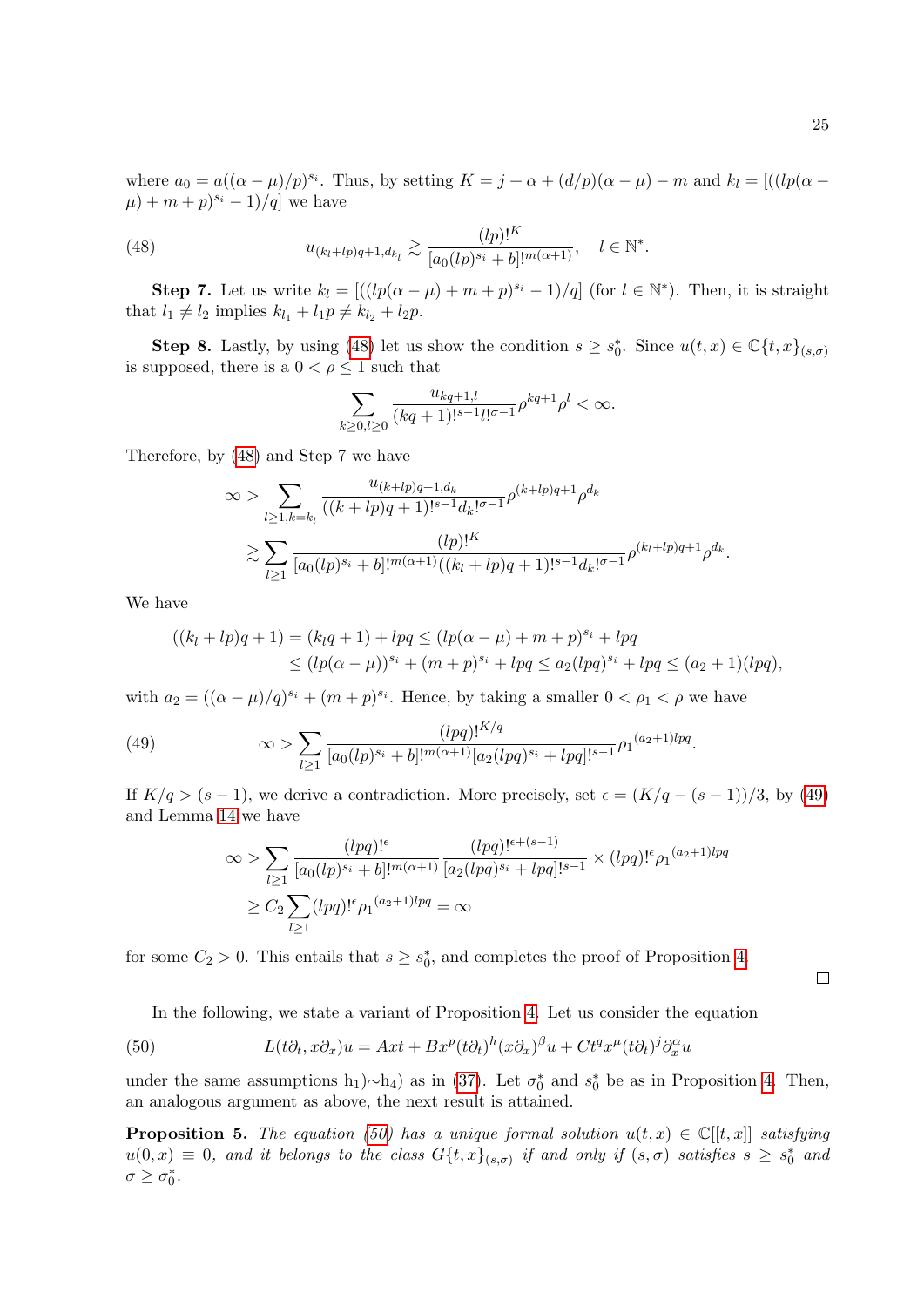# <span id="page-25-0"></span>6 A generalization

Let  $C(x; \lambda, \rho)$  be as in [\(3\)](#page-1-1), M be a finite subset of  $\mathbb{N} \times \mathbb{N}$ , and let  $\mathbf{z} = \{z_{j,\alpha}\}_{(j,\alpha)\in\mathcal{M}}$  be the complex variables in  $\mathbb{C}^N$  (with  $N = \# \mathcal{M}$ ). We consider

(51) 
$$
C(x; t\partial_t, x\partial_x)u = a(x)t + G_2(t, x, \{(t\partial_t)^j \partial_x^{\alpha} u\}_{(j,\alpha)\in\mathcal{M}}),
$$

where  $G_2(t, x, z)$  is a holomorphic function in a neighborhood of  $(0, 0, 0) \in \mathbb{C}_t \times \mathbb{C}_x \times \mathbb{C}_z^N$  whose Taylor expansion in  $(t, z)$  has the form

<span id="page-25-1"></span>
$$
G_2(t, x, \boldsymbol{z}) = \sum_{i+|\boldsymbol{\nu}| \ge 2} g_{i, \boldsymbol{\nu}}(x) t^i \boldsymbol{z}^{\boldsymbol{\nu}}
$$

with  $\boldsymbol{\nu} = {\{\nu_{j,\alpha}\}}_{(j,\alpha)\in\mathcal{M}} \in \mathbb{N}^N$ ,  $|\boldsymbol{\nu}| = \sum_{(j,\alpha)\in\mathcal{M}} \nu_{j,\alpha}$  and  $\boldsymbol{z}^{\boldsymbol{\nu}} = \prod_{(j,\alpha)\in\mathcal{M}} z_{j,\alpha}^{\nu_{j,\alpha}}$ .

If  $\mathcal{M} = I_m$ , equation [\(51\)](#page-25-1) coincides with [\(1\)](#page-1-0) (or [\(5\)](#page-1-4)). We can define the irregularity  $\sigma_0$  of [\(51\)](#page-25-1) at  $x = 0$  in the same way as [\(8\)](#page-4-1). For  $\mu \in \mathbb{N}$  we set

$$
J_{\mu} = \{ (i, \nu) \in \mathbb{N} \times \mathbb{N}^{N} \, ; \, i + |\nu| \geq 2, |\nu| \geq 1, (\partial_x^{\mu} g_{i, \nu})(0) \neq 0 \}.
$$

For  $\mu \in \mathbb{N}$  and  $\boldsymbol{\nu} = {\{\nu_{j,\alpha}\}}_{(j,\alpha)\in\mathcal{M}}$  satisfying  $|\boldsymbol{\nu}| \geq 1$  we set

$$
K_{\nu} = \{ (j, \alpha) \in \mathcal{M} \, ; \, \nu_{j,\alpha} > 0 \}, \quad m_{\nu,\mu} = \max_{(j,\alpha) \in K_{\nu}} \left( j + \max \{ \alpha, \mu + \sigma_0(\alpha - \mu) \} \right),
$$
\n
$$
s_0 = 1 + \max \left[ 0, \sup_{\mu \ge 0} \left( \sup_{(i,\nu) \in J_{\mu}} \frac{m_{\nu,\mu} - m}{i + |\nu| - 1} \right) \right].
$$

The same arguments as in Section [4](#page-11-0) apply to obtain the following results.

**Theorem 4.** Suppose the conditions  $(N)$  and  $(GP)$  hold. Then, the equation [\(51\)](#page-25-1) has a unique formal solution  $u(t, x) \in \mathbb{C}[[t, x]]$  satisfying  $u(0, x) \equiv 0$ , and it belongs to the class  $G\{t, x\}_{(s, \sigma)}$ for any  $s \geq s_0$  and  $\sigma \geq \sigma_0$ .

#### Remark.

(i) The index  $s_0$  is also expressed in the form

$$
s_0 = 1 + \max\left[0, \sup_{\mu \ge 0} \left(\max_{(j,\alpha)\in\mathcal{M}} \frac{j + \max\{\alpha, \mu + \sigma_0(\alpha - \mu)\} - m}{L_{\mu,j,\alpha}}\right)\right]
$$

where  $L_{\mu,j,\alpha} = \text{val}((\partial_{z_{j,\alpha}} \partial_x^{\mu} G_2)(t,0,\boldsymbol{z})) \ (\mu \in \mathbb{N} \text{ and } (j,\alpha) \in \mathcal{M}).$ 

(ii) If  $\sigma_0 = 1$ , we have

$$
s_0 = 1 + \max\bigg[0, \sup_{\mu \ge 0} \Big( \max_{(j,\alpha) \in \mathcal{M}} \frac{j + \alpha - m}{L_{\mu,j,\alpha}} \Big) \bigg].
$$

Hence, if  $\sigma_0 = 1$  and  $\mathcal{M} \subset \{(j, \alpha) : j + \alpha \leq m\}$ , we have  $s_0 = 1$  and the formal power series solution  $u(t, x)$  is convergent in a neighborhood of  $(0, 0) \in \mathbb{C}_t \times \mathbb{C}_x$ .

As to the optimality, to get the same result as in Theorem [3](#page-5-2) we need some additional condition. We set:

$$
M = \max\{\alpha \, ; \, (j, \alpha) \in \mathcal{M}\}, \qquad \mathcal{M}_{\mu} = \{(j, \alpha) \in \mathcal{M} \, ; \, \alpha \ge \mu\}, \quad 0 \le \mu \le M, s_1 = 1 + \max\bigg[0, \max_{0 \le \mu \le M} \left(\max_{(j, \alpha) \in \mathcal{M}_{\mu}} \frac{j + \mu + \sigma_0(\alpha - \mu) - m}{L_{\mu, j, \alpha}}\right)\bigg].
$$

We note that if  $\alpha \geq \mu$  we have  $\max{\alpha, \mu + \sigma_0(\alpha - \mu)} = \mu + \sigma_0(\alpha - \mu)$ .

In general, we have  $s_0 \geq s_1$ . By the same argument as in Section [5](#page-16-0) we have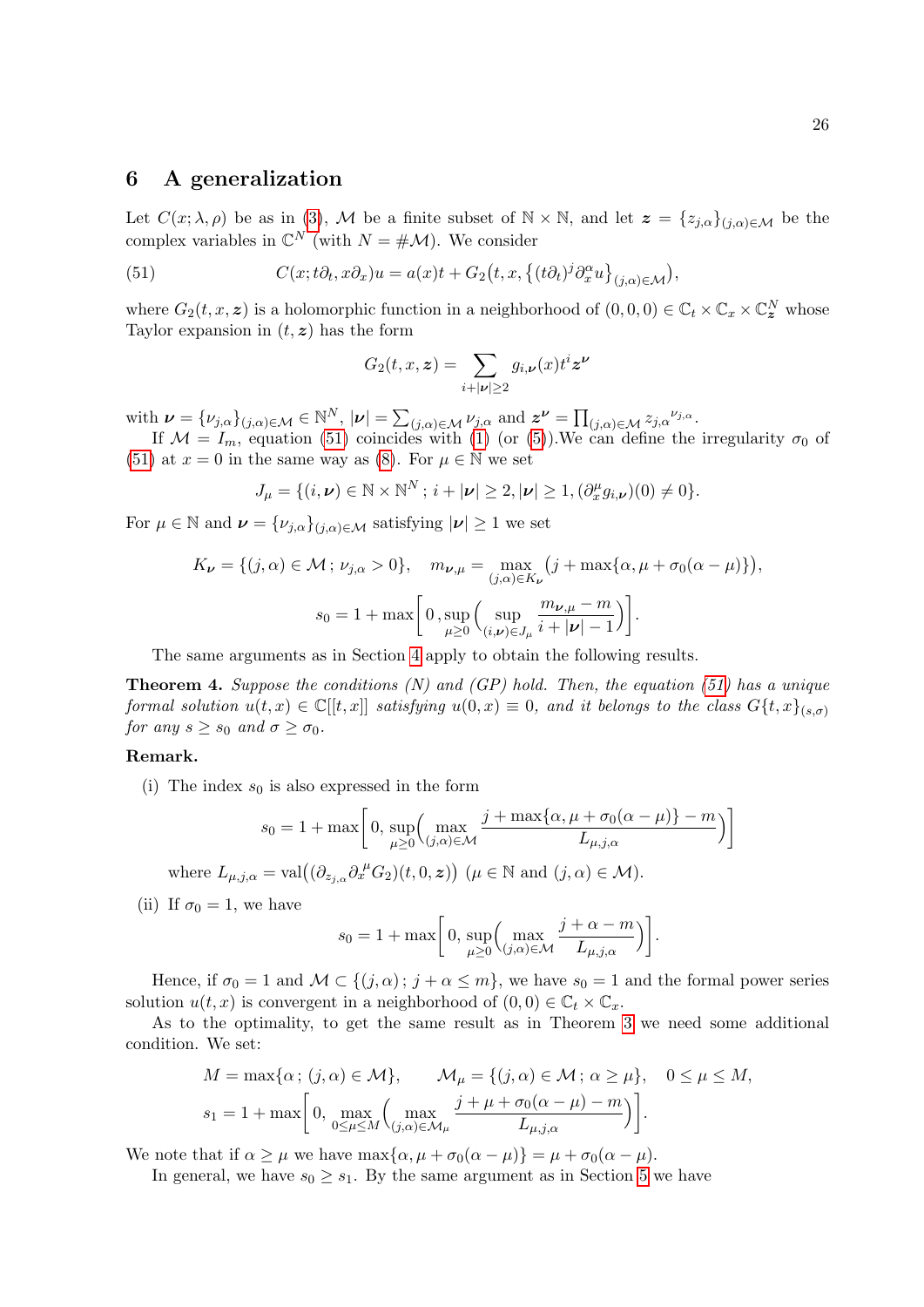$$
c-1) \ (\partial_x^m a)(0) > 0, \ (\partial_x^{\mu} a)(0) > 0 \ for \ 0 \le \mu \le M \ and \ a(x) \gg 0;
$$

$$
c-2) c_{j,\alpha}(0) \leq 0 \text{ for any } (j,\alpha) \in I_m,
$$

$$
c-3) c_{j,\alpha}(x) - c_{j,\alpha}(0) \gg 0 \text{ for any } (j,\alpha) \in I_m,
$$

$$
c-\xi
$$
 g<sub>i,\nu</sub>(x)  $\gg 0$  for any  $(i,\nu)$  with  $i+|\nu| \geq 2$ .

Then, equation [\(51\)](#page-25-1) has a unique formal solution  $u(t, x) \in \mathbb{C}[[t, x]]$  satisfying  $u(0, x) \equiv 0$ , and it belongs to the class  $G\{t, x\}_{(s, \sigma)}$  if and only if  $(s, \sigma)$  satisfies  $s \geq s_0$  and  $\sigma \geq \sigma_0$ .

In the case  $s_0 > s_1$ , our index  $s_0$  is not optimal in general, as it is seen in the following example.

#### Example: Let us consider

<span id="page-26-2"></span>(52) 
$$
t\partial_t u = xt + x(x\partial_x)u + tx^3\partial_x^2 u.
$$

In this case, we have  $\mathcal{M} = \{(0, 2)\}\$ ,  $\sigma_0 = 2$ ,  $s_0 = 2$  and  $s_1 = 1$ . Equation [\(52\)](#page-26-2) has a unique formal solution  $u(t, x) \in \mathbb{C}[[t, x]]$  satisfying  $u(0, x) \equiv 0$ , and it belongs to the class  $G\{t, x\}_{(1,2)}$ .

*Proof.* We set  $u(t, x) = \sum_{k \geq 1} u_k(x) t^k$ . Then,  $u_k(x) \in \mathbb{C}[[x]]$   $(k = 1, 2, ...)$  are uniquely determined inductively on k by the relations:  $u_1 = x + x(x\partial_x)u_1$  and for  $k \ge 2$ 

<span id="page-26-4"></span>(53) 
$$
ku_k = x(x\partial_x)u_k + x^3\partial_x^2u_{k-1}.
$$

In addition, for any  $k = 1, 2, \ldots$  we have  $u_k(x) \gg 0$  and

<span id="page-26-5"></span><span id="page-26-3"></span>(54)<sub>k</sub> 
$$
\mathcal{B}_2[u_k](x) \ll \frac{2^{k-1}}{(1-x)^{2k-1}}.
$$

This proves that  $u(t, x) \in G\{t, x\}_{(1,2)}$ .

The proof of  $(54)_k$  is as follows. The case  $k = 1$  is verified by a direct calculation. Let  $k \geq 2$ and suppose that this property holds for  $k - 1$ . Then, we have

(55) 
$$
\mathcal{B}_2[x^3 \partial_x^2 u_{k-1}] \ll x^2 \partial_x \mathcal{B}_2[u_{k-1}] \ll \frac{2^{k-2} x^2 (2k-3)}{(1-x)^{2k-2}} \ll \frac{2^{k-2} (2k-3)}{(1-x)^{2k-2}}.
$$

Since  $\mathcal{B}_2[x(x\partial_x)u_k] \ll x\mathcal{B}_2[u_k]$ , by [\(53\)](#page-26-4) and [\(55\)](#page-26-5) we have

$$
\mathcal{B}_2[u_k] \ll \frac{1}{k-x} \mathcal{B}_2[x^3 \partial_x^2 u_{k-1}](x) \ll \frac{1}{k(1-x)} \frac{2^{k-2}(2k-3)}{(1-x)^{2k-2}} \ll \frac{2^{k-1}}{(1-x)^{2k-1}}.
$$

This proves  $(54)_k$ .

# References

- <span id="page-26-0"></span>[1] M. S. Baouendi and C. Goulaouic, Singular nonlinear Cauchy problems. J. Differential Equations 22 (1976), 268-291.
- <span id="page-26-1"></span>[2] H. Chen and Z. Luo, On the holomorphic solution of non-linear totally characteristic equations with several space variables. Acta Math. Sci. Ser. B Engl. Ed. 22 (2002), 393-403.